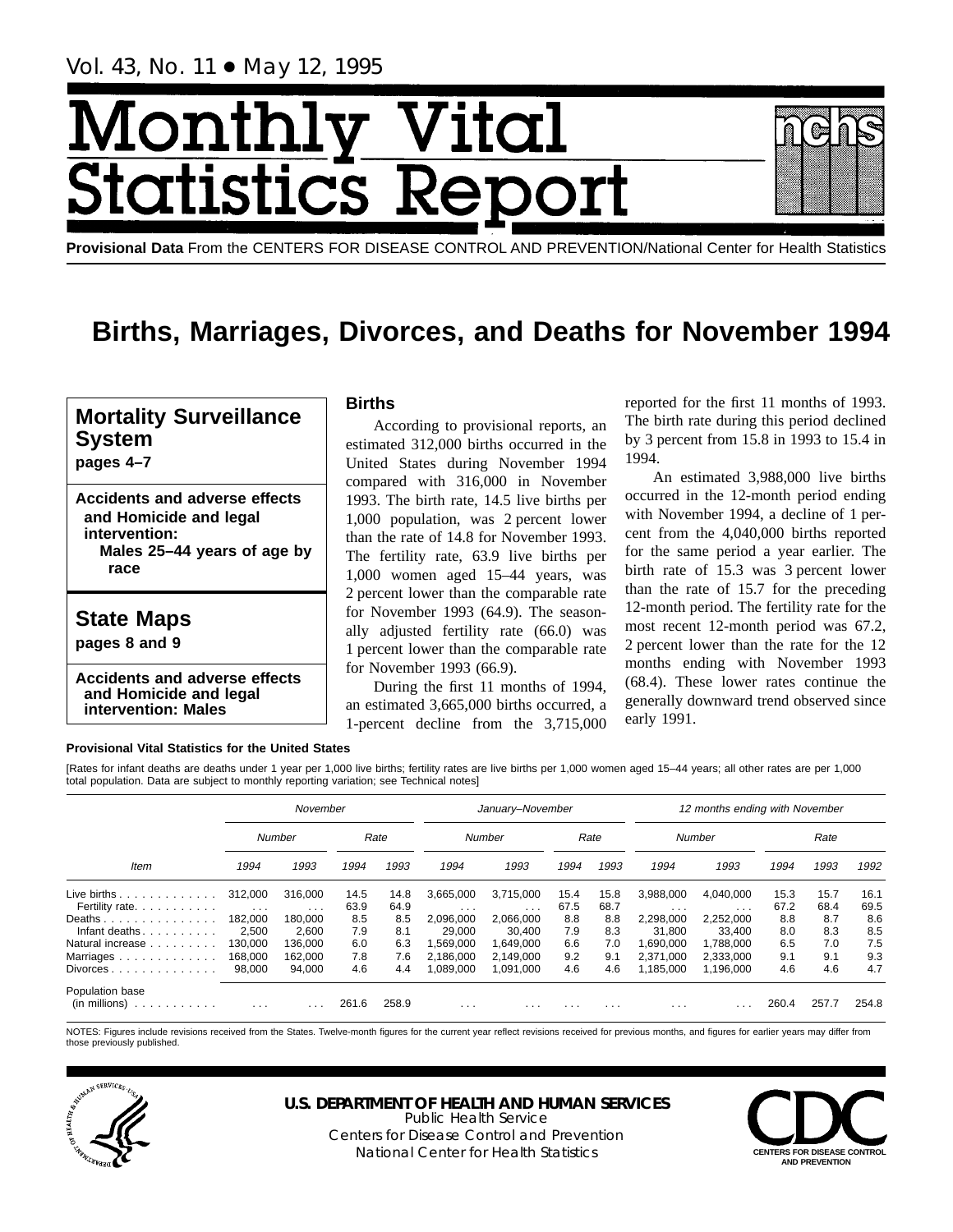## **Natural increase**

As a result of natural increase, the excess of births over deaths, an estimated 130,000 people or 6.0 persons per 1,000 population were added to the population during November 1994.

For the 12-month period ending with November 1994, 1,690,000 persons were added to the population. This represented a rate of natural increase of 6.5, 7 percent lower than the rate of 7.0 for the preceding 12-month period. The decline in the rate of natural increase was due to a decrease in the birth rate and a rise in the death rate.

### **Marriages**

An estimated 168,000 marriages were performed in November 1994, a 4-percent increase from the number for November a year earlier (162,000). The marriage rate per 1,000 population for November was 3 percent higher in 1994 (7.8) than in 1993 (7.6). For the 11-month period of January–November, approximately 2,186,000 couples married in 1994 compared with 2,149,000 in 1993—a 2-percent increase. The marriage rate for the 11-month period in 1994 (9.2) was 1 percent higher than for the comparable period in 1993 (9.1).

Marriages performed during the 12 months ending with November 1994 totaled 2,371,000, 2 percent more than for the same period a year earlier (2,333,000). The marriage rate for the current 12-month period was 9.1, the same as the rate for the period ending with November 1993.

#### **Divorces**

Divorces granted in November 1994 numbered 98,000, a 4-percent increase over the number for November 1993 (94,000). The divorce rate per 1,000 population was 5 percent higher for November 1994 (4.6) than for November the previous year (4.4).

Both the number and rate of divorces for January–November 1994 were virtually unchanged from the same period in 1993. The number declined by less than





**Provisional seasonally adjusted fertility rates per 1,000 women aged 15–44 years: United States, 1990–94**



**Provisional marriage rates per 1,000 population by month: United States, 1992–94**

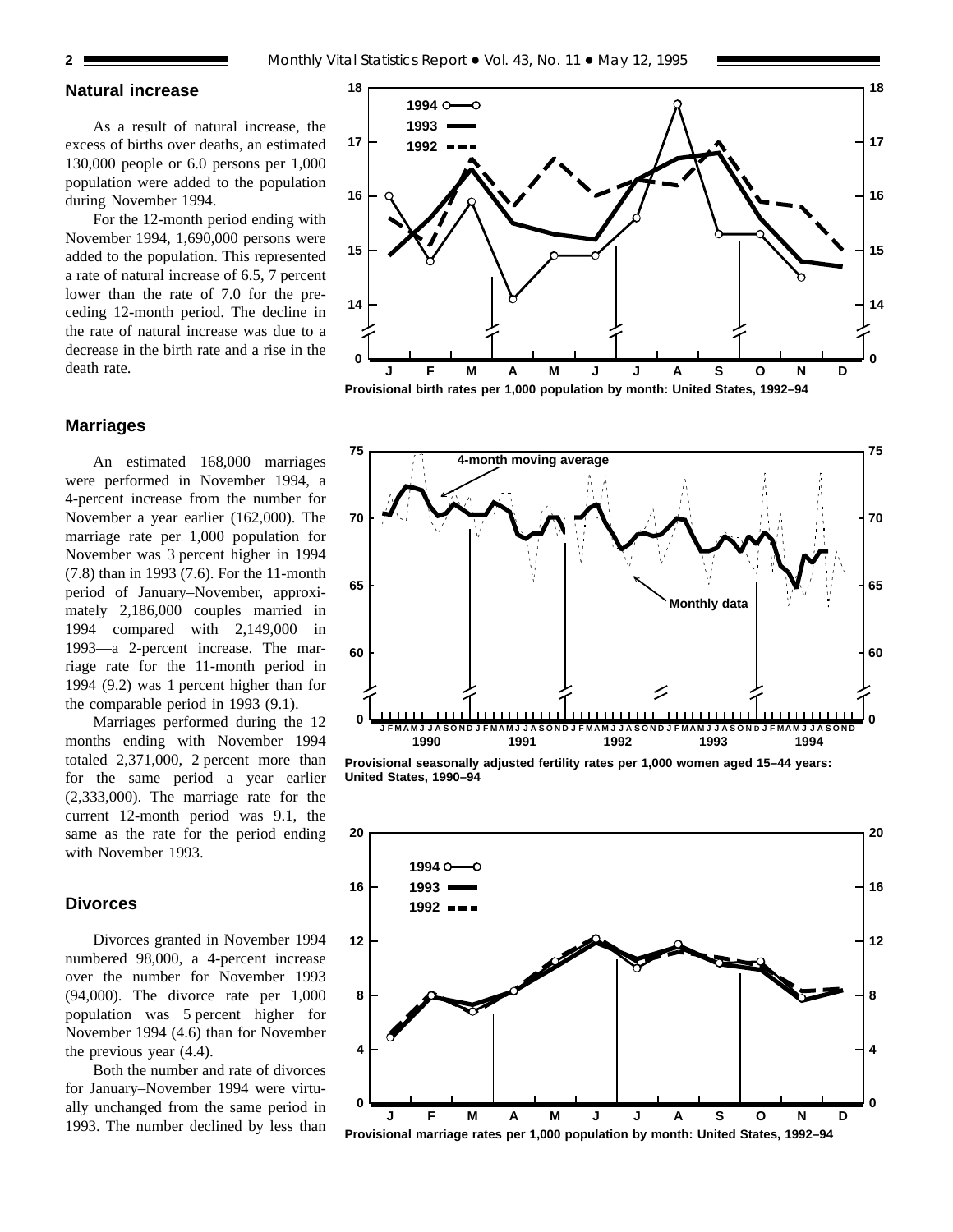1 percent, from 1,091,000 in 1993 to 1,089,000 in 1994, while the rate was 4.6 for both 11-month periods.

An estimated 1,185,000 divorces were granted during the 12-month period ending with November 1994, 1 percent fewer than for the same period a year earlier (1,196,000). Like the cumulative period, the 12-month divorce rate was also 4.6 for the period ending with November 1993 and the period ending with November 1994.

## **Deaths**

For November 1994 there were an estimated 182,000 deaths in the United States. The death rate was 8.5 deaths per 1,000 population, the same as the rate for November a year earlier. Among the 182,000 deaths for November 1994 were 2,500 deaths at ages under 1 year.

According to provisional statistics, there were 2,096,000 deaths during the first 11 months of 1994, 1 percent higher than the number estimated for January–November 1993 (2,066,000). The death rate, 8.8 per 1,000 population, was the same as the rate for January–November 1993. Among the 2,096,000 deaths for January–November 1994 were 29,000 deaths at ages under 1 year, yielding an infant mortality rate of 7.9 per 1,000 live births. This rate was 5 percent lower than the rate of 8.3 for the first 11 months of 1993.

The death rate for the 12 months ending with November 1994 was 8.8 deaths per 1,000 population, 1 percent higher than the rate of 8.7 for the comparable 12-month period a year earlier. The infant mortality rate for this 12-month period was 8.0 per 1,000 live births, 4 percent lower than the rate of 8.3 for the 12 months ending with November 1993.

*Current Mortality Sample, 12 months ending with October 1994*—The provisional death rate for the 12 months ending with October 1994 was 882.4 per 100,000 population, 1 percent higher than the rate of 872.9 for the 12-month period ending October 1993. The provisional age-adjusted death rate for the 12-month period ending with October 1994 was 511.9 per 100,000 U.S. standard million population compared with a rate of 511.3



**Provisional death rates per 1,000 population by month: United States, 1992–94**





**Provisional birth rates per 1,000 population for successive 12-month periods ending with month indicated: United States, 1990–94**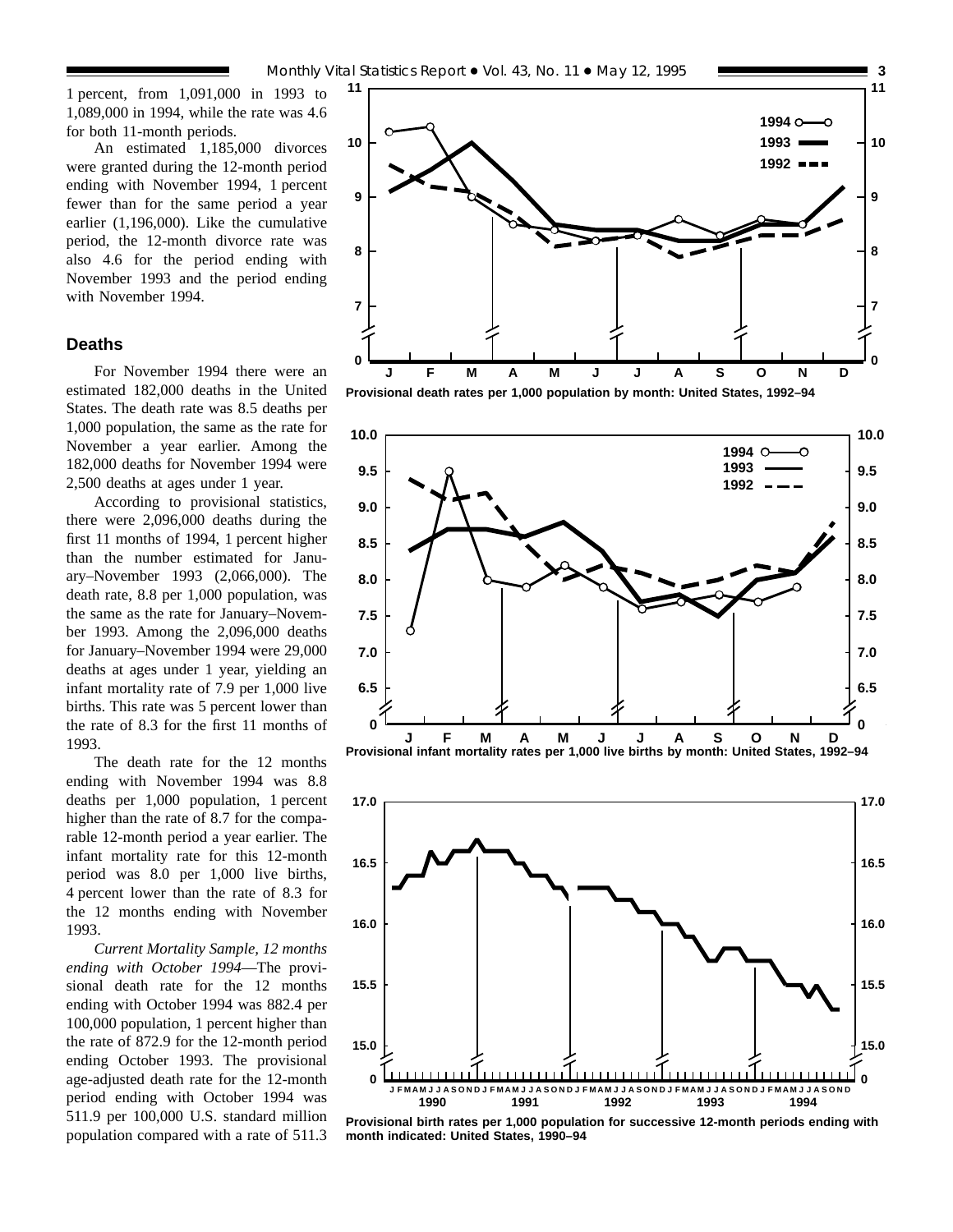for the 12-month period ending with October 1993. The change in the ageadjusted death rate was not statistically significant. The age-adjusted death rates control for changes and variations in the age composition of the population; therefore, they are better indicators than crude rates for showing changes in mortality risk over time and for showing differences between race-sex groups within the population. For the four race-sex groups, the changes in the estimated age-adjusted death rates were not statistically significant. By age the death rate for the total population increased for the age groups 35–44 years and 85 years and over.

Among the major causes of death, the estimated death rate increased between the two successive 12-month periods for Chronic obstructive pulmonary diseases and allied conditions, Motor vehicle accidents, Pneumonia and influenza, and Human immunodeficiency virus (HIV) infection.

The death rate for injury by firearms for the 12 months ending with October 1994 was 14.9 per 100,000 population, compared with a rate of 14.7 for the comparable 12-month period a year earlier. The change in the death rate for injury by firearms was not statistically significant.

The infant mortality rate for the 12 months ending with October 1994 was 803.2 per 100,000 live births, 3 percent lower than the rate of 829.6 for the same 12-month period a year earlier. For infants under 28 days, the 12-month rate ending October 1994 was 508.2 compared with a rate of 523.9 for the 12-month period a year earlier. The infant mortality rate for infants 28 days to 11 months was 294.6 compared with a rate of 305.6 for the 12-month period a year earlier. The changes in the mortality rates for infants under 28 days and for those 28 days to 11 months were not statistically significant. Among causes of infant death, the infant mortality rate decreased between the two successive 12-month periods for Sudden infant death syndrome.

## **Mortality Surveillance System**

Discussed this month are recent trends in death rates for Accidents and adverse effects (accidents) and Homicide



**Provisional marriage rates per 1,000 population for successive 12-month periods ending with month indicated: United States, 1990–94**



**Provisional divorce rates per 1,000 population for successive 12-month periods ending with month indicated: United States, 1990–94**



**Provisional death rates per 1,000 population for successive 12-month periods ending with month indicated: United States, 1990–94**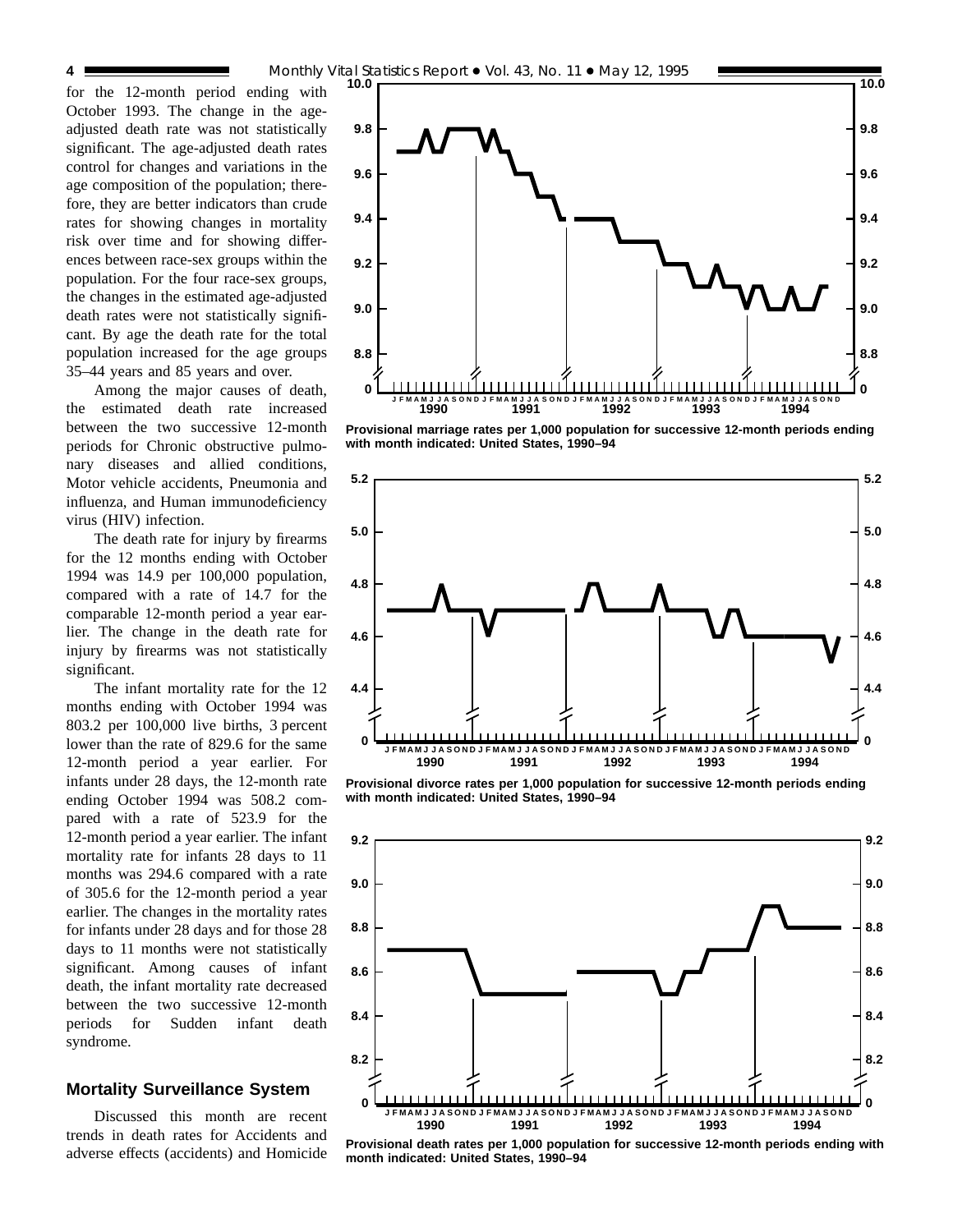and legal intervention (homicide) for black and white men aged 25–44 years. In this issue final mortality data are analyzed for data year 1992 and provisional data from January 1985 through June 1994.

In 1992, the latest year for which final mortality data are available, accidents was the third leading cause of death for black men aged 25–44 years (after HIV infection and homicide). Accidents accounted for 3,046 deaths or 12 percent of deaths from all causes for men in this group. For white men aged 25–44 years, accidents was the leading cause of death, accounting for 16,294 deaths or 21 percent of deaths from all causes for men in this group.

In 1992 homicide was the second leading cause of death for black men aged 25–44 years, accounting for 4,590 deaths or 18 percent of deaths from all causes for men in this group. For white men aged 25–44 years, homicide was the sixth leading cause of death, accounting for 4,496 deaths or 6 percent of deaths from all causes for men in this group.

Based on 1992 final data, the death rate for accidents for black men aged 25–44 years was 1.3 times the rate for white men aged 25–44 years, and the rate for homicide for black men aged 25–44 years was 7.3 times the rate for white men in the same age group. Trends based on provisional data for these causes and demographic groups are presented in the Mortality Surveillance System charts and accompanying text that follow.



**Provisional infant mortality rates per 1,000 live births for successive 12-month periods ending with month indicated: United States, 1990–94**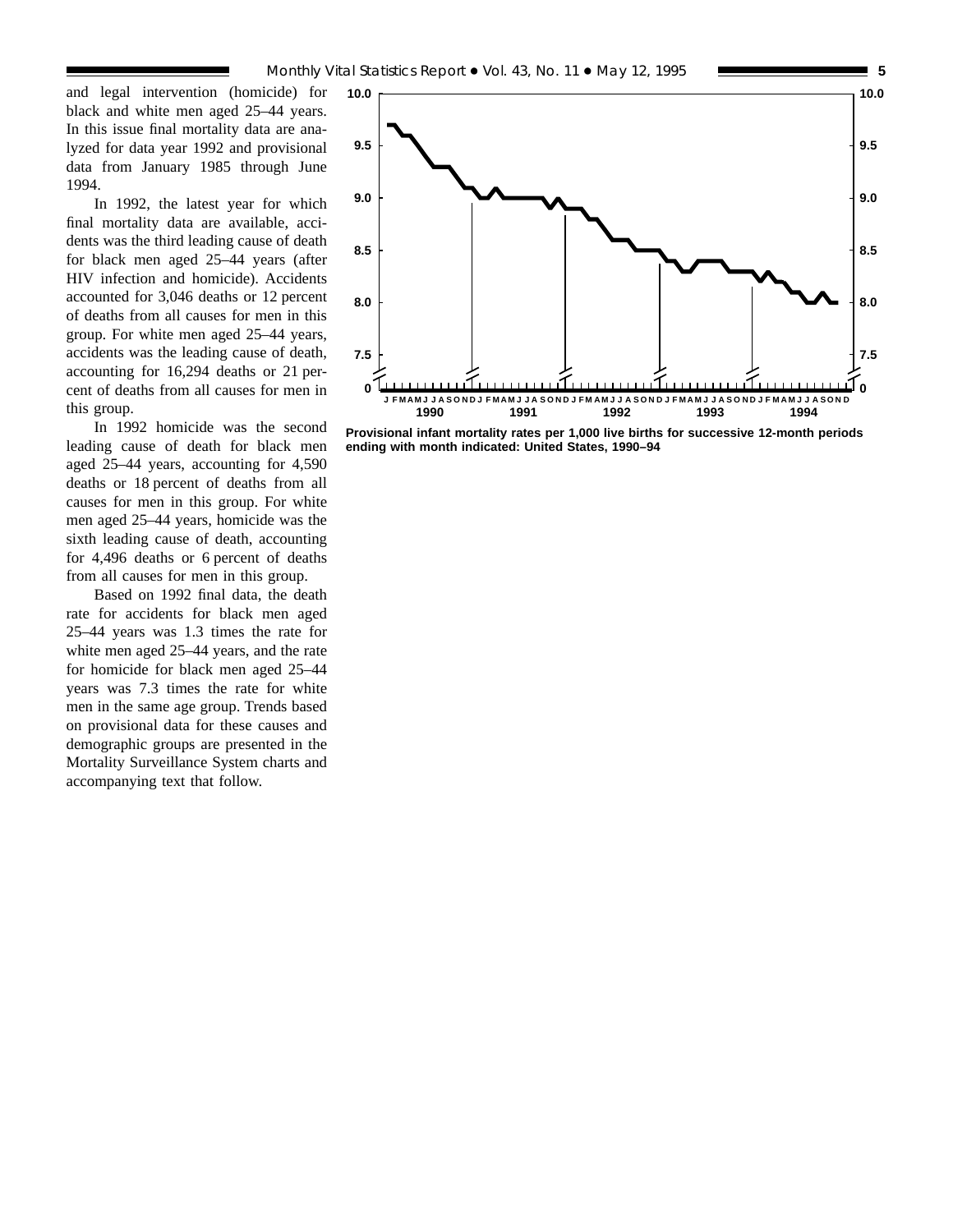## **Mortality Surveillance System charts**

[Observed and fitted provisional monthly death rates and 95-percent prediction intervals. Model fitted using death rates for January 1985–June 1993; projected for July 1993–June 1994. See Technical notes]

Trends in mortality from Accidents and adverse effects are presented in the charts below. Reduction of mortality from Accidents and adverse effects is addressed in *Healthy People 2000* (objective 9.1) (1).



- For the modeled period, provisional death rates decreased.
- For the projection period, observed provisional monthly death rates fell within 95-percent prediction intervals.
- Mortality shows a seasonal pattern with death rates higher in summer.

**Provisional death rates per 100,000 black males 25–44 years of age for Accidents and adverse effects by month: United States, 1987–94**



For the modeled period, provisional death rates decreased.

- For the projection period, observed provisional monthly death rates, except for one, fell within 95-percent prediction intervals.
- Mortality shows a seasonal pattern with death rates higher in summer.

**Provisional death rates per 100,000 white males 25–44 years of age for Accidents and adverse effects by month: United States, 1987–94**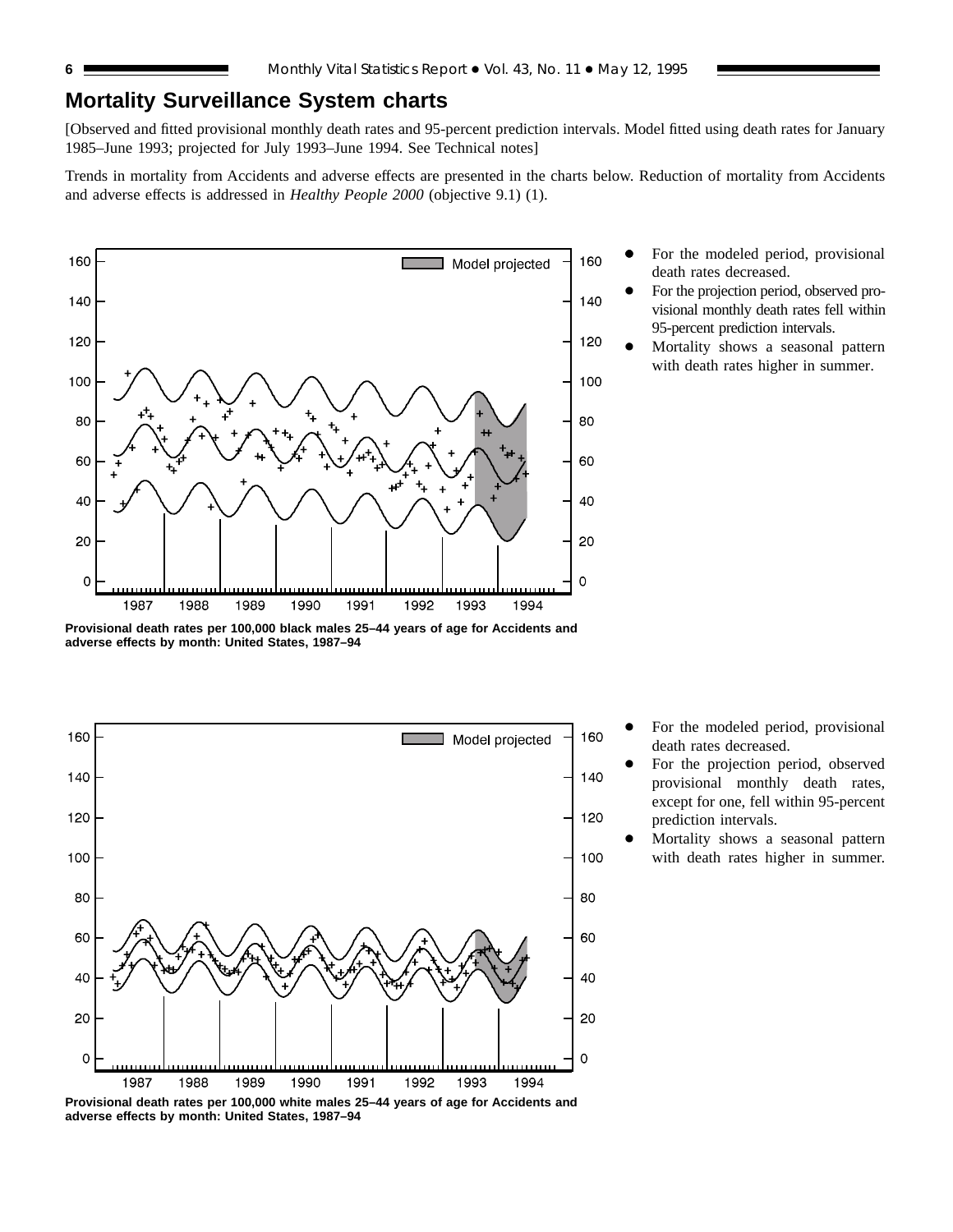## **Mortality Surveillance System charts—Con.**

[Observed and fitted provisional monthly death rates and 95-percent prediction intervals. Model fitted using death rates for January 1985–June 1993; projected for July 1993–June 1994. See Technical notes]

Trends in mortality from Homicide and legal intervention are presented in the charts below. Reduction of mortality from homicide is addressed in *Healthy People 2000* (objective 7.1) (1). The cause of death categories used in the *Healthy People 2000* objective do not include legal intervention.



- For the modeled period, provisional death rates have decreased since 1990.
- For the projection period, observed provisional monthly death rates fell within 95-percent prediction intervals.
- Mortality shows a seasonal pattern with death rates higher in fall.





- For the modeled period, provisional death rates showed no discernible upward or downward trend.
- For the projection period, observed provisional monthly death rates fell within 95-percent prediction intervals.
- Mortality shows a seasonal pattern with death rates higher in summer.

**Provisional death rates per 100,000 white males 25–44 years of age for Homicide and legal intervention by month: United States, 1987–94**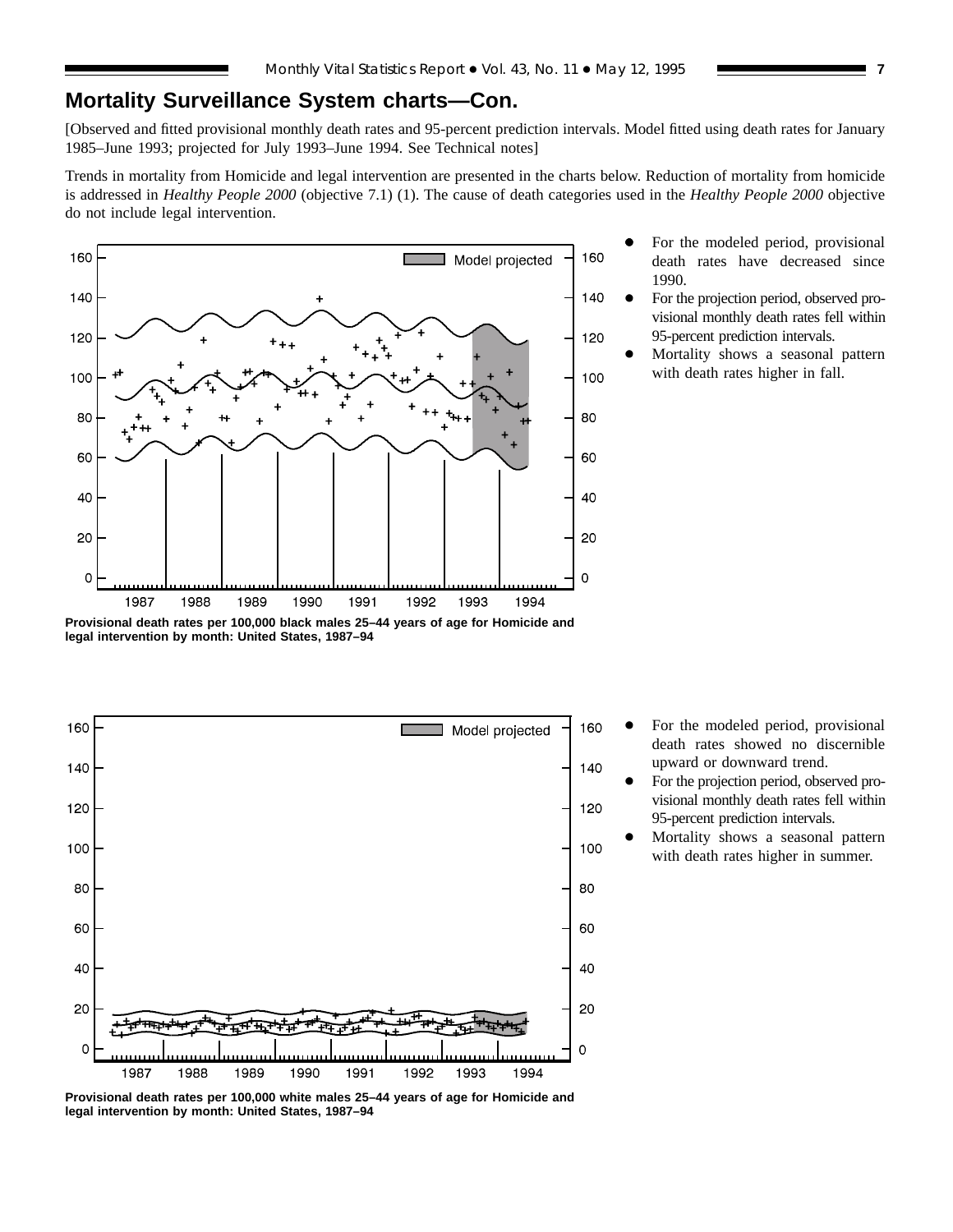#### **Final 3-year total number of deaths and average annual age-adjusted death rates and 95-percent confidence limits for Accidents and adverse effects for males: United States and each State, 1989–91**

[Data are final by State of residence]



|                           | Deaths.<br>3-year total | Age-adjusted<br>rate | limits | 95-percent confidence |                                          | Deaths.<br>3-year total | Age-adjusted<br>rate     |              | 95-percent confidence<br>limits |
|---------------------------|-------------------------|----------------------|--------|-----------------------|------------------------------------------|-------------------------|--------------------------|--------------|---------------------------------|
| Area                      | (final)                 | (final)              | Lower  | Upper                 | Area                                     | (final)                 | (final)                  | Lower        | Upper                           |
| United States             | 185,580                 | 47.6                 | 47.4   | 47.8                  | South Atlantic-Con.                      |                         |                          |              |                                 |
| New England               |                         |                      |        |                       | West Virginia                            | 1.751                   | <b>tt63.2</b>            | 60.1         | 66.3                            |
| Maine                     | 827                     | ++42.2               | 39.2   | 45.2                  | North Carolina                           | 6,054                   | ++58.5                   | 57.0         | 60.0                            |
| New Hampshire             | 632                     | ++36.8               | 33.9   | 39.7                  | South Carolina                           | 3,641                   | ++68.8                   | 66.5         | 71.1                            |
| Vermont                   | 389                     | 43.3                 | 38.9   | 47.7                  | Georgia.                                 | 5,791                   | <b>tt59.6</b>            | 58.1         | 61.1                            |
| Massachusetts             | 2,852                   | ++28.9               | 27.8   | 30.0                  | Florida                                  | 10,401                  | <b>tt50.9</b>            | 49.9         | 51.9                            |
| Rhode Island              | 523                     | $+131.2$             | 28.4   | 34.0                  | <b>East South Central</b>                |                         |                          |              |                                 |
| Connecticut               | 1,748                   | ++33.0               | 31.4   | 34.6                  | Kentucky                                 | 3,409                   | ++59.7                   | 57.7         | 61.7                            |
| <b>Middle Atlantic</b>    |                         |                      |        |                       | Tennessee                                | 4,635                   | <b>tt61.0</b>            | 59.2         | 62.8                            |
| New York.                 | 10.309                  | ++36.3               | 35.6   | 37.0                  | Alabama                                  | 4,582                   | <b>tt73.7</b>            | 71.5         | 75.9                            |
| New Jersey                | 3,926                   | ++31.5               | 30.5   | 32.5                  | Mississippi                              | 3,133                   | <b>tt81.5</b>            | 78.6         | 84.4                            |
| Pennsylvania              | 8,251                   | <b>tt43.4</b>        | 42.4   | 44.4                  |                                          |                         |                          |              |                                 |
|                           |                         |                      |        |                       | <b>West South Central</b>                |                         |                          |              |                                 |
| <b>East North Central</b> |                         |                      |        |                       | Arkansas                                 | 2.522                   | <b>tt69.6</b>            | 66.8         | 72.4                            |
| Ohio. $\ldots$ .          | 6.917                   | ++40.8               | 39.8   | 41.8                  | Louisiana.                               | 3,876                   | ++62.3                   | 60.3         | 64.3                            |
| Indiana                   | 3,920                   | ++45.4               | 43.9   | 46.9                  | Oklahoma                                 | 2,676                   | ++54.2                   | 52.1         | 56.3                            |
| Illinois. $\ldots$ .      | 7,994                   | ++44.8               | 43.8   | 45.8                  | Texas                                    | 13,525                  | ++52.0                   | 51.1         | 52.9                            |
| Michigan                  | 6,099                   | ++42.1               | 41.0   | 43.2                  | Mountain                                 |                         |                          |              |                                 |
| Wisconsin                 | 3,300                   | <b>tt41.8</b>        | 40.3   | 43.3                  | Montana                                  | 796                     | ++63.9                   | 59.3         | 68.5                            |
| <b>West North Central</b> |                         |                      |        |                       | Idaho                                    | 972                     | ++62.0                   | 58.0         | 66.0                            |
| Minnesota                 | 2,862                   | ++40.1               | 38.6   | 41.6                  | Wyoming.                                 | 417                     | ++60.8                   | 54.8         | 66.8                            |
| $lowa. \ldots. \ldots.$   | 2.086                   | 46.1                 | 44.0   | 48.2                  | Colorado                                 | 2,269                   | ++44.0                   | 42.1         | 45.9                            |
| Missouri                  | 4,241                   | ++53.2               | 51.5   | 54.9                  | New Mexico                               | 1,799                   | <b>tt78.6</b>            | 74.9         | 82.3                            |
| North Dakota              | 459                     | <b>+43.0</b>         | 38.8   | 47.2                  | Arizona                                  | 3,285                   | <b>tt57.6</b>            | 55.6         | 59.6                            |
| South Dakota              | 630                     | ++58.2               | 53.4   | 63.0                  | Utah.                                    | 1,058                   | <b>tt41.6</b>            | 39.0         | 44.2                            |
| Nebraska.                 | 1,138                   | <b>+44.4</b>         | 41.7   | 47.1                  | Nevada                                   | 1,033                   | <b>tt54.2</b>            | 50.8         | 57.6                            |
| Kansas                    | 1,881                   | 47.6                 | 45.4   | 49.8                  |                                          |                         |                          |              |                                 |
| South Atlantic            |                         |                      |        |                       | Pacific                                  |                         |                          |              | 47.1                            |
| Delaware.                 | 462                     | 43.9                 | 39.8   | 48.0                  | Washington                               | 3,501                   | ++45.5                   | 43.9         | 54.9                            |
| Maryland                  | 2,729                   | ++37.2               | 35.8   | 38.6                  | $O$ regon $\ldots$ , $\ldots$ , $\ldots$ | 2,355                   | ++52.7                   | 50.5         |                                 |
| District of Columbia      | 409                     | ++41.8               | 37.5   | 46.1                  | California.                              | 21,602                  | <b>tt45.8</b>            | 45.2         | 46.4                            |
| Virginia                  | 4,370                   | ++45.1               | 43.7   | 46.5                  | Alaska<br>Hawaii                         | 874<br>669              | <b>tt104.1</b><br>++36.1 | 96.8<br>33.3 | 111.4<br>38.9                   |

NOTES: Data are final. Rates per 100,000 U.S. standard million population; see Technical notes. The symbols † and †† denote statistical significance of the difference between the U.S. and State<br>rates at the 0.05 and 0.01 l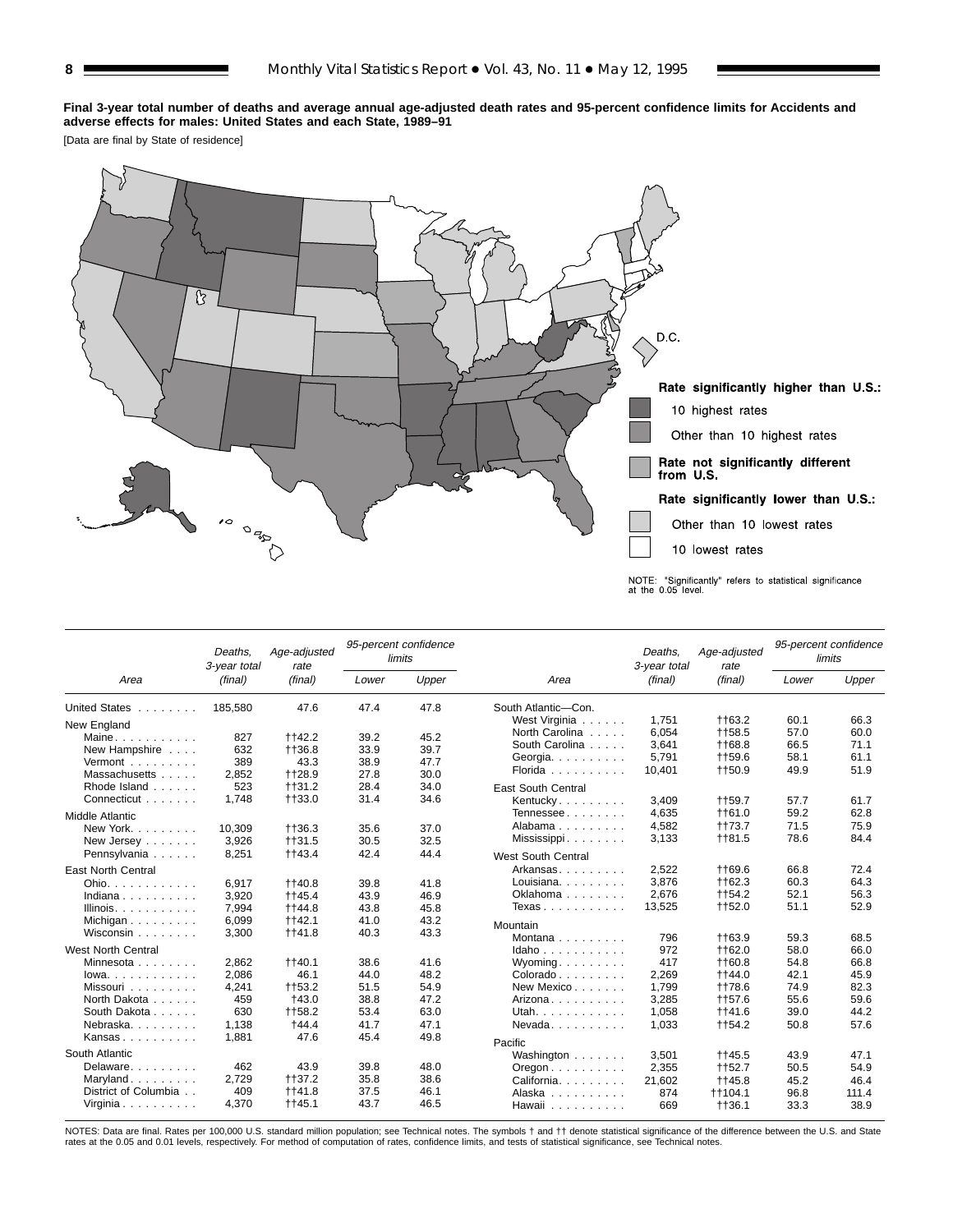#### **Final 3-year total number of deaths and average annual age-adjusted death rates and 95-percent confidence limits for Homicide and legal intervention for males: United States and each State, 1989–91**

[Data are final by State of residence]



|                           | Deaths.<br>3-year total | Age-adjusted<br>rate |             | 95-percent confidence<br>limits |                                        | Deaths.<br>3-year total | Age-adjusted<br>rate |       | 95-percent confidence<br>limits |
|---------------------------|-------------------------|----------------------|-------------|---------------------------------|----------------------------------------|-------------------------|----------------------|-------|---------------------------------|
| Area                      | (final)                 | (final)              | Lower       | Upper                           | Area                                   | (final)                 | (final)              | Lower | Upper                           |
| United States             | 58,058                  | 16.1                 | 16.0        | 16.2                            | South Atlantic-Con.                    |                         |                      |       |                                 |
| New England               |                         |                      |             |                                 | West Virginia                          | 276                     | <b>t</b> t10.8       | 9.5   | 12.1                            |
| Maine                     | 61                      | $+13.4$              | 2.5         | 4.3                             | North Carolina                         | 1,801                   | <b>t</b> 18.1        | 17.3  | 18.9                            |
| New Hampshire             | 49                      | $+13.0$              | 2.2         | 4.0                             | South Carolina                         | 888                     | 17.1                 | 16.0  | 18.2                            |
| Vermont $\ldots$          | 35                      | $+14.2$              | 2.9         | 5.8                             | Georgia.                               | 2.046                   | <b>tt21.2</b>        | 20.3  | 22.1                            |
| Massachusetts             | 589                     | $+16.7$              | 6.1         | 7.3                             | Florida                                | 3,570                   | ++20.0               | 19.3  | 20.7                            |
| Rhode Island              | 101                     | <b>++7.0</b>         | 5.6         | 8.4                             | <b>East South Central</b>              |                         |                      |       |                                 |
| Connecticut               | 431                     | $+19.2$              | 8.3         | 10.1                            | Kentucky.                              | 527                     | $+19.8$              | 9.0   | 10.6                            |
| Middle Atlantic           |                         |                      |             |                                 | Tennessee                              | 1,260                   | <b>t</b> t17.8       | 16.8  | 18.8                            |
|                           |                         |                      |             | 25.1                            | Alabama                                | 1,246                   | <b>tt21.6</b>        | 20.4  | 22.8                            |
| New York                  | 6,285<br>1.007          | ++24.5               | 23.9        | 9.7                             | Mississippi                            | 855                     | <b>tt23.8</b>        | 22.2  | 25.4                            |
| New Jersey                | 1.829                   | $+19.1$              | 8.5<br>10.6 | 11.6                            |                                        |                         |                      |       |                                 |
| Pennsylvania              |                         | $+111.1$             |             |                                 | <b>West South Central</b>              |                         |                      |       |                                 |
| <b>East North Central</b> |                         |                      |             |                                 | Arkansas                               | 591                     | $+118.1$             | 16.6  | 19.6                            |
| Ohio.                     | 1,443                   | $+19.3$              | 8.8         | 9.8                             | Louisiana.                             | 1,835                   | $+131.1$             | 29.7  | 32.5                            |
| Indiana                   | 736                     | $++9.1$              | 8.4         | 9.8                             | Oklahoma                               | 589                     | <b>tt13.0</b>        | 11.9  | 14.1                            |
| Illinois. $\ldots$ .      | 3,207                   | <b>tt19.7</b>        | 19.0        | 20.4                            | Texas                                  | 5,838                   | $+123.1$             | 22.5  | 23.7                            |
| Michigan                  | 2,577                   | <b>tt19.5</b>        | 18.7        | 20.3                            | Mountain                               |                         |                      |       |                                 |
| Wisconsin                 | 483                     | $++7.1$              | 6.5         | 7.7                             | Montana                                | 76                      | <b>tt6.7</b>         | 5.2   | 8.2                             |
| <b>West North Central</b> |                         |                      |             |                                 | Idaho                                  | 53                      | $+13.6$              | 2.6   | 4.6                             |
| Minnesota                 | 273                     | $+14.3$              | 3.8         | 4.8                             | Wyoming. $\ldots$                      | 41                      | $+16.3$              | 4.5   | 8.5                             |
| lowa.                     | 123                     | $+13.2$              | 2.6         | 3.8                             | $Colorado \ldots \ldots$               | 375                     | $+17.8$              | 7.0   | 8.6                             |
| Missouri                  | 1,158                   | 16.3                 | 15.4        | 17.2                            | New Mexico                             | 366                     | 16.7                 | 15.0  | 18.4                            |
| North Dakota              | 13                      | $+11.4$              | 0.7         | 2.4                             | Arizona                                | 727                     | <b>tt13.5</b>        | 12.5  | 14.5                            |
| South Dakota              | 41                      | $++4.1$              | 2.9         | 5.6                             | Utah.                                  | 114                     | $++4.5$              | 3.7   | 5.3                             |
| Nebraska                  | 95                      | $+14.3$              | 3.4         | 5.2                             | $N$ evada                              | 312                     | 17.3                 | 15.3  | 19.3                            |
| Kansas                    | 284                     | <b>++8.0</b>         | 7.1         | 8.9                             |                                        |                         |                      |       |                                 |
|                           |                         |                      |             |                                 | Pacific                                |                         |                      |       |                                 |
| South Atlantic            |                         |                      |             |                                 | Washington                             | 522                     | ++7.2                | 6.6   | 7.8                             |
| Delaware.                 | 95                      | $+19.5$              | 7.5         | 11.5                            | $O$ regon $\ldots$ $\ldots$ $\ldots$ . | 257                     | $+16.4$              | 5.6   | 7.2                             |
| Maryland                  | 1,410                   | ++20.5               | 19.4        | 21.6                            | California.                            | 9.112                   | <b>t</b> +19.9       | 19.5  | 20.3                            |
| District of Columbia      | 1,021                   | $+1111.7$            | 104.7       | 118.7                           | Alaska                                 | 75                      | $+18.3$              | 6.3   | 10.3                            |
| Virginia                  | 1.265                   | $+13.4$              | 12.7        | 14.1                            | Hawaii                                 | 95                      | $+15.5$              | 4.4   | 6.6                             |

NOTES: Data are final. Rates per 100,000 U.S. standard million population; see Technical notes. The symbols † and †† denote statistical significance of the difference between the U.S. and State<br>rates at the 0.05 and 0.01 l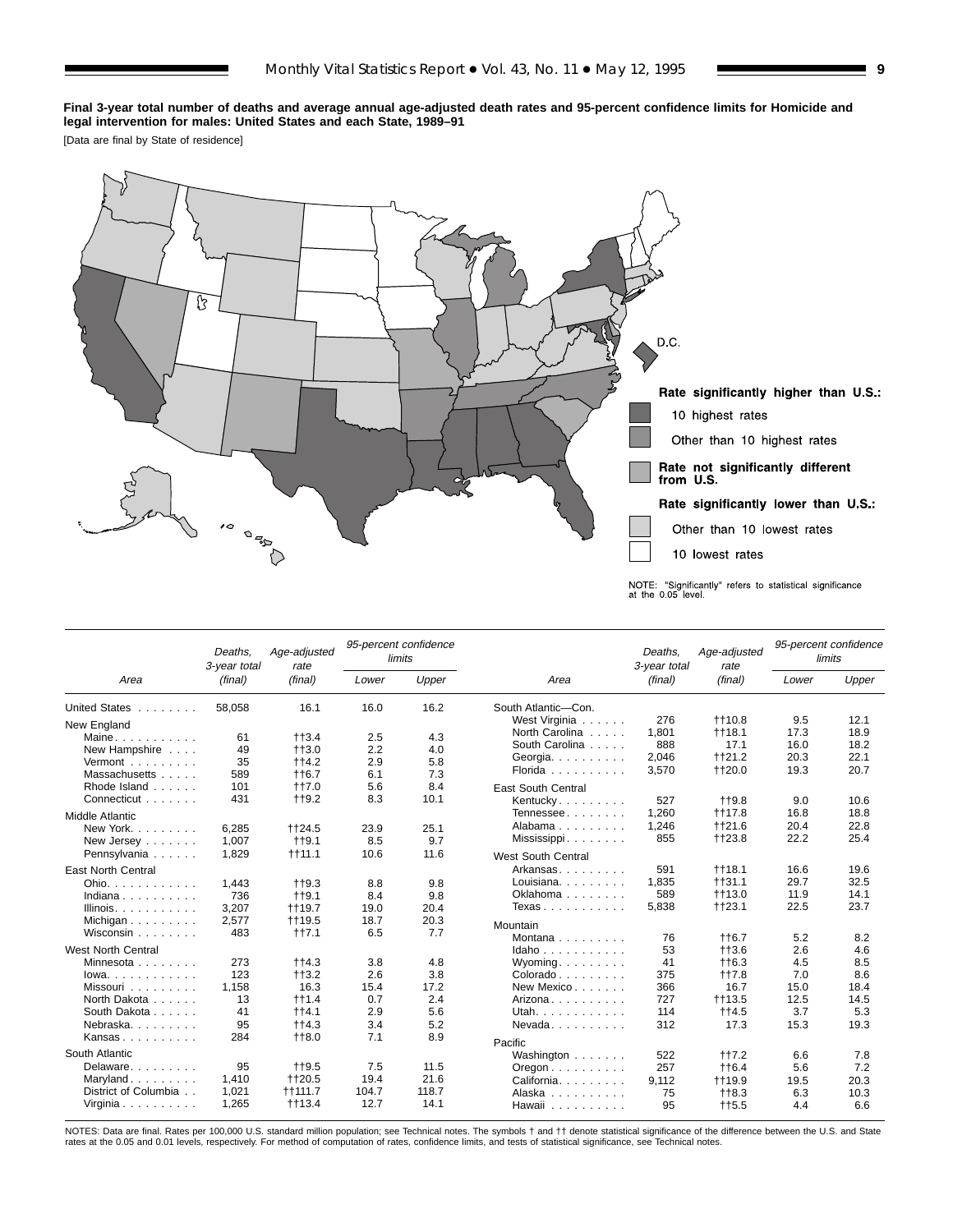#### **Table 1. Provisional number of live births, marriages, divorces, deaths, and infant deaths and rates, by month: United States, January 1993–November 1994**

[Data are provisional and are subject to monthly reporting variation; see Technical notes]

| Rate per 1,000 women<br>aged 15-44 years<br>Rate per<br>Rate per<br>Rate per<br>Rate per<br>1,000<br>1,000<br>1,000<br>1,000<br>Seasonally<br>adjusted <sup>1</sup><br>Period<br>population<br>population<br>population<br>population<br><b>Number</b><br>Unadjusted<br>Number<br>Number<br>Number<br>Number<br>1993:<br>325.000<br>64.7<br>68.1<br>103.000<br>4.8<br>92,000<br>4.2<br>14.9<br>198.000<br>9.1<br>2,800<br>January $\ldots$ , $\ldots$<br>15.6<br>7.9<br>2,700<br>308,000<br>68.0<br>69.6<br>154,000<br>87,000<br>4.4<br>187,000<br>9.5<br>February<br>and a state of the<br>16.5<br>71.7<br>7.3<br>5.2<br>3,000<br>360,000<br>73.1<br>157,000<br>113,000<br>217.000<br>10.0<br>March<br>15.5<br>67.5<br>69.1<br>4.6<br>328,000<br>174,000<br>8.3<br>98,000<br>196,000<br>9.3<br>2,800<br>April<br>.<br>15.3<br>66.8<br>67.7<br>4.7<br>2,900<br>335,000<br>221,000<br>10.1<br>103,000<br>185,000<br>8.5<br>May<br>.<br>15.2<br>66.1<br>65.1<br>4.8<br>2,700<br>321.000<br>252,000<br>11.9<br>101.000<br>178.000<br>8.4<br>June<br>.<br>16.3<br>2,700<br>357,000<br>71.2<br>68.4<br>235,000<br>10.7<br>100,000<br>4.6<br>184,000<br>8.4<br>July |                              | Live births |      |         | <b>Marriages</b> |         | <b>Divorces</b> |         | Deaths |       | Infant deaths                    |
|---------------------------------------------------------------------------------------------------------------------------------------------------------------------------------------------------------------------------------------------------------------------------------------------------------------------------------------------------------------------------------------------------------------------------------------------------------------------------------------------------------------------------------------------------------------------------------------------------------------------------------------------------------------------------------------------------------------------------------------------------------------------------------------------------------------------------------------------------------------------------------------------------------------------------------------------------------------------------------------------------------------------------------------------------------------------------------------------------------------------------------------------------------------|------------------------------|-------------|------|---------|------------------|---------|-----------------|---------|--------|-------|----------------------------------|
|                                                                                                                                                                                                                                                                                                                                                                                                                                                                                                                                                                                                                                                                                                                                                                                                                                                                                                                                                                                                                                                                                                                                                               |                              |             |      |         |                  |         |                 |         |        |       |                                  |
|                                                                                                                                                                                                                                                                                                                                                                                                                                                                                                                                                                                                                                                                                                                                                                                                                                                                                                                                                                                                                                                                                                                                                               |                              |             |      |         |                  |         |                 |         |        |       | Rate per<br>1,000<br>live births |
|                                                                                                                                                                                                                                                                                                                                                                                                                                                                                                                                                                                                                                                                                                                                                                                                                                                                                                                                                                                                                                                                                                                                                               |                              |             |      |         |                  |         |                 |         |        |       |                                  |
|                                                                                                                                                                                                                                                                                                                                                                                                                                                                                                                                                                                                                                                                                                                                                                                                                                                                                                                                                                                                                                                                                                                                                               |                              |             |      |         |                  |         |                 |         |        |       | 8.4                              |
|                                                                                                                                                                                                                                                                                                                                                                                                                                                                                                                                                                                                                                                                                                                                                                                                                                                                                                                                                                                                                                                                                                                                                               |                              |             |      |         |                  |         |                 |         |        |       | 8.7                              |
|                                                                                                                                                                                                                                                                                                                                                                                                                                                                                                                                                                                                                                                                                                                                                                                                                                                                                                                                                                                                                                                                                                                                                               |                              |             |      |         |                  |         |                 |         |        |       | 8.7                              |
|                                                                                                                                                                                                                                                                                                                                                                                                                                                                                                                                                                                                                                                                                                                                                                                                                                                                                                                                                                                                                                                                                                                                                               |                              |             |      |         |                  |         |                 |         |        |       | 8.6                              |
|                                                                                                                                                                                                                                                                                                                                                                                                                                                                                                                                                                                                                                                                                                                                                                                                                                                                                                                                                                                                                                                                                                                                                               |                              |             |      |         |                  |         |                 |         |        |       | 8.8                              |
|                                                                                                                                                                                                                                                                                                                                                                                                                                                                                                                                                                                                                                                                                                                                                                                                                                                                                                                                                                                                                                                                                                                                                               |                              |             |      |         |                  |         |                 |         |        |       | 8.4                              |
|                                                                                                                                                                                                                                                                                                                                                                                                                                                                                                                                                                                                                                                                                                                                                                                                                                                                                                                                                                                                                                                                                                                                                               |                              |             |      |         |                  |         |                 |         |        |       | 7.7                              |
| 367.000<br>73.0                                                                                                                                                                                                                                                                                                                                                                                                                                                                                                                                                                                                                                                                                                                                                                                                                                                                                                                                                                                                                                                                                                                                               | August $\ldots$ , $\ldots$ , | 16.7        | 69.0 | 254.000 | 11.6             | 100.000 | 4.6             | 180.000 | 8.2    | 2.700 | 7.8                              |
| 16.8<br>73.3<br>218,000<br>2,600<br>356,000<br>68.6<br>10.3<br>101,000<br>4.8<br>174,000<br>8.2<br>September                                                                                                                                                                                                                                                                                                                                                                                                                                                                                                                                                                                                                                                                                                                                                                                                                                                                                                                                                                                                                                                  |                              |             |      |         |                  |         |                 |         |        |       | 7.5                              |
| 15.6<br>9.9<br>2.800<br>344.000<br>68.4<br>68.6<br>218.000<br>102.000<br>4.7<br>188.000<br>8.5<br>October $\ldots$ , $\ldots$                                                                                                                                                                                                                                                                                                                                                                                                                                                                                                                                                                                                                                                                                                                                                                                                                                                                                                                                                                                                                                 |                              |             |      |         |                  |         |                 |         |        |       | 8.0                              |
| 14.8<br>64.9<br>66.9<br>162,000<br>7.6<br>4.4<br>8.5<br>2,600<br>November<br>316,000<br>94,000<br>180.000                                                                                                                                                                                                                                                                                                                                                                                                                                                                                                                                                                                                                                                                                                                                                                                                                                                                                                                                                                                                                                                     |                              |             |      |         |                  |         |                 |         |        |       | 8.1                              |
| 14.7<br>64.3<br>65.9<br>8.4<br>96,000<br>4.4<br>9.2<br>2,800<br>323,000<br>185,000<br>202,000<br>December                                                                                                                                                                                                                                                                                                                                                                                                                                                                                                                                                                                                                                                                                                                                                                                                                                                                                                                                                                                                                                                     |                              |             |      |         |                  |         |                 |         |        |       | 8.6                              |
| 1994:                                                                                                                                                                                                                                                                                                                                                                                                                                                                                                                                                                                                                                                                                                                                                                                                                                                                                                                                                                                                                                                                                                                                                         |                              |             |      |         |                  |         |                 |         |        |       |                                  |
| 69.9<br>107,000<br>4.9<br>97,000<br>10.2<br>2,500<br>352,000<br>16.0<br>73.4<br>4.4<br>224,000<br>January $\ldots \ldots$                                                                                                                                                                                                                                                                                                                                                                                                                                                                                                                                                                                                                                                                                                                                                                                                                                                                                                                                                                                                                                     |                              |             |      |         |                  |         |                 |         |        |       | 7.3                              |
| 4.5<br>2,900<br>294.000<br>14.8<br>64.8<br>66.1<br>156.000<br>8.0<br>89,000<br>204,000<br>10.3<br>February                                                                                                                                                                                                                                                                                                                                                                                                                                                                                                                                                                                                                                                                                                                                                                                                                                                                                                                                                                                                                                                    |                              |             |      |         |                  |         |                 |         |        |       | 9.5                              |
| 6.8<br>350,000<br>15.9<br>69.6<br>70.6<br>147,000<br>103,000<br>4.7<br>2,700<br>March<br>199,000<br>9.0<br>a da da da da da                                                                                                                                                                                                                                                                                                                                                                                                                                                                                                                                                                                                                                                                                                                                                                                                                                                                                                                                                                                                                                   |                              |             |      |         |                  |         |                 |         |        |       | 8.0                              |
| 8.3<br>14.1<br>62.0<br>63.5<br>175.000<br>4.7<br>8.5<br>2,500<br>302.000<br>100,000<br>182,000<br>April<br>.                                                                                                                                                                                                                                                                                                                                                                                                                                                                                                                                                                                                                                                                                                                                                                                                                                                                                                                                                                                                                                                  |                              |             |      |         |                  |         |                 |         |        |       | 7.9                              |
| 65.3<br>14.9<br>65.8<br>232,000<br>10.5<br>104,000<br>4.7<br>186,000<br>2,700<br>329,000<br>8.4<br>May<br>.                                                                                                                                                                                                                                                                                                                                                                                                                                                                                                                                                                                                                                                                                                                                                                                                                                                                                                                                                                                                                                                   |                              |             |      |         |                  |         |                 |         |        |       | 8.2                              |
| 64.2<br>320.000<br>14.9<br>65.5<br>262.000<br>12.2<br>4.8<br>176.000<br>8.2<br>2,500<br>103.000<br>June<br>a dia dia dia dia dia                                                                                                                                                                                                                                                                                                                                                                                                                                                                                                                                                                                                                                                                                                                                                                                                                                                                                                                                                                                                                              |                              |             |      |         |                  |         |                 |         |        |       | 7.9                              |
| 15.6<br>68.6<br>65.8<br>222,000<br>4.4<br>8.3<br>2,600<br>July<br>346.000<br>10.0<br>98,000<br>184,000                                                                                                                                                                                                                                                                                                                                                                                                                                                                                                                                                                                                                                                                                                                                                                                                                                                                                                                                                                                                                                                        |                              |             |      |         |                  |         |                 |         |        |       | 7.6                              |
| 17.7<br>77.7<br>4.5<br>2,800<br>392,000<br>73.4<br>262,000<br>11.8<br>99,000<br>190,000<br>8.6<br>August                                                                                                                                                                                                                                                                                                                                                                                                                                                                                                                                                                                                                                                                                                                                                                                                                                                                                                                                                                                                                                                      |                              |             |      |         |                  |         |                 |         |        |       | 7.7                              |
| 15.3<br>67.4<br>63.4<br>4.6<br>2,500<br>September<br>329.000<br>224,000<br>10.4<br>99,000<br>178,000<br>8.3                                                                                                                                                                                                                                                                                                                                                                                                                                                                                                                                                                                                                                                                                                                                                                                                                                                                                                                                                                                                                                                   |                              |             |      |         |                  |         |                 |         |        |       | 7.8                              |
| 15.3<br>67.3<br>67.6<br>4.5<br>2,700<br>340.000<br>232,000<br>10.5<br>99,000<br>190,000<br>8.6<br>October $\ldots$ , $\ldots$                                                                                                                                                                                                                                                                                                                                                                                                                                                                                                                                                                                                                                                                                                                                                                                                                                                                                                                                                                                                                                 |                              |             |      |         |                  |         |                 |         |        |       | 7.7                              |
| 14.5<br>63.9<br>7.8<br>4.6<br>2,500<br>66.0<br>168,000<br>98,000<br>182,000<br>8.5<br>November<br>312,000                                                                                                                                                                                                                                                                                                                                                                                                                                                                                                                                                                                                                                                                                                                                                                                                                                                                                                                                                                                                                                                     |                              |             |      |         |                  |         |                 |         |        |       | 7.9                              |

<sup>1</sup>The method of seasonal adjustment, developed by the U.S. Bureau of the Census, is described in The X-11 Variant of the Census Method II Seasonal Adjustment Program, Technical Paper<br>No. 15 (1967 revision).

NOTE: Figures include all revisions received from the States and, therefore, may differ from those previously published.

### **Symbols**

- - Data not available
- . . . Category not applicable
- Quantity zero
- 0.0 Quantity more than zero but less than 0.05
- \* Figure does not meet standards of reliability or precision (see Technical notes)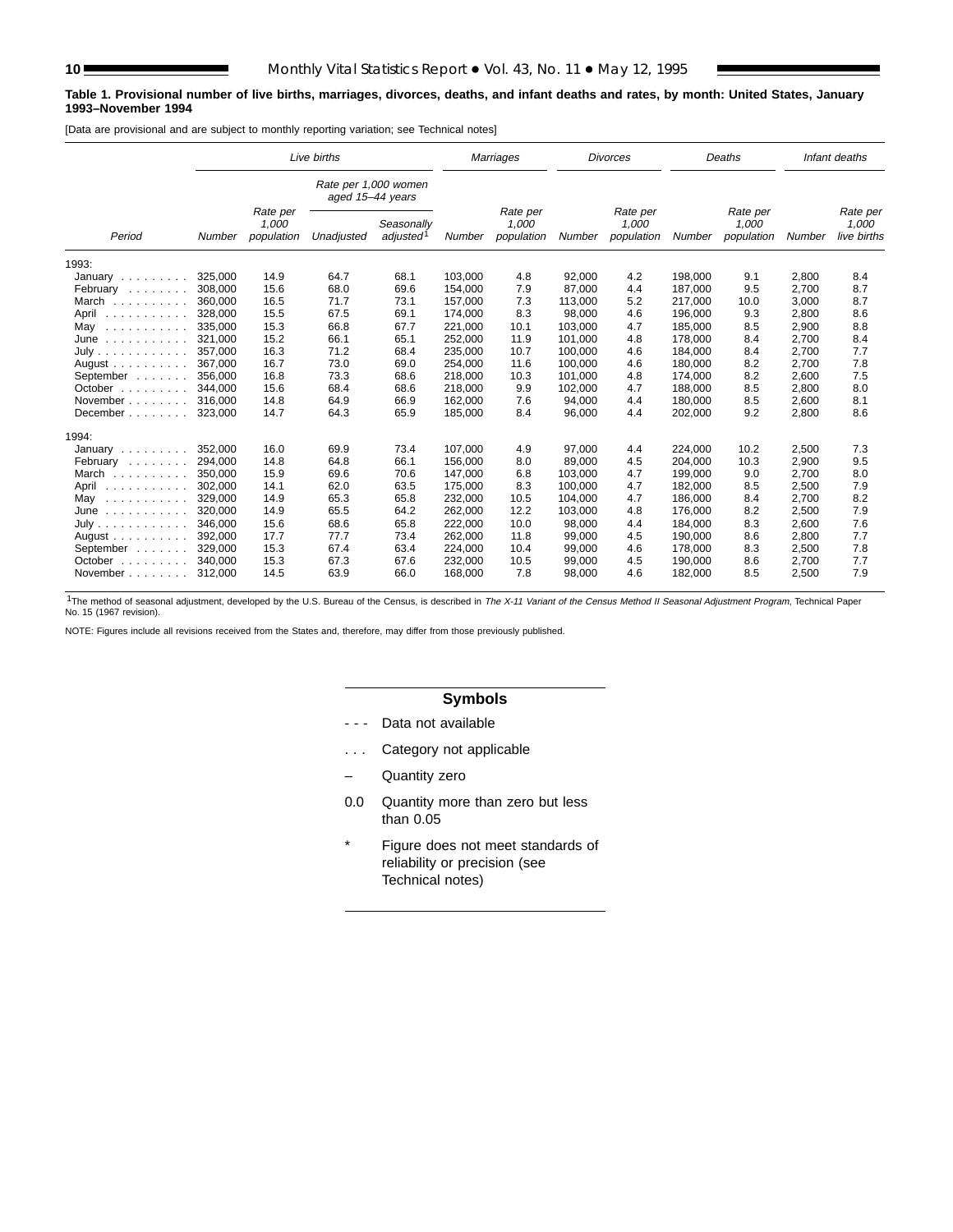#### **Table 2. Provisional number of live births and deaths: each division and State, November 1993 and 1994, and cumulative figures, 1992–94**

[Data are estimates by State of residence; see Technical notes]

|                                                                 |               |                 | Live births       |                   |                   |               |               | Deaths            |                   |                  |
|-----------------------------------------------------------------|---------------|-----------------|-------------------|-------------------|-------------------|---------------|---------------|-------------------|-------------------|------------------|
|                                                                 |               | November        |                   | January-November  |                   |               | November      |                   | January-November  |                  |
| Area                                                            | 1994          | 1993            | 1994              | 1993              | 1992              | 1994          | 1993          | 1994              | 1993              | 1992             |
| New England<br>Maine.                                           | 12.130<br>980 | 16,541<br>1,224 | 160,308<br>13,224 | 170,793<br>13.192 | 175,057<br>13,285 | 7,845<br>421  | 9,745<br>795  | 106,464<br>10,212 | 109.812<br>10,193 | 106,563<br>9,861 |
| New Hampshire                                                   | 1,181         | 1,252           | 13,547            | 13,975            | 14,449            | 840           | 761           | 8,299             | 8,196             | 7,746            |
| $Vermont$                                                       | 844           | 356             | 6,574             | 6,722             | 6,905             | 453           | 344           | 4,224             | 4,435             | 4,289            |
| Massachusetts                                                   | 5,313         | 8,393           | 76,887            | 81,563            | 83,718            | 3,262         | 4,597         | 49,533            | 51,899            | 50,539           |
| Rhode Island                                                    | 1,127         | 1,021           | 12,427            | 13,024            | 13,382            | 758           | 741           | 8,432             | 8,843             | 8,540            |
| Connecticut                                                     | 2,685         | 4,295           | 37,649            | 42,317            | 43,318            | 2,111         | 2,507         | 25,764            | 26,246            | 25,588           |
|                                                                 |               |                 |                   |                   |                   |               |               |                   |                   |                  |
| Middle Atlantic.                                                | 43,374        | 42,743          | 504,386           | 513,200           | 524,247           | 29,176        | 29,549        | 337,629           | 338,053           | 327,683          |
| New York.                                                       | 21,928        | 20,549          | 254,550           | 256,199           | 263,698           | 12,644        | 12,441        | 154,153           | 155,965           | 150,856          |
| New Jersey $\ldots$ $\ldots$ $\ldots$ $\ldots$ .                | 9,454         | 9,248           | 104,525           | 109,252           | 107,774           | 6,341         | 6,106         | 66,094            | 66,353            | 64,600           |
| Pennsylvania                                                    | 11,992        | 12,946          | 145,311           | 147,749           | 152,775           | 10,191        | 11,002        | 117,382           | 115,735           | 112,227          |
| East North Central                                              | 52,863        | 50,752          | 592,355           | 597,787           | 600,961           | 32,657        | 32,840        | 361,195           | 353,756           | 339,325          |
| Ohio.                                                           | 13,277        | 12,569          | 148,997           | 146,630           | 156,719           | 9,234         | 8,883         | 97,048            | 93,086            | 90,934           |
| Indiana                                                         | 7,233         | 6,227           | 76,276            | 77,889            | 77,491            | 4,147         | 4,478         | 48,979            | 47,378            | 45,722           |
| Illinois.                                                       | 15,380        | 15,936          | 173,482           | 175,101           | 175,239           | 8,749         | 8,915         | 97,985            | 97,817            | 92,619           |
| Michigan                                                        | 11,504        | 10,605          | 130,110           | 134,293           | 127,086           | 7,036         | 6,817         | 76,311            | 75,189            | 72,159           |
| Wisconsin                                                       | 5,469         | 5,415           | 63,490            | 63,874            | 64,426            | 3,491         | 3,747         | 40,872            | 40,286            | 37,891           |
| West North Central                                              | 19,357        | 20,560          | 232.464           | 239,261           | 240,927           | 14,234        | 14,216        | 156,125           | 157.638           | 147,780          |
| Minnesota                                                       | 4,876         | 4,925           | 59,415            | 59,030            | 60,511            | 2,985         | 3,008         | 33,246            | 33,191            | 31,893           |
| $Iowa.$                                                         | 2,710         | 3,372           | 33,002            | 34,051            | 34,924            | 2,218         | 2,467         | 24,124            | 26.213            | 24,510           |
| Missouri                                                        | 5,346         | 6,200           | 70,140            | 72,163            | 70,884            | 4,702         | 4,658         | 51,914            | 51,743            | 46,262           |
| North Dakota                                                    | 682           | 636             | 7,925             | 8,010             | 8,234             | 713           | 520           | 5,669             | 5,365             | 5,295            |
| South Dakota                                                    | 917           | 688             | 9,782             | 9,883             | 10,345            | 637           | 499           | 6,287             | 6,180             | 6,285            |
| Nebraska.                                                       | 1,858         | 1,865           | 20,825            | 20,901            | 21,248            | 1,138         | 1,249         | 13,348            | 13,686            | 13,552           |
| Kansas                                                          | 2,968         | 2,874           | 31,375            | 35,223            | 34,781            | 1,841         | 1,815         | 21,537            | 21,260            | 19,983           |
|                                                                 |               |                 |                   |                   |                   |               |               |                   |                   |                  |
| South Atlantic<br>Delaware                                      | 54,033<br>914 | 50,874<br>938   | 606,906<br>9,601  | 614,230           | 623,121           | 34,555<br>545 | 33,374<br>476 | 393.015<br>5,657  | 383,615           | 368,510          |
|                                                                 |               |                 |                   | 9,759             | 10,016            |               |               |                   | 5,535             | 5,383            |
| Maryland                                                        | 6,781         | 5,894           | 65,712            | 69,396            | 69,394            | 3,116         | 3,459         | 35,634            | 38,255            | 34,127           |
| District of Columbia                                            | 818           | 733             | 8,585             | 9,034             | 9,262             | 860           | 537           | 6,289             | 6,235             | 6,292            |
| Virginia                                                        | 7,334         | 7,480           | 86,744            | 88,178            | 90,252            | 4,250         | 4,383         | 49,292            | 47,465            | 45,192           |
| West Virginia                                                   | 1,257         | 1,792           | 19,730            | 20,366            | 20,579            | 1,512         | 1,607         | 18,478            | 18,256            | 18,389           |
| North Carolina                                                  | 7,875         | 7,265           | 93,856            | 91,034            | 93,396            | 4,951         | 4,571         | 59,101            | 56,761            | 53,838           |
| South Carolina                                                  | 4,272         | 3,013           | 47,448            | 49,729            | 51,937            | 2,621         | 2,328         | 29,296            | 28,887            | 28,053           |
| Georgia.                                                        | 10,374        | 7,852           | 101,598           | 101,996           | 103,122           | 4,302         | 4,112         | 52,023            | 50,691            | 48,389           |
| Florida                                                         | 14,408        | 15,907          | 173,632           | 174,738           | 175,163           | 12,398        | 11,901        | 137,245           | 131,530           | 128,847          |
| East South Central                                              | 19,326        | 17,567          | 211,604           | 213,180           | 214,510           | 12,842        | 11,961        | 143,267           | 141,142           | 134,700          |
| Kentucky                                                        | 4,073         | 4,234           | 47,975            | 47,960            | 49,563            | 3,004         | 3,093         | 34,579            | 33,917            | 32,346           |
| Tennessee                                                       | 6,766         | 4,688           | 69,217            | 68,027            | 67,350            | 4,434         | 3,446         | 45,091            | 44,522            | 43,257           |
| Alabama                                                         | 4,640         | 5,112           | 55,716            | 58,711            | 58,174            | 3,212         | 3,274         | 39,003            | 38,466            | 36,051           |
| Mississippi                                                     | 3,847         | 3,533           | 38,696            | 38,482            | 39,423            | 2,192         | 2,148         | 24,594            | 24,237            | 23,046           |
| West South Central ........                                     | 39,915        | 38,189          | 436,251           | 444,700           | 441,782           | 18,685        | 17,896        | 219,296           | 214,804           | 206,651          |
| Arkansas                                                        | 2,987         | 2,792           | 31,898            | 31,663            | 32,275            | 2,035         | 2,138         | 24,551            | 24,277            | 23,088           |
| Louisiana                                                       | 6,289         | 7,334           | 63,152            | 65,566            | 66,893            | 2,651         | 2,873         | 37,254            | 37,276            | 35,471           |
| Oklahoma                                                        | 3,321         | 3,696           | 41,641            | 42,498            | 44,027            | 2,703         | 2,726         | 29,785            | 29,596            | 27,707           |
| ${\sf Texas^1}$                                                 | 27,318        | 24,367          | 299,560           | 304,973           | 298,587           | 11,296        | 10,159        | 127,706           | 123,655           | 120,385          |
| Mountain                                                        | 18,438        | 18,858          | 224.367           | 227,484           | 227,226           | 9,641         | 8,460         | 104,031           | 99,171            | 94,394           |
| Montana                                                         | 869           | 818             | 10,118            | 10,520            | 10,672            | 584           | 586           | 6,766             | 6,858             | 6,536            |
| Idaho                                                           | 1,342         | 1,503           | 16,036            | 15,812            | 16,108            | 694           | 627           | 7,773             | 7,500             | 7,341            |
| Wyoming                                                         | 607           | 562             | 6,010             | 6,025             | 6,281             | 316           | 292           | 3,234             | 3,215             | 3,018            |
| Colorado                                                        | 4,368         | 4,264           | 50,051            | 50,614            | 50,347            | 2,024         | 2,166         | 22,261            | 21,563            | 20,303           |
| New Mexico                                                      | 2,229         | 2,423           | 25,734            | 25,111            | 26,206            | 1,007         | 1,223         | 11,178            | 10,928            | 10,747           |
| Arizona                                                         | 5,100         | 5,840           | 61,256            | 65,200            | 61,783            | 3,244         | 1,865         | 32,476            | 30,188            | 28,212           |
| Utah.                                                           | 3,016         | 2,630           | 35,454            | 33,943            | 34,660            | 855           | 768           | 9,584             | 9,141             | 9,000            |
| $N$ evada                                                       | 907           | 818             | 19,708            | 20,259            | 21,169            | 917           | 933           | 10,759            | 9,778             | 9,237            |
|                                                                 |               |                 |                   |                   |                   |               |               |                   |                   |                  |
| Pacific.                                                        | 52,328        | 59,803          | 678,300           | 672,887           | 697,269           | 22,146        | 21,873        | 274,865           | 267,789           | 264,668          |
| Washington                                                      | 6,098         | 6,840           | 73,226            | 65,980            | 69,870            | 3,506         | 3,147         | 35,401            | 37,732            | 34,019           |
| $O$ regon $\ldots$ $\ldots$ $\ldots$ $\ldots$ $\ldots$ $\ldots$ | 3,480         | 2,803           | 39,133            | 39,778            | 38,610            | 1,983         | 2,231         | 25,334            | 25,044            | 23,090           |
| California <sup>1</sup>                                         | 40,622        | 47,634          | 537,007           | 539,579           | 559,772           | 15,936        | 15,732        | 205,316           | 196,315           | 199,162          |
| Alaska                                                          | 669           | 844             | 11,260            | 9,582             | 10,674            | 181           | 160           | 2,199             | 2,051             | 2,064            |
| Hawaii                                                          | 1,459         | 1,682           | 17,674            | 17,968            | 18,343            | 540           | 603           | 6,615             | 6,647             | 6,333            |
|                                                                 |               |                 |                   |                   |                   |               |               |                   |                   |                  |

1Figures include adjustments for varying length of reporting periods; see Technical notes.

NOTES: Figures include all revisions received from the States. Cumulative figures for the current year reflect revisions received for previous months, and figures for earlier years may differ from those previously published.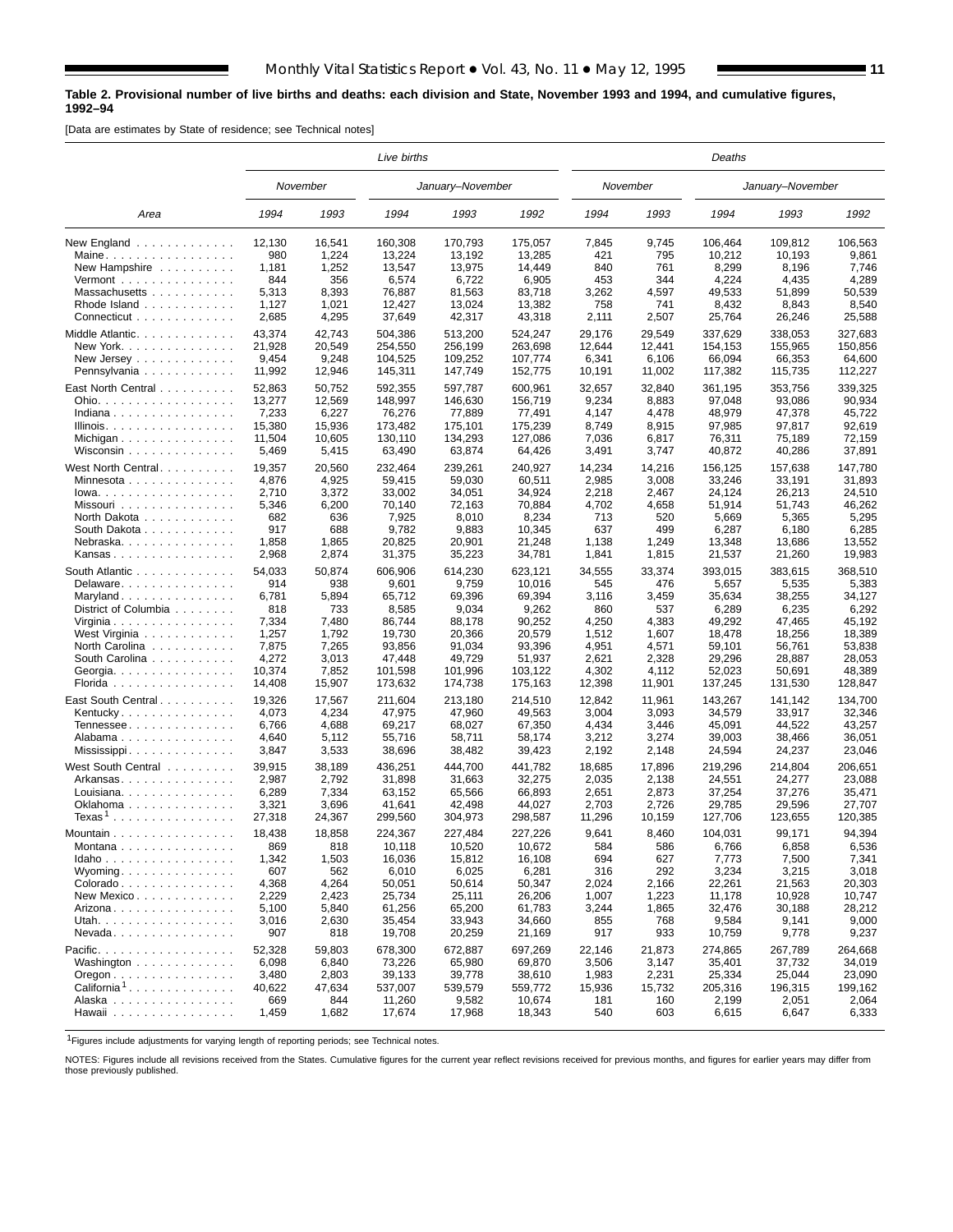#### **Table 3. Provisional number of marriages and divorces: each division and State, November 1993 and 1994, and cumulative figures, 1992–94**

[By State of occurrence. Number of events reported; see Technical notes. Divorces include reported annulments]

|                                                |        |          | Marriages |                  |         |                      |                     | <b>Divorces</b>      |                      |                      |
|------------------------------------------------|--------|----------|-----------|------------------|---------|----------------------|---------------------|----------------------|----------------------|----------------------|
|                                                |        | November |           | January-November |         |                      | November            |                      | January-November     |                      |
| Area                                           | 1994   | 1993     | 1994      | 1993             | 1992    | 1994                 | 1993                | 1994                 | 1993                 | 1992                 |
| New England                                    | 6,996  | 7,869    | 98,635    | 83,716           | 94,458  | 3,822                | 3,086               | 36,033               | 38,931               | 41.402               |
| Maine                                          | 568    | 583      | 9,924     | 9,932            | 10,344  | 511                  | 180                 | 4,897                | 4,811                | 5,355                |
| New Hampshire $\ldots$ ,                       | 525    | 543      | 9,243     | 6,819            | 8,204   | 443                  | 395                 | 4,632                | 4,527                | 5,054                |
| Vermont $\ldots \ldots \ldots \ldots$          | 663    | 584      | 5,441     | 5,695            | 5,409   | 108                  | 204                 | 2,143                | 2,539                | 2,697                |
| Massachusetts                                  | 3,317  | 4,343    | 46,719    | 32,993           | 38,440  | 1,792                | 1,231               | 12,935               | 14,559               | 15,429               |
| Rhode Island                                   | 510    | 447      | 6,627     | 6,726            | 6,901   | 274                  | 217                 | 2,961                | 3,110                | 3,301                |
| Connecticut                                    | 1,413  | 1,369    | 20,681    | 21,551           | 25,160  | 694                  | 859                 | 8,465                | 9,385                | 9,566                |
| Middle Atlantic.                               | 24,616 | 22,887   | 259,691   | 260,028          | 270,851 | 10,320               | 9,480               | 110,340              | 110,563              | 111,550              |
| New York <sup>1</sup> .                        | 13,807 | 13,468   | 139.442   | 138,471          | 144,477 | 5,432                | 4,366               | 52,303               | 51,739               | 51,937               |
| New Jersey                                     | 4,310  | 4,055    | 49,324    | 49,731           | 51,588  | 1,718                | 1,826               | 21,885               | 22,654               | 23,270               |
| Pennsylvania                                   | 6,499  | 5,364    | 70,925    | 71,826           | 74,786  | 3,170                | 3,288               | 36,152               | 36,170               | 36,343               |
|                                                |        |          |           |                  |         |                      |                     |                      |                      |                      |
| East North Central                             | 25,669 | 24,151   | 319,293   | 313,980          | 320,481 | 212,343              | <sup>2</sup> 12.775 | <sup>2</sup> 135.849 | <sup>2</sup> 138.773 | <sup>2</sup> 140,150 |
| Ohio.                                          | 7,605  | 7,310    | 85,600    | 82,492           | 85,931  | 4,020                | 4,474               | 45,438               | 46,663               | 48,169               |
| Indiana                                        | 3,281  | 2,967    | 46,314    | 46,033           | 46,698  | $\sim$ $\sim$ $\sim$ | $- - -$             | $\sim$ $\sim$ $\sim$ | $\sim$ $\sim$ $\sim$ |                      |
| Illinois.                                      | 7,224  | 6,933    | 85,989    | 84,135           | 86,461  | 3,786                | 3,000               | 38,675               | 39,334               | 39,133               |
| Michigan                                       | 5,232  | 5,187    | 66,704    | 66,568           | 65,955  | 3,239                | 3,709               | 35,913               | 36,507               | 35,954               |
| Wisconsin                                      | 2,327  | 1,754    | 34,686    | 34,752           | 35,436  | 1,298                | 1,592               | 15,823               | 16,269               | 16,894               |
| West North Central                             | 9,126  | 9,606    | 136,195   | 137,619          | 136,950 | 5,803                | 5,845               | 70,848               | 71,319               | 71,201               |
| Minnesota                                      | 2,002  | 1,769    | 30,842    | 30,274           | 30,285  | 1,153                | 1,193               | 14,532               | 15,212               | 14,512               |
| Iowa.                                          | 1,722  | 1,701    | 21,326    | 23,525           | 20,407  | 842                  | 1,042               | 10,186               | 10,066               | 10,012               |
| Missouri                                       | 3,098  | 3,652    | 41,062    | 41,453           | 42,459  | 2,186                | 2,096               | 24,727               | 24,727               | 23,661               |
| North Dakota                                   | 273    | 264      | 4,531     | 4,592            | 4,456   | 151                  | 174                 | 1,989                | 2,030                | 2,122                |
| South Dakota                                   | 399    | 421      | 7,051     | 7,005            | 7,003   | 297                  | 232                 | 2,752                | 2,621                | 2,653                |
| Nebraska                                       | 758    | 735      | 11,610    | 11,619           | 12,004  | 488                  | 556                 | 5,945                | 5,810                | 6,026                |
| Kansas                                         | 874    | 1,064    | 19,773    | 19,151           | 20,336  | 686                  | 552                 | 10,717               | 10,853               | 12,215               |
| South Atlantic                                 | 34,726 | 31,842   | 407.145   | 401,721          | 400,517 | 19,103               | 18,134              | 212,431              | 213,164              | 217,619              |
| Delaware.                                      | 467    | 394      | 4,718     | 4,711            | 4,750   | 216                  | 209                 | 3,164                | 2,828                | 3,093                |
| Maryland                                       | 3,098  | 2,898    | 39,717    | 39,086           | 40,016  | 1,374                | 1,237               | 15,556               | 15,270               | 15,988               |
| District of Columbia                           | 384    | 119      | 2,593     | 2,328            | 2,493   | 165                  | 195                 | 2,046                | 1,733                | 2,407                |
| Virginia                                       | 5,230  | 5,060    | 64,124    | 63,461           | 63,915  | 2,334                | 2,367               | 26,876               | 26,808               | 26,573               |
| West Virginia                                  | 891    | 989      | 9,852     | 12,316           | 11,485  | 739                  | 1,040               | 8,294                | 9,012                | 9,058                |
| North Carolina                                 | 4,564  | 3,293    | 47,082    | 43,621           | 44,413  | 2,946                | 2,787               | 33,699               | 31,985               | 33,035               |
| South Carolina                                 | 3,630  | 3,838    | 47,582    | 48,663           | 49,036  | 1,360                | 1,016               | 14,114               | 13,918               | 14,455               |
| Georgia.                                       | 4,250  | 4,129    | 57,537    | 56,711           | 57,987  | 3,386                | 3,031               | 34,225               | 34,782               | 36,186               |
| Florida                                        | 12,212 | 11,122   | 133,940   | 130,824          | 126,422 | 6,583                | 6,252               | 74,457               | 76,828               | 76,824               |
|                                                |        |          |           |                  |         |                      |                     |                      |                      |                      |
| East South Central                             | 13,242 | 13,251   | 171,930   | 167,953          | 167,283 | 7,679                | 6,764               | 90,245               | 87,035               | 90,850               |
| Kentucky                                       | 3,642  | 3,782    | 43,610    | 42,378           | 44,858  | 1,746                | 1,380               | 20,752               | 19,718               | 21,553               |
| Tennessee                                      | 5,492  | 4,829    | 71,202    | 67,352           | 64,804  | 3,210                | 2,402               | 31,449               | 30,214               | 30,782               |
| Alabama                                        | 2,243  | 2,923    | 36,518    | 36,887           | 37,017  | 1,956                | 2,199               | 24,508               | 25,058               | 24,947               |
|                                                | 1,865  | 1,717    | 20,600    | 21,336           | 20,604  | 767                  | 783                 | 13,536               | 12,045               | 13,568               |
| West South Central                             | 23,143 | 16,554   | 275,076   | 260,010          | 263,856 | 211,296              | <sup>2</sup> 10,946 | <sup>2</sup> 129,253 | <sup>2</sup> 129,751 | <sup>2</sup> 130,913 |
| Arkansas                                       | 3,169  | 2,643    | 35,150    | 33,847           | 33,986  | 1,559                | 1,143               | 16,307               | 15,799               | 16,909               |
| Louisiana                                      | 4,104  | 4,337    | 38,899    | 33,698           | 32,895  | $\sim$ $\sim$ $\sim$ | $- - -$             | .                    | $\sim$ $\sim$ $\sim$ | $\sim$ $\sim$ $\sim$ |
| Oklahoma                                       | 1,941  | 2,267    | 26,809    | 27,927           | 28,930  | 1,701                | 1,792               | 19,921               | 20,902               | 21,713               |
| Texas <sup>3</sup>                             | 13,929 | 7,307    | 174,218   | 164,538          | 168,045 | 8,036                | 8,011               | 93,025               | 93,050               | 92,291               |
| Mountain                                       | 19,344 | 18,101   | 249,859   | 234,885          | 224,929 | 24,699               | 26,050              | <sup>2</sup> 51,902  | <sup>2</sup> 70,214  | 271.984              |
| Montana                                        | 378    | 384      | 6,513     | 6,576            | 6,655   | 362                  | 302                 | 3,786                | 3,937                | 3,893                |
| $Idaho$                                        | 614    | 796      | 14,092    | 12,741           | 13,548  | 605                  | 503                 | 6,502                | 6,297                | 6,277                |
| Wyoming                                        | 380    | 276      | 4,453     | 4,190            | 4,396   | 311                  | 216                 | 2,809                | 2,713                | 2,936                |
| Colorado                                       | 1,723  | 1,998    | 31,824    | 31,634           | 31,265  | $\sim$ $\sim$ $\sim$ | 1,526               | $\sim$ $\sim$ $\sim$ | 17,464               | 17,745               |
| New Mexico <sup><math>4,5</math></sup>         | 681    | 855      | 11,321    | 11,610           | 11,977  | 717                  | 772                 | 9,047                | 9,166                | 8,912                |
| $Arizona1$                                     | 2,961  | 2,485    | 33,341    | 35,627           | 32,631  | 1,957                | 1,867               | 21,360               | 22,561               | 23,436               |
| Utah.                                          | 1,007  | 1,321    | 18,902    | 19,180           | 18,452  | 747                  | 864                 | 8,398                | 8,076                | 8,785                |
| $N$ evada                                      | 11,600 | 9,986    | 129,413   | 113,327          | 106,005 | $\sim$ $\sim$ $\sim$ | $- - -$             | $- - -$              | $\sim$ $\sim$ $\sim$ |                      |
|                                                |        |          |           |                  |         |                      |                     |                      |                      |                      |
| Pacific.                                       | 19,662 | 21,947   | 272,540   | 272,394          | 300.977 | 24,847               | 25,201              | <sup>2</sup> 49.885  | <sup>2</sup> 47,667  | 247.782              |
| Washington                                     | 2,208  | 5,368    | 38,785    | 39,731           | 40,496  | 2,953                | 2,862               | 27,676               | 25.167               | 25,649               |
| $O$ regon $\ldots \ldots \ldots \ldots \ldots$ | 1,750  | 2,000    | 23,511    | 22,822           | 21,343  | 1,250                | 1,500               | 14,844               | 14,970               | 14,118               |
| California                                     | 13,959 | 12,780   | 188,630   | 188,693          | 217,419 | $\sim$ $\sim$ $\sim$ | - - -               | $\sim$ $\sim$ $\sim$ | $\sim$ $\sim$ $\sim$ | $\sim$ $\sim$ $\sim$ |
| Alaska                                         | 325    | 334      | 5,055     | 5,007            | 5,260   | 334                  | 448                 | 3,051                | 2,995                | 3,346                |
| Hawaii                                         | 1,420  | 1,465    | 16,559    | 16,141           | 16,459  | 310                  | 391                 | 4,314                | 4,535                | 4,669                |

1Figures for marriages are marriage licenses issued for some counties.

2Excludes figures for State(s) shown below as not available.

**3Figures include adjustments for varying length of reporting periods; see Technical notes.** 

4Figures for marriages are marriage licenses issued.

**5Figures for divorces include estimates for some counties.** 

NOTES: Figures include all revisions received from the States. Cumulative figures for the current year reflect revisions received for previous months, and figures for earlier years may differ from those previously published.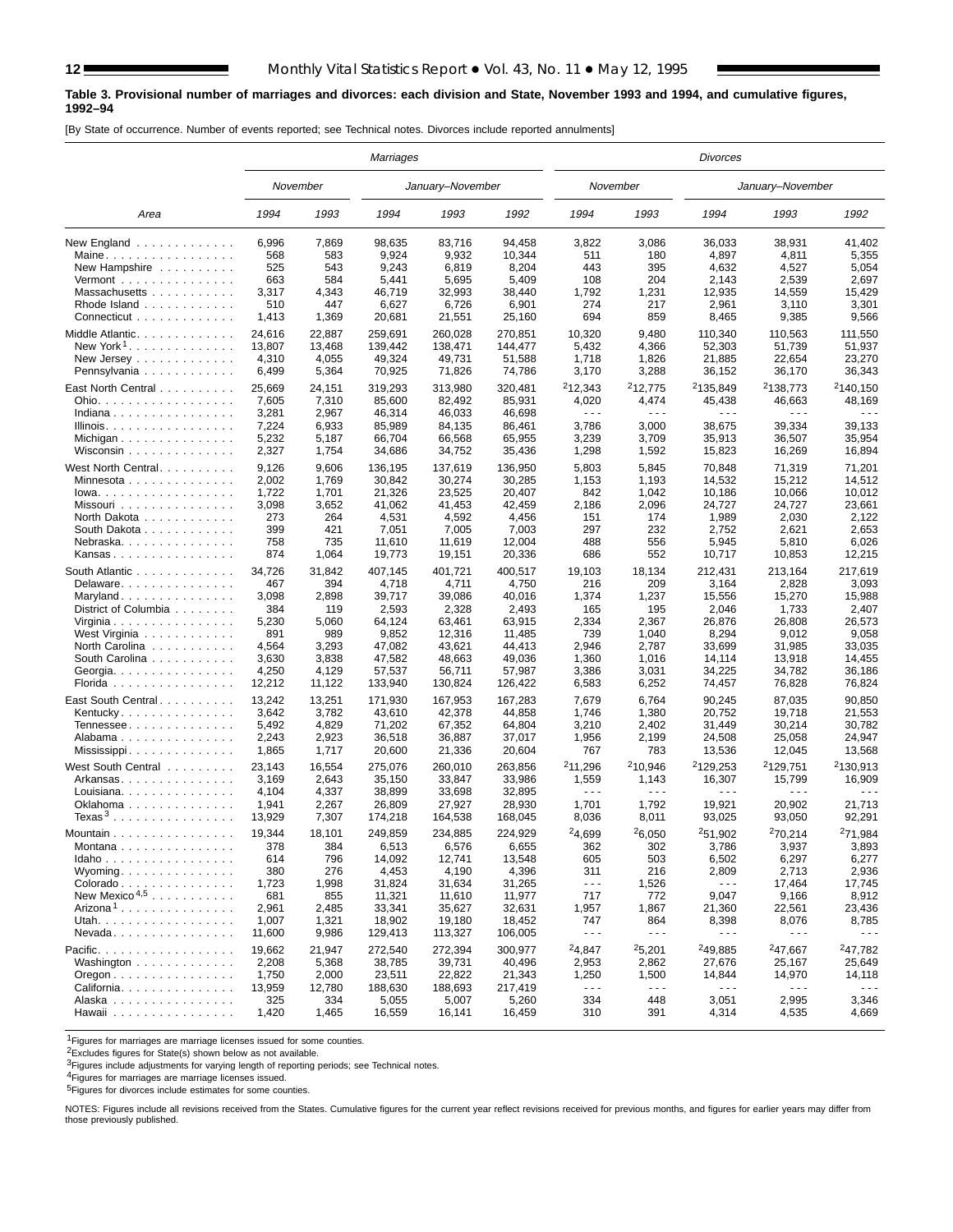### **Table 4. Provisional number of deaths under 1 year and infant mortality rates: each division and State, 12 months ending with November 1993 and 1994**

[Data are estimates by State of residence; see Technical notes. Infant mortality rates are deaths under 1 year per 1,000 live births in specified area]

|                                                                                      |                      |                      | 12 months ending with November |              |
|--------------------------------------------------------------------------------------|----------------------|----------------------|--------------------------------|--------------|
|                                                                                      | 1994                 |                      | 1993                           |              |
| Area                                                                                 | Number               | Rate                 | Number                         | Rate         |
| New England. $\ldots \ldots \ldots \ldots \ldots \ldots \ldots \ldots \ldots \ldots$ | 1772                 | 15.8                 | 1,167                          | 6.3          |
|                                                                                      | 92                   | 6.1                  | 97                             | 6.2          |
| New Hampshire                                                                        | 100                  | 6.9                  | 76                             | 5.0          |
|                                                                                      | 45                   | 6.3                  | 43                             | 5.8          |
|                                                                                      | 450                  | 5.5                  | 509                            | 5.9          |
|                                                                                      | 85                   | 6.2                  | 121                            | 8.4          |
|                                                                                      | $\sim$ $\sim$ $\sim$ | $\sim$ $\sim$ $\sim$ | 321                            | 6.9          |
| Middle Atlantic                                                                      | 4,524                | 8.2                  | 4,745                          | 8.5          |
|                                                                                      | 2,333                | 8.4                  | 2,366                          | 8.5          |
|                                                                                      | 971                  | 8.2                  | 975                            | 8.0          |
|                                                                                      | 1,220                | 7.8                  | 1,404                          | 8.8          |
|                                                                                      | 5,719                | 8.9                  | 6,081                          | 9.3          |
|                                                                                      | 1,421                | 8.9                  | 1,405                          | 8.8          |
|                                                                                      | 792                  | 9.5                  | 815                            | 9.7          |
|                                                                                      | 1,752                | 9.2                  | 1,952                          | 10.1         |
|                                                                                      | 1,232                | 8.8                  | 1,354                          | 9.3          |
|                                                                                      | 522                  | 7.6                  | 555                            | 8.0          |
|                                                                                      |                      |                      |                                |              |
| West North Central                                                                   | 1,958                | 7.8                  | 2,035                          | 7.9          |
| Minnesota                                                                            | 439                  | 6.8                  | 474                            | 7.4<br>6.4   |
|                                                                                      | 241<br>613           | 6.7                  | 238                            | 8.5          |
|                                                                                      |                      | 8.1<br>6.8           | 650                            | 6.7          |
|                                                                                      | 59<br>132            | 12.3                 | 58<br>110                      | 10.2         |
|                                                                                      | 169                  | 7.4                  | 198                            | 8.7          |
|                                                                                      | 305                  | 8.9                  | 307                            | 8.1          |
|                                                                                      |                      |                      |                                |              |
|                                                                                      | 5,997                | 9.0                  | 6,345                          | 9.5          |
| Delaware                                                                             | 76                   | 7.3                  | 91                             | 8.5          |
|                                                                                      | 638                  | 8.9                  | 676                            | 8.9          |
|                                                                                      | 179<br>750           | 19.2                 | 166                            | 16.9         |
|                                                                                      | 154                  | 8.0<br>7.2           | 854<br>202                     | 8.9<br>9.2   |
| North Carolina                                                                       | 1,023                | 9.9                  | 1,049                          | 10.4         |
|                                                                                      | 474                  | 9.2                  | 512                            | 9.4          |
|                                                                                      | 1,088                | 9.7                  | 1,136                          | 10.3         |
|                                                                                      | 1,615                | 8.4                  | 1,659                          | 8.6          |
|                                                                                      |                      |                      |                                |              |
|                                                                                      | 2,067                | 9.0                  | 2,334                          | 10.0         |
|                                                                                      | 389                  | 7.4                  | 482                            | 9.2          |
|                                                                                      | 664<br>598           | 8.9<br>9.9           | 698                            | 9.3          |
|                                                                                      | 416                  | 9.8                  | 653<br>501                     | 10.3<br>11.8 |
|                                                                                      |                      |                      |                                |              |
| West South Central                                                                   | 3,724                | 7.9                  | 3,941                          | 8.2          |
|                                                                                      | 299                  | 8.7                  | 328                            | 9.5          |
|                                                                                      | 662                  | 9.8                  | 668                            | 9.5          |
|                                                                                      | 429                  | 9.4                  | 430                            | 9.3          |
|                                                                                      | 2,334                | 7.2                  | 2,515                          | 7.6          |
|                                                                                      | 1,844                | 7.6                  | 1,817                          | 7.4          |
|                                                                                      | 100                  | 9.1                  | 83                             | 7.3          |
|                                                                                      | 139                  | 8.0                  | 140                            | 8.1          |
|                                                                                      | 42                   | 6.3                  | 57                             | 8.7          |
|                                                                                      | 362                  | 6.7                  | 430                            | 7.8          |
|                                                                                      | 264                  | 9.3                  | 241                            | 8.8          |
|                                                                                      | 570                  | 8.5                  | 498                            | 7.1          |
|                                                                                      | 232                  | 6.1                  | 228                            | 6.2          |
|                                                                                      | 135                  | 6.6                  | 140                            | 6.5          |
|                                                                                      | 4,836                | 6.5                  | 4,879                          | 6.7          |
|                                                                                      | 399                  | 5.1                  | 509                            | 6.7          |
|                                                                                      | 285                  | 6.9                  | 298                            | 7.0          |
|                                                                                      | 3,955                | 6.7                  | 3,868                          | 6.6          |
|                                                                                      | 72                   | 5.9                  | 80                             | 7.5          |
|                                                                                      | 125                  | 6.5                  | 124                            | 6.3          |

1Excludes figures for States shown below as not available.

2Figures include adjustments for varying length of reporting periods; see Technical notes.

NOTES: Figures include all revisions received from the States. Figures for the current year reflect revisions received for previous months, and figures for earlier years may differ from those previously published.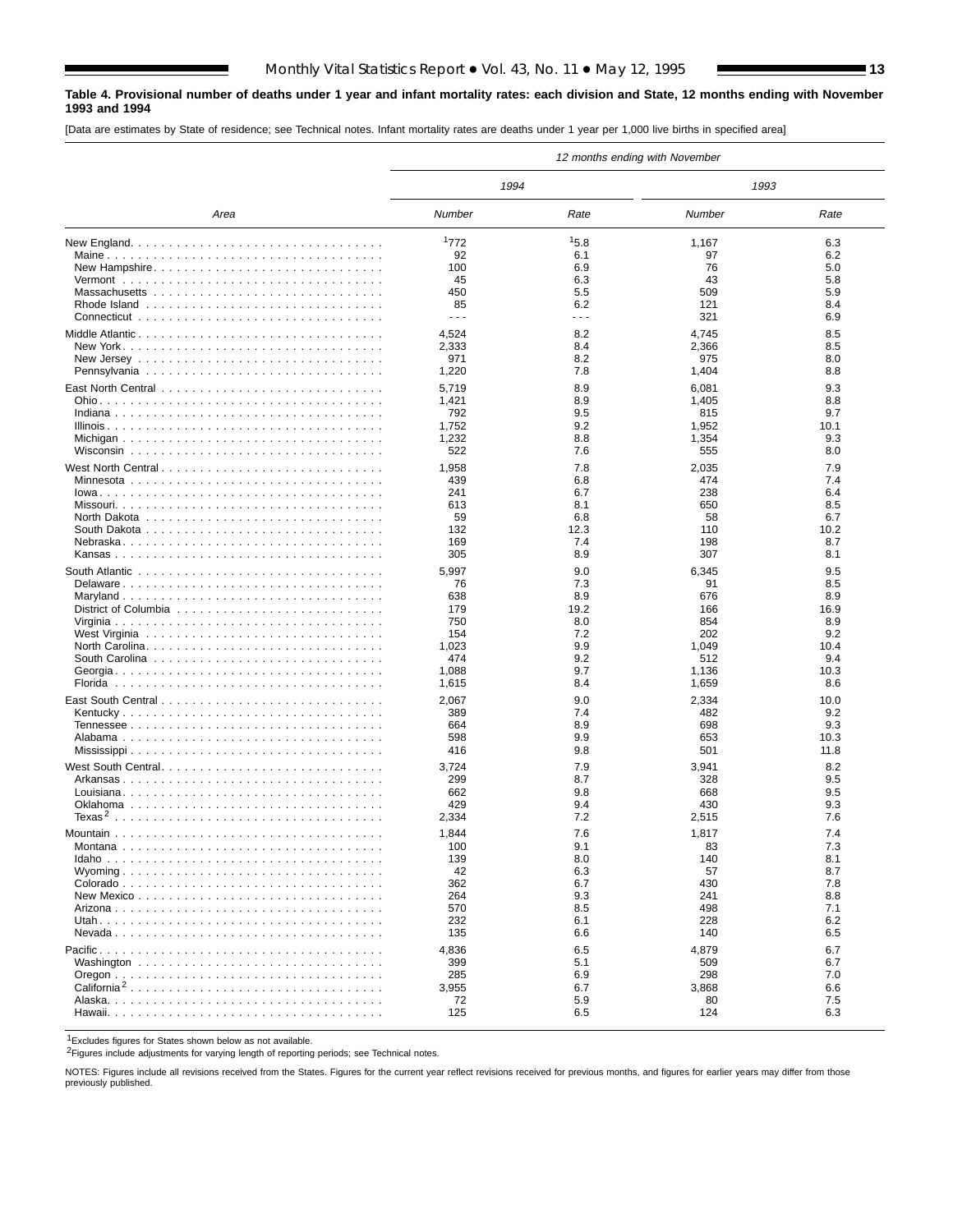#### **Table 5. Provisional number of deaths and death rates, by age, race, and sex, and age-adjusted death rates by race and sex: United States, October 1993 and 1994, cumulative figures 1993 and 1994, and 12 months ending with October 1993 and 1994**

[Data are provisional, estimated from a 10-percent sample of deaths. Age-specific rates on an annual basis per 100,000 population in specified group; age-adjusted<br>rates per 100,000 U.S. standard million population; see Tec

|                                                                |                     |                                  | October          |                      |                    |                           | January-October    |                                  |                      |                                  | 12 months ending with October |                                  |
|----------------------------------------------------------------|---------------------|----------------------------------|------------------|----------------------|--------------------|---------------------------|--------------------|----------------------------------|----------------------|----------------------------------|-------------------------------|----------------------------------|
|                                                                |                     | 1994                             |                  | 1993                 | 1994               |                           | 1993               |                                  | 1994                 |                                  | 1993                          |                                  |
| Age, race, and sex                                             | Number              | Rate                             | Number           | Rate                 | Number             | Rate                      | Number             | Rate                             | Number               | Rate                             | Number                        | Rate                             |
| All races, both sexes <sup>1</sup>                             |                     |                                  |                  |                      |                    |                           |                    |                                  |                      |                                  |                               |                                  |
| All ages                                                       | 190,000             | 857.8                            | 188,000          | 853.5                | 1,914,000          | 882.9                     | 1,886,000          | 879.2                            | 2,296,000            | 882.4                            | 2,247,000                     | 872.9                            |
| Under 1 year                                                   |                     |                                  |                  |                      | 26,500             | <sup>2</sup> 806.1        | 27,800             | 2845.3                           | 31,900               | <sup>2</sup> 808.6               | 33,400                        | <sup>2</sup> 844.5               |
| $1-4$ years                                                    | 4,010               | 82.1                             | 4,010            | 82.9                 | 6,070              | 45.8                      | 5,930              | 45.2                             | 7,160                | 45.1                             | 6,850                         | 43.5                             |
| $5-14$ years $\ldots \ldots$                                   |                     |                                  |                  |                      | 7,260              | 23.2                      | 7,450              | 24.2                             | 8,560                | 22.8                             | 8,620                         | 23.4                             |
| 15-24 years.                                                   | 3,010<br>J          | 98.4                             | 2,970            | 97.2                 | 29,750             | 99.2                      | 29,590             | 98.6                             | 35,290               | 98.1                             | 35,310                        | 98.0                             |
| 25-34 years.                                                   | 4,770               | 136.0                            | 5,420            | 152.7                | 48,660             | 140.9                     | 49,750             | 142.4                            | 58,840               | 141.9                            | 58,890                        | 140.3                            |
| 35-44 years.                                                   | 8,780               | 246.3                            | 8,130            | 233.3                | 84,480             | 243.7                     | 80,360             | 237.0                            | 100,670              | 242.1                            | 95,860                        | 235.9                            |
| 45-54 years.                                                   | 11,430              | 444.9                            | 11,340           | 460.0                | 113,120            | 456.2                     | 110,980            | 466.6                            | 135,640              | 456.5                            | 131,980                       | 463.0                            |
| 55-64 years.                                                   | 21,010              | 1,175.2                          | 19,620           | 1,102.7              | 201,490            | 1,151.1                   | 202,330            | 1,161.1                          | 241,470              | 1,149.2                          | 241,970                       | 1,157.1                          |
| 65-74 years.                                                   | 40,780              | 2,560.1<br>5,608.5               | 40,200<br>52,070 | 2,532.3              | 408,060            | 2,616.6<br>5,893.4        | 408,980            | 2,634.8                          | 489,430              | 2,614.6<br>5,900.8               | 487,480                       | 2,616.2<br>5,874.1               |
| 75-84 years.<br>85 years and over                              | 52,650<br>43,960    | 14,758.9                         | 43,680           | 5,649.5<br>15,051.1  | 538,080<br>450,800 | 15,642.3                  | 529,590<br>432,380 | 5,910.5<br>15,407.0              | 646,200<br>540,870   | 15,663.8                         | 631,170<br>514,380            | 15,295.3                         |
| Not stated $\ldots$                                            | 60                  | $\sim 100$                       | 50               | $\cdots$             | 510                | $\ldots$                  | 710                | $\sim 100$                       | 680                  | $\sim$ $\sim$ $\sim$             | 830                           | $\cdots$                         |
|                                                                |                     |                                  |                  | 498.7                |                    |                           |                    |                                  |                      |                                  |                               |                                  |
| Age-adjusted rate <sup>3</sup><br>All races, male <sup>1</sup> | $\ldots$            | 502.0                            | $\ldots$         |                      | $\sim 100$         | 512.3                     | $\sim 100$         | 514.7                            | $\sim$ $\sim$ $\sim$ | 511.9                            | $\sim 100$                    | 511.3                            |
|                                                                |                     |                                  |                  |                      |                    |                           |                    |                                  |                      |                                  |                               |                                  |
| All ages                                                       | 97,960              | 903.5                            | 97,150           | 905.6                | 979,960            | 925.6                     | 971,220            | 927.4                            | 1,174,910            | 924.7                            | 1,156,150                     | 920.0                            |
| Under 1 year                                                   |                     |                                  |                  |                      | 14,900             | 2888.9                    | 16,250             | 2963.7                           | 17,980               | 2891.9                           | 19,100                        | <sup>2</sup> 942.3               |
| $1-4$ years                                                    | 2,430               | 97.1                             | 2,540            | 102.6                | 3,610              | 53.4                      | 3,390              | 50.7                             | 4,210                | 51.8                             | 3,850                         | 47.8                             |
| $5-14$ years $\ldots$                                          |                     |                                  |                  |                      | 4,400              | 27.5                      | 4,420              | 27.9                             | 5,160                | 26.9                             | 5,160                         | 27.3                             |
| 15-24 years.                                                   | 2,360<br>J<br>3,430 | 151.1<br>195.6                   | 2,290<br>4,050   | 146.6<br>228.0       | 22,840<br>35,470   | 149.2<br>205.5            | 22,250<br>36,650   | 145.1<br>209.6                   | 27,000<br>43,150     | 146.9<br>208.0                   | 26,410<br>43.430              | 143.4<br>206.7                   |
| 25-34 years.<br>35-44 years.                                   | 6,240               | 352.7                            | 5,780            | 334.4                | 59,050             | 343.3                     | 55,660             | 331.2                            | 70,030               | 339.5                            | 66,330                        | 329.3                            |
| 45–54 years                                                    | 7,180               | 571.9                            | 7,050            | 585.0                | 71,260             | 587.8                     | 70,390             | 605.6                            | 85,360               | 587.8                            | 83,650                        | 600.3                            |
| 55-64 years.                                                   | 13,190              | 1,552.5                          | 11,880           | 1,407.1              | 123,550            | 1,485.8                   | 123,000            | 1,488.3                          | 147,470              | 1,477.1                          | 146,280                       | 1,475.0                          |
| 65-74 years.                                                   | 23,090              | 3,271.2                          | 23,180           | 3,305.8              | 234,400            | 3,396.2                   | 234,310            | 3,420.6                          | 281,040              | 3,393.0                          | 279,320                       | 3,397.2                          |
| 75-84 years.                                                   | 25,630              | 7,092.2                          | 26,000           | 7,380.2              | 263,370            | 7,513.1                   | 263,450            | 7,709.7                          | 316,460              | 7,527.6                          | 313,840                       | 7,662.1                          |
| 85 years and over<br>Not stated                                | 14,390<br>40        | 17,079.7<br>$\sim$ $\sim$ $\sim$ | 14,370<br>20     | 17,679.7<br>$\sim$ . | 146,780<br>330     | 18,039.7<br>$\sim$ $\sim$ | 141,000<br>460     | 17,961.7<br>$\sim$ $\sim$ $\sim$ | 176,630<br>420       | 18,115.9<br>$\sim$ $\sim$ $\sim$ | 168,250<br>540                | 17,898.9<br>$\sim$ $\sim$ $\sim$ |
| Age-adjusted rate $3 \ldots$ .                                 | $\ldots$            | 651.5                            | $\ldots$         | 652.2                | $\sim 100$         | 663.0                     | $\ldots$           | 668.9                            | $\ldots$             | 661.9                            | $\cdots$                      | 663.4                            |
| All races, female <sup>1</sup>                                 |                     |                                  |                  |                      |                    |                           |                    |                                  |                      |                                  |                               |                                  |
| All ages                                                       | 92,490              | 814.2                            | 90,360           | 803.7                | 934,730            | 842.6                     | 914,650            | 833.2                            | 1,121,770            | 842.5                            | 1,090,620                     | 827.8                            |
| Under 1 year                                                   |                     |                                  |                  |                      | 11,530             | <sup>2</sup> 718.9        | 11,570             | <sup>2</sup> 718.7               | 13,900               | <sup>2</sup> 720.6               | 14,350                        | <sup>2</sup> 742.0               |
| $1-4$ years $\ldots$ $\ldots$ $\ldots$ .                       | 1,580               | 66.2                             | 1,470            | 62.3                 | 2,460              | 38.1                      | 2,540              | 40.0                             | 2,960                | 38.1                             | 3,000                         | 39.1                             |
| 5–14 years $\ldots$                                            |                     |                                  |                  |                      | 2,860              | 18.8                      | 3,030              | 20.1                             | 3,390                | 18.5                             | 3,460                         | 19.2                             |
| 15-24 years.                                                   | 660                 | 44.1                             | 680              | 45.5                 | 6,910              | 47.2                      | 7,330              | 49.9                             | 8,290                | 47.1                             | 8,900                         | 50.6                             |
| 25-34 years.                                                   | 1,350               | 77.0                             | 1,380            | 77.9                 | 13,190             | 76.4                      | 13,100             | 75.1                             | 15,680               | 75.6                             | 15,460                        | 73.7                             |
| 35-44 years.                                                   | 2,540               | 141.4                            | 2,350            | 133.8                | 25,430             | 145.5                     | 24,700             | 144.6                            | 30,630               | 146.2                            | 29,540                        | 144.2                            |
| 45–54 years                                                    | 4,250               | 323.6                            | 4,300            | 341.2                | 41,870             | 330.3                     | 40,590             | 334.0                            | 50,280               | 331.0                            | 48,330                        | 331.6                            |
| 55-64 years.                                                   | 7,820<br>17,700     | 833.5<br>1,995.6                 | 7,740<br>17,020  | 827.8<br>1,920.4     | 77,930<br>173,650  | 848.4<br>1,997.7          | 79,330<br>174,680  | 866.1<br>2,013.9                 | 93,990<br>208,400    | 852.2<br>1,996.9                 | 95,680<br>208,160             | 870.2<br>1,999.2                 |
| 65-74 years.<br>75–84 years.                                   | 27,020              | 4,679.9                          | 26,080           | 4,580.4              | 274,710            | 4,884.3                   | 266,150            | 4,801.5                          | 329,740              | 4,886.5                          | 317,320                       | 4,772.4                          |
| 85 years and over                                              | 29,570              | 13,849.0                         | 29,310           | 14,028.5             | 304,020            | 14,694.4                  | 291,380            | 14,416.9                         | 364,240              | 14,687.1                         | 346,130                       | 14,285.2                         |
| Not stated $\ldots$                                            | 20                  |                                  | 30               |                      | 180                |                           | 250                |                                  | 260                  |                                  | 290                           |                                  |
| Age-adjusted rate $3 \ldots$ .                                 | $\cdots$            | 376.7                            | $\sim$ .         | 371.6                | $\sim$ $\sim$      | 386.9                     | $\sim$ $\sim$      | 387.8                            | $\sim$ $\sim$        | 387.2                            | $\sim$ $\sim$                 | 386.3                            |
| White                                                          |                     |                                  |                  |                      |                    |                           |                    |                                  |                      |                                  |                               |                                  |
| All ages                                                       | 163,120             | 885.0                            | 161,330          | 882.6                | 1,645,170          | 913.2                     | 1,620,690          | 907.2                            | 1,974,480            | 913.1                            | 1,931,000                     | 900.6                            |
| Under 1 year $\ldots \ldots$                                   |                     |                                  |                  |                      | 17,110             | 2665.2                    | 18,150             | <sup>2</sup> 701.5               | 20,610               | 2666.1                           | 21,750                        | 2699.8                           |
| $1-4$ years<br>$5-14$ years $\ldots$                           | 2,830               | 73.1                             | 2,710            | 70.6                 | 4,080<br>5,140     | 38.8<br>20.7              | 4,140<br>5,560     | 39.9<br>22.6                     | 4,850<br>6,060       | 38.6<br>20.3                     | 4,810<br>6,390                | 38.6<br>21.7                     |
| 15–24 years. $\bigcup$                                         | 2,240               | 91.8                             | 2,080            | 85.0                 | 21,250             | 88.8                      | 20,560             | 85.5                             | 25,040               | 87.1                             | 24,630                        | 85.2                             |
| 25-34 years.                                                   | 3,340               | 116.5                            | 3,770            | 129.5                | 34,180             | 120.9                     | 35,710             | 124.4                            | 41,690               | 122.7                            | 42,060                        | 122.0                            |
| 35-44 years.                                                   | 6,350               | 213.9                            | 6,000            | 206.2                | 59,930             | 207.3                     | 57,080             | 201.4                            | 71,480               | 206.2                            | 68,250                        | 200.9                            |
| 45-54 years.                                                   | 8,730               | 396.9                            | 8,910            | 421.0                | 86,950             | 409.3                     | 85,460             | 418.2                            | 104,170              | 409.1                            | 101,720                       | 415.3                            |
| 55-64 years.                                                   | 16,850              | 1,089.2                          | 16,030           | 1,038.3              | 164,480            | 1,084.9                   | 165,130            | 1,091.1                          | 197,330              | 1,084.0                          | 197,550                       | 1,087.5                          |
| 65-74 years.                                                   | 35,160              | 2,486.5                          | 34,420           | 2,437.7              | 352,880            | 2,546.8                   | 353,840            | 2,560.0                          | 423,000              | 2,543.3                          | 422,070                       | 2,544.0                          |
| 75-84 years.                                                   | 47,100              | 5,539.5                          | 47,350           | 5,669.8              | 483,800            | 5,848.7                   | 476,630            | 5,868.1                          | 581,630              | 5,861.4                          | 568,050                       | 5,832.1                          |
| 85 years and over                                              | 40,490              | 14,893.4                         | 40,030           | 15,116.1             | 415,050            | 15,773.2                  | 397,950            | 15,539.8                         | 498,200              | 15,790.8                         | 473,140                       | 15,421.8                         |
| Not stated                                                     | 40                  | $\sim$ $\sim$                    | 30               | $\epsilon \sim 1$    | 320                | $\sim$ $\sim$             | 480                | $\sim$ $\sim$                    | 430                  | $\sim$ $\sim$                    | 570                           | $\sim$ $\sim$                    |
| Age-adjusted rate $3 \ldots$ .                                 | $\sim$ $\sim$       | 474.3                            | $\sim$ $\sim$    | 472.5                | $\sim 100$         | 484.4                     | $\sim$ $\sim$      | 486.4                            | $\sim$ $\sim$        | 484.2                            | $\sim 100$                    | 483.2                            |

See footnotes at end of table.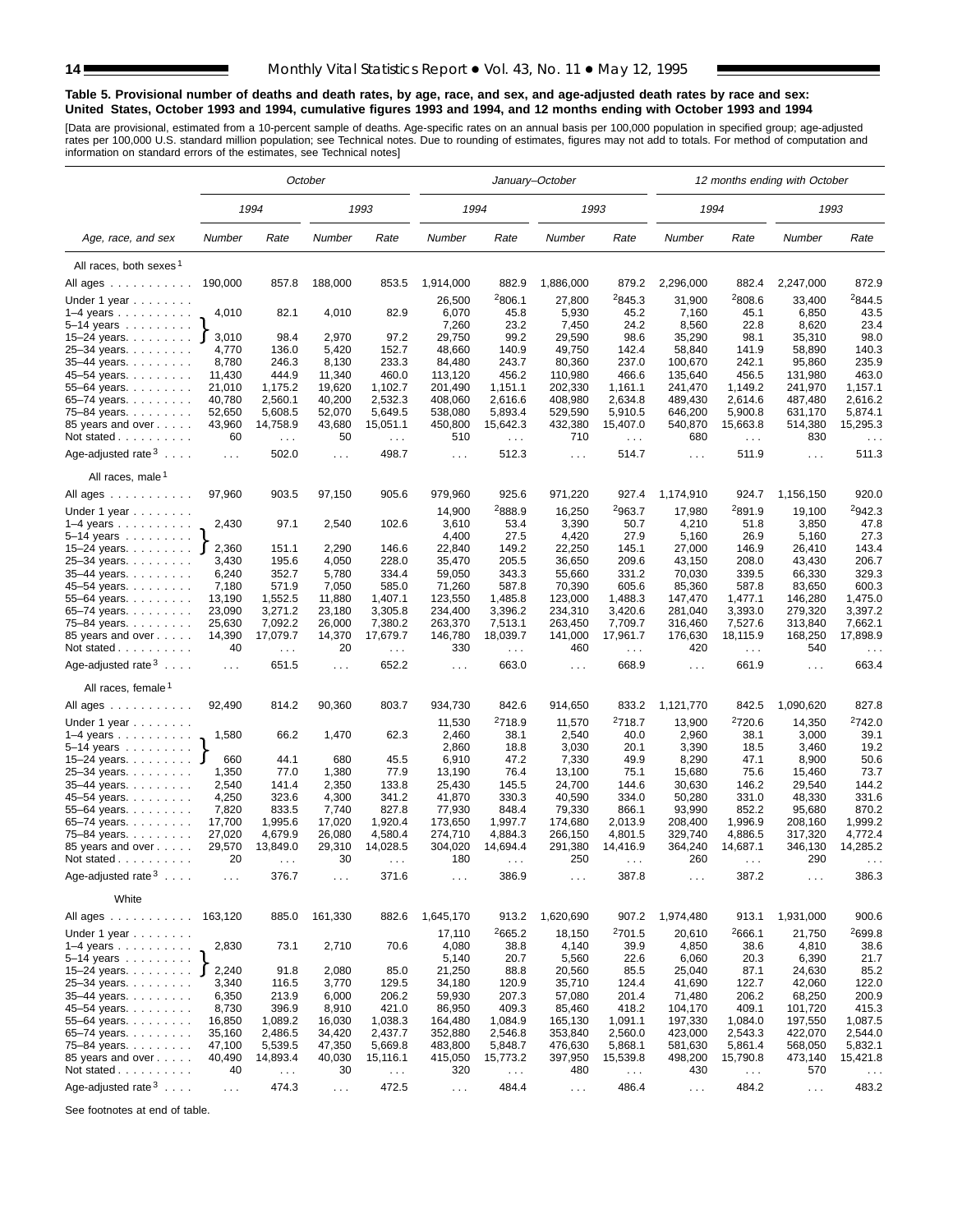#### **Table 5. Provisional number of deaths and death rates, by age, race, and sex, and age-adjusted death rates by race and sex: United States, October 1993 and 1994, cumulative figures 1993 and 1994, and 12 months ending with October 1993 and 1994—Con.**

[Data are provisional, estimated from a 10-percent sample of deaths. Age-specific rates on an annual basis per 100,000 population in specified group; age-adjusted<br>rates per 100,000 U.S. standard million population; see Tec

|                                                       |                |                                  | October                  |                      |                      | January-October           |                      |                                  |                 | 12 months ending with October |                      |                                  |
|-------------------------------------------------------|----------------|----------------------------------|--------------------------|----------------------|----------------------|---------------------------|----------------------|----------------------------------|-----------------|-------------------------------|----------------------|----------------------------------|
|                                                       |                | 1994                             |                          | 1993                 |                      | 1994                      |                      | 1993                             |                 | 1994                          |                      | 1993                             |
| Age, race, and sex                                    | Number         | Rate                             | Number                   | Rate                 | Number               | Rate                      | Number               | Rate                             | Number          | Rate                          | Number               | Rate                             |
| White male                                            |                |                                  |                          |                      |                      |                           |                      |                                  |                 |                               |                      |                                  |
| All ages                                              | 83,040         | 918.5                            | 82,670                   | 922.3                | 832,020              | 941.7                     | 826,070              | 943.1                            | 998,290         | 941.4                         | 983,740              | 935.9                            |
|                                                       |                |                                  |                          |                      |                      | <sup>2</sup> 723.6        |                      | <sup>2</sup> 792.6               |                 | <sup>2</sup> 724.7            |                      | <sup>2</sup> 778.1               |
| Under 1 year                                          | 1,660          | 83.5                             | 1,760                    | 89.3                 | 9,530<br>2,420       | 45.2                      | 10,510<br>2,400      | 44.9                             | 11,480<br>2,850 | 44.3                          | 12,410<br>2,740      | 42.9                             |
| $1-4$ years $\ldots$<br>$5-14$ years $\ldots$         |                |                                  |                          |                      | 3,080                | 24.0                      | 3,370                | 26.8                             | 3,650           | 23.8                          | 3,900                | 25.8                             |
| 15–24 years. <b>J</b>                                 | 1,700          | 135.8                            | 1,500                    | 119.4                | 16,060               | 130.6                     | 15,180               | 123.0                            | 18,860          | 127.8                         | 18,090               | 121.9                            |
| 25-34 years.                                          | 2,460          | 169.8                            | 2,820                    | 191.6                | 25,370               | 177.7                     | 26,710               | 184.1                            | 31,010          | 180.7                         | 31,520               | 180.8                            |
| 35-44 years.                                          | 4,670          | 313.7                            | 4,320                    | 296.1                | 42,460               | 292.8                     | 40,400               | 284.5                            | 50,480          | 290.4                         | 48,340               | 283.9                            |
| 45-54 years.                                          | 5,460          | 502.7                            | 5,610                    | 536.9                | 55,250               | 526.9                     | 54,720               | 542.5                            | 66,200          | 526.6                         | 65,090               | 538.4                            |
| 55-64 years.                                          | 10,670         | 1,435.6                          | 9,760                    | 1,318.0              | 101,890              | 1,398.8                   | 101,400              | 1,397.8                          | 121,650         | 1,391.2                       | 120,620              | 1,385.3                          |
| 65-74 years.                                          | 20,240         | 3,208.3                          | 20,180                   | 3,215.2              | 204,000              | 3,304.5                   | 205,190              | 3,343.3                          | 244,600         | 3,301.8                       | 244,480              | 3,319.0                          |
| 75-84 years.                                          | 22,830         | 6,956.6                          | 23,680                   | 7,403.4              | 237,650              | 7,463.3                   | 237,730              | 7,662.1                          | 285,800         | 7,483.6                       | 283,440              | 7,621.4                          |
| 85 years and over                                     | 13,330         | 17,477.7                         | 13,040                   | 17,749.8             | 134,110              | 18,231.0                  | 128,160              | 18,069.5                         | 161,440         | 18,303.9                      | 152,790              | 17,996.5                         |
| Not stated                                            | 20             | $\ldots$                         | 20                       | $\cdots$             | 210                  | $\sim 100$                | 290                  | $\sim 100$                       | 270             | $\ldots$                      | 340                  | $\cdots$                         |
| Age-adjusted rate $3 \ldots$ .                        | $\sim 100$     | 614.1                            | $\sim 100$               | 616.7                | $\sim$ $\sim$ $\sim$ | 625.4                     | $\sim 100$           | 632.1                            | $\ldots$        | 624.8                         | $\sim 100$           | 627.2                            |
| White female                                          |                |                                  |                          |                      |                      |                           |                      |                                  |                 |                               |                      |                                  |
| All ages                                              | 80,080         | 852.8                            | 78,660                   | 844.4                | 813,140              | 885.7                     | 794,620              | 872.6                            | 976,190         | 885.9                         | 947,260              | 866.7                            |
| Under 1 year                                          |                |                                  |                          |                      | 7,580                | 2604.7                    | 7,640                | 2607.0                           | 9,130           | 2604.6                        | 9,340                | <sup>2</sup> 617.3               |
| $1-4$ years                                           | 1,160          | 61.5                             | 950                      | 50.8                 | 1,660                | 32.4                      | 1,740                | 34.2                             | 2,000           | 32.6                          | 2,080                | 34.3                             |
| 5–14 years $\ldots$                                   |                |                                  |                          |                      | 2,060                | 17.0                      | 2,190                | 18.3                             | 2,420           | 16.7                          | 2,490                | 17.4                             |
| 15-24 years. <b>J</b>                                 | 540            | 45.4                             | 580                      | 48.7                 | 5,190                | 44.5                      | 5,380                | 45.9                             | 6,170<br>10.680 | 44.1                          | 6,540                | 46.5                             |
| 25-34 years.                                          | 880            | 62.0                             | 950<br>1,690             | 66.0<br>116.4        | 8,820                | 63.1<br>121.2             | 9,000<br>16,680      | 63.4                             | 20,990          | 63.5<br>121.4                 | 10,550               | 61.8<br>117.5                    |
| 35-44 years.<br>45-54 years.                          | 1,680<br>3,270 | 113.5<br>293.7                   | 3,300                    | 308.0                | 17,470<br>31,700     | 294.6                     | 30,740               | 118.0<br>297.1                   | 37,970          | 294.5                         | 19,920<br>36,640     | 295.4                            |
| 55-64 years.                                          | 6,180          | 768.9                            | 6,270                    | 780.5                | 62,590               | 794.5                     | 63,740               | 809.0                            | 75,680          | 800.0                         | 76,930               | 813.4                            |
| 65-74 years.                                          | 14,920         | 1,905.1                          | 14,240                   | 1,815.5              | 148,880              | 1,938.0                   | 148,640              | 1,934.2                          | 178,400         | 1,934.1                       | 177,590              | 1.925.1                          |
| 75-84 years.                                          | 24,270         | 4,648.8                          | 23,670                   | 4,593.6              | 246,150              | 4,837.9                   | 238,900              | 4,759.9                          | 295,830         | 4,846.5                       | 284,620              | 4,727.1                          |
| 85 years and over<br>Not stated                       | 27,160<br>20   | 13,885.7<br>$\sim$ $\sim$ $\sim$ | 26,990<br>10             | 14,105.0<br>$\sim$ . | 280,930<br>110       | 14,820.3<br>$\sim$ $\sim$ | 269,790<br>190       | 14,570.9<br>$\sim$ $\sim$ $\sim$ | 336,760<br>160  | 14,815.7<br>$\sim$ .          | 320,350<br>230       | 14,436.7<br>$\sim$ $\sim$ $\sim$ |
| Age-adjusted rate $3 \ldots$ .                        | $\sim 100$     | 356.2                            | $\sim 100$               | 353.0                | $\ldots$             | 366.6                     | $\sim 100$           | 366.0                            | $\cdots$        | 366.9                         | $\sim$ $\sim$ $\sim$ | 364.6                            |
| <b>Black</b>                                          |                |                                  |                          |                      |                      |                           |                      |                                  |                 |                               |                      |                                  |
| All ages                                              | 24,090         | 864.4                            | 23,270                   | 848.1                | 238,390              | 877.6                     | 235,610              | 881.3                            | 284,840         | 873.9                         | 280,560              | 874.7                            |
|                                                       |                |                                  |                          |                      | 8,290                | 21,565.9                  | 8,950                | 21,671.2                         | 10,040          | 21,581.1                      | 10,710               | <sup>2</sup> 1,663.0             |
| Under 1 year<br>1-4 years                             | 1,060          | 139.1                            | 1,200                    | 159.4                | 1,680                | 79.9                      | 1,560                | 74.5                             | 1,910           | 76.0                          | 1,750                | 70.1                             |
| 5–14 years $\ldots$                                   |                |                                  |                          |                      | 1,720                | 35.5                      | 1,570                | 33.3                             | 2,040           | 35.3                          | 1,890                | 33.4                             |
| 15-24 years. J                                        | 640            | 139.2                            | 810                      | 178.1                | 7,410                | 165.0                     | 7,940                | 178.0                            | 8,920           | 165.6                         | 9,330                | 174.8                            |
| 25-34 years.                                          | 1,320          | 285.5                            | 1,470                    | 316.3                | 12,830               | 282.4                     | 12,550               | 275.0                            | 15,170          | 278.0                         | 15,100               | 275.3                            |
| 35-44 years.                                          | 2,160          | 500.5                            | 1,960                    | 469.3                | 22,630               | 541.2                     | 21,260               | 525.4                            | 26,830          | 535.1                         | 25,150               | 518.7                            |
| 45–54 years                                           | 2,360          | 890.3                            | 2,190                    | 867.9                | 23,210               | 909.7                     | 23,050               | 949.8                            | 27,840          | 910.7                         | 27,340               | 939.8                            |
| 55-64 years.                                          | 3,620          | 2,032.5                          | 3,230                    | 1,836.3              | 32,420               | 1,864.9                   | 33,050               | 1,924.1                          | 38,610          | 1,851.8                       | 39,530               | 1,918.0                          |
| 65-74 years.                                          | 4,950          | 3,624.5                          | 5,030                    | 3,715.4              | 48,940               | 3,667.1                   | 48,700               | 3,692.8                          | 59,080          | 3,690.2                       | 57,760               | 3,651.1                          |
| 75-84 years.                                          | 4,870          | 6,900.1                          | 4,110                    | 5,901.4              | 47,770               | 6,959.7                   | 46,540               | 6,881.5                          | 56,640          | 6,882.1                       | 55,570               | 6,852.0                          |
| 85 years and over                                     | 3,090          | 14,552.9                         | 3,260                    | 15,603.2             | 31,320               | 15,274.8                  | 30,200               | 14,830.9                         | 37,520          | 15,314.3                      | 36,150               | 14,755.1                         |
| Not stated $\ldots$<br>Age-adjusted rate $3 \ldots$ . | 20             | 775.8                            | 20                       | 758.6                | 170                  | 783.6                     | 230                  | 791.6                            | 230             | 781.0                         | 260                  | 785.3                            |
| Black male                                            | $\sim 100$     |                                  | $\sim$ $\sim$ $\sim$     |                      | $\sim$ $\sim$ $\sim$ |                           | $\sim$ $\sim$ $\sim$ |                                  | $\sim$ $\sim$   |                               | $\sim$ $\sim$        |                                  |
| All ages                                              | 13,030         | 985.1                            | 12,720                   | 977.7                | 129,910              | 1,008.1                   | 128,630              | 1,014.8                          | 154,790         | 1,001.0                       | 152,700              | 1,004.3                          |
| Under 1 year                                          |                |                                  |                          |                      | 4,850                | <sup>2</sup> 1,807.7      | 5,280                | <sup>2</sup> 1,946.9             | 5,880           | 21,826.1                      | 6,130                | <sup>2</sup> 1,880.4             |
| $1-4$ years                                           | 710            | 183.8                            | 720                      | 188.8                | 950                  | 90.6                      | 870                  | 82.6                             | 1,070           | 84.0                          | 980                  | 77.5                             |
|                                                       |                |                                  |                          |                      | 1,080                | 44.6                      | 870                  | 35.6                             | 1,230           | 42.0                          | 1,060                | 37.0                             |
| 5-14 years }<br>15-24 years }                         | 550            | 239.4                            | 730                      | 321.3                | 5,900                | 263.4                     | 6,290                | 283.0                            | 7,110           | 264.1                         | 7,390                | 277.3                            |
| 25-34 years.                                          | 880            | 402.1                            | 1,090                    | 495.9                | 8,940                | 415.8                     | 8,890                | 411.6                            | 10,700          | 414.4                         | 10,680               | 411.9                            |
| 35-44 years.                                          | 1,420          | 704.6                            | 1,360                    | 698.9                | 15,310               | 783.9                     | 14,070               | 747.3                            | 17,970          | 768.3                         | 16,560               | 733.4                            |
| 45-54 years.                                          | 1,510          | 1,256.5                          | 1,270                    | 1,110.1              | 14,220               | 1,227.4                   | 14,280               | 1,295.4                          | 16,970          | 1,224.4                       | 16,870               | 1,279.0                          |
| 55-64 years.                                          | 2,130          | 2,743.9                          | 1,910                    | 2,496.0              | 19,030               | 2,512.7                   | 19,350               | 2,589.1                          | 22,580          | 2,484.0                       | 22,910               | 2,554.1                          |
| 65-74 years.                                          | 2,510          | 4,430.8                          | 2,560                    | 4,567.0              | 26,840               | 4,850.5                   | 25,830               | 4,730.6                          | 32,230          | 4,853.9                       | 30,920               | 4,727.8                          |
| 75-84 years.                                          | 2,410          | 9,458.6                          | 1,990                    | 7,942.6              | 22,150               | 8,974.9                   | 21,990               | 9,044.7                          | 26,210          | 8,854.7                       | 26,090               | 8,965.6                          |
| 85 years and over                                     | 880            | 14,193.5                         | 1,090                    | 17,824.8             | 10,520               | 17,653.8                  | 10,750               | 17,932.4                         | 12,680          | 17,859.2                      | 12,900               | 17,916.7                         |
| Not stated                                            | 20             | $\sim$ $\sim$                    | $\overline{\phantom{0}}$ | $\ldots$             | 110                  | $\sim$ $\sim$             | 170                  | $\sim$ $\sim$                    | 140             | $\sim$ $\sim$                 | 200                  |                                  |
| Age-adjusted rate $3 \ldots$ .                        | $\sim$ .       | 1,034.3                          | $\sim$ $\sim$            | 1,015.9              | $\sim$ $\sim$        | 1,051.0                   | $\sim 100$           | 1,059.2                          | $\sim$ $\sim$   | 1,044.2                       | $\sim 100$           | 1,048.9                          |

See footnotes at end of table.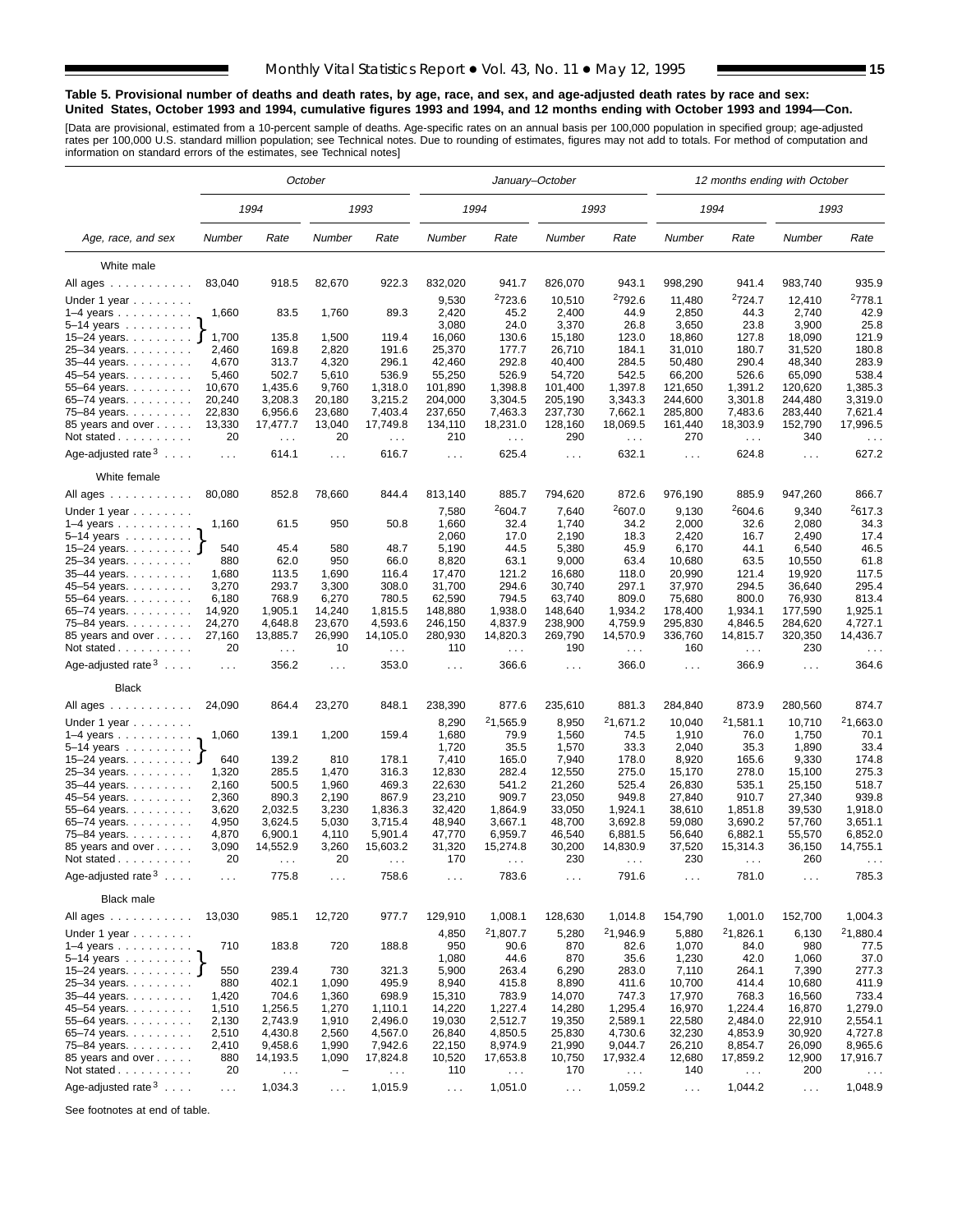#### **Table 5. Provisional number of deaths and death rates, by age, race, and sex, and age-adjusted death rates by race and sex: United States, October 1993 and 1994, cumulative figures 1993 and 1994, and 12 months ending with October 1993 and 1994—Con.**

[Data are provisional, estimated from a 10-percent sample of deaths. Age-specific rates on an annual basis per 100,000 population in specified group; age-adjusted<br>rates per 100,000 U.S. standard million population; see Tec

|                                                               |          |            | October       |                      |               | January-October |               |                      |               | 12 months ending with October |               |                      |
|---------------------------------------------------------------|----------|------------|---------------|----------------------|---------------|-----------------|---------------|----------------------|---------------|-------------------------------|---------------|----------------------|
|                                                               |          | 1994       |               | 1993                 |               | 1994            |               | 1993                 |               | 1994                          |               | 1993                 |
| Age, race, and sex                                            | Number   | Rate       | <b>Number</b> | Rate                 | <b>Number</b> | Rate            | <b>Number</b> | Rate                 | <b>Number</b> | Rate                          | <b>Number</b> | Rate                 |
| <b>Black female</b>                                           |          |            |               |                      |               |                 |               |                      |               |                               |               |                      |
| All ages                                                      | 11,060   | 755.3      | 10,550        | 731.2                | 108,480       | 759.8           | 106,980       | 760.9                | 130,050       | 759.2                         | 127,860       | 757.9                |
| Under 1 year                                                  |          |            |               |                      | 3,440         | $^{2}1,317.4$   | 3,670         | 21,388.8             | 4,160         | 21,329.1                      | 4,580         | 21,440.3             |
| 1–4 years $\ldots$ $\ldots$ $\ldots$                          | 350      | 93.2       | 480           | 129.3                | 730<br>640    | 71.8<br>27.0    | 690<br>710    | 67.2<br>30.5         | 840<br>810    | 67.7<br>28.5                  | 770<br>830    | 62.4<br>29.7         |
| 5-14 years $\}$<br>15-24 years. J                             | 90       | $\star$    | 80            | $\star$              | 1,510         | 67.2            | 1,640         | 73.6                 | 1,810         | 67.1                          | 1,940         | 72.6                 |
| 25-34 years.                                                  | 430      | 176.6      | 370           | 151.1                | 3,880         | 162.1           | 3,670         | 152.0                | 4.470         | 155.5                         | 4,420         | 152.9                |
| 35-44 years.                                                  | 740      | 321.7      | 600           | 269.0                | 7,320         | 328.5           | 7,190         | 332.6                | 8,850         | 330.8                         | 8,600         | 331.9                |
| 45-54 years.                                                  | 840      | 579.7      | 910           | 659.8                | 8,990         | 644.1           | 8,780         | 661.0                | 10,870        | 650.5                         | 10,470        | 658.5                |
| 55-64 years.                                                  | 1,490    | 1.483.0    | 1,320         | 1.328.4              | 13,380        | 1,364.4         | 13.700        | 1,412.2              | 16.030        | 1.363.1                       | 16.620        | 1,427.8              |
| 65–74 years.                                                  | 2,440    | 3,053.0    | 2,470         | 3,113.7              | 22,110        | 2,831.3         | 22,870        | 2,957.9              | 26,850        | 2,865.5                       | 26,840        | 2,892.2              |
| 75-84 years.                                                  | 2,460    | 5,454.7    | 2,120         | 4.754.5              | 25,610        | 5,830.8         | 24,560        | 5,667.2              | 30,430        | 5.774.2                       | 29,480        | 5,669.2              |
| 85 years and over                                             | 2,210    | 14,701.1   | 2,170         | 14,683.9             | 20,800        | 14,315.5        | 19,450        | 13,531.4             | 24,840        | 14,275.9                      | 23,250        | 13,439.3             |
| Not stated                                                    |          | $\sim 100$ | 20            | $\sim$ $\sim$ $\sim$ | 60            | $\sim 100$      | 60            | $\sim$ $\sim$ $\sim$ | 90            | $\sim$ $\sim$ $\sim$          | 60            | $\sim$ $\sim$ $\sim$ |
| Age-adjusted rate <sup>3</sup><br>$\sim$ $\sim$ $\sim$ $\sim$ | $\cdots$ | 571.4      | $\cdots$      | 555.0                | $\cdots$      | 576.8           | $\cdots$      | 585.2                | $\cdots$      | 577.4                         | $\cdots$      | 583.0                |

1Includes races other than white and black.

2Death rates under 1 year (based on population estimates) differ from infant mortality rates (based on live births); see table 9 for infant mortality rates.

3For method of computation, see Technical notes.

NOTES: Figures include all revisions received from the States. Cumulative and 12-month figures for the current year reflect revisions received for previous months, and figures for earlier years may differ from those previously published.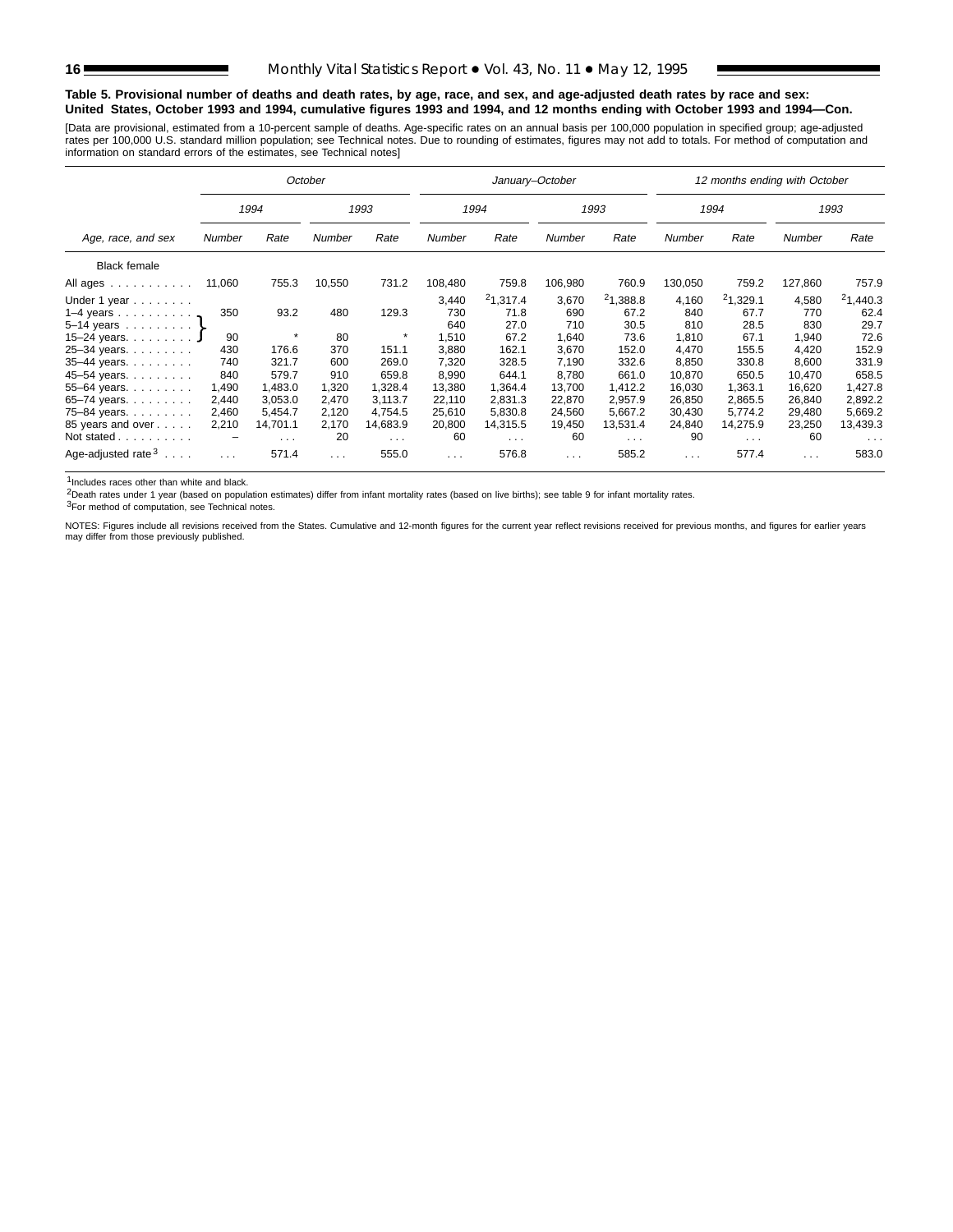#### Table 6. Provisional number of deaths and death rates for 72 selected causes and Human immunodeficiency virus infection: United States, October 1993 and 1994, cumulative figures 1993 and 1994, and 12 months ending with October 1993 and 1994

[Data are provisional, estimated from <sup>a</sup> 10-percent sample of deaths. Rates on an annual basis per 100,000 estimated population. Due to rounding of estimates, figures may not add to totals. For method of computation and information on standard errors of the estimates, see Technical notes. For explanation of asterisk preceding cause-of-death codes, see Technical notes]

|                                                                                         |                  |                |                  | October        |                    | January-October |                    |                |                    |                | 12 months ending with October |                |
|-----------------------------------------------------------------------------------------|------------------|----------------|------------------|----------------|--------------------|-----------------|--------------------|----------------|--------------------|----------------|-------------------------------|----------------|
|                                                                                         | 1994             |                | 1993             |                | 1994               |                 | 1993               |                | 1994               |                | 1993                          |                |
| Cause of death (Ninth Revision, International Classification of Diseases, 1975)         | Number           | Rate           | Number           | Rate           | Number             | Rate            | <b>Number</b>      | Rate           | Number             | Rate           | Number                        | Rate           |
|                                                                                         | 190,000          | 857.8          | 188,000          | 853.5          | 1,914,000          | 882.9           | 1,886,000          |                | 879.2 2,296,000    | 882.4          | 2,247,000                     | 872.9          |
|                                                                                         |                  |                |                  |                | 10                 |                 |                    |                | 10                 |                |                               |                |
|                                                                                         | 10               |                | 20               |                | 650                | 0.3             | 460                | 0.2            | 770                | 0.3            | 570                           | 0.2            |
|                                                                                         | 110              | 0.5            | 110              | 0.5            | 1.240              | 0.6             | 1.370              | 0.6            | 1.400              | 0.5            | 1.630                         | 0.6            |
|                                                                                         | 70               |                | 90               |                | 930                | 0.4             | 1.090              | 0.5            | 1.070              | 0.4            | 1,300                         | 0.5            |
|                                                                                         | 40               |                | 20               |                | 310                | 0.1             | 280                | 0.1            | 330                | 0.1            | 330                           | 0.1            |
|                                                                                         |                  |                |                  |                | 20                 |                 | 10                 | $\bullet$      | 20                 |                | 10                            |                |
|                                                                                         |                  |                |                  |                |                    |                 |                    |                |                    |                |                               |                |
|                                                                                         | 10               |                | 20               |                | 240                | 0.1             | 240                | 0.1            | 280                | 0.1            | 280                           | 0.1            |
|                                                                                         | 1,560            | 7.0            | 1,490            | 6.8            | 16,770             | 7.7             | 16,630             | 7.8            | 20,530             | 7.9            | 19,830                        | 7.7            |
|                                                                                         |                  |                |                  |                | 10                 |                 |                    |                | 10                 |                |                               |                |
|                                                                                         | 250              | 1.1            | 160              | 0.7            | 2,290              | 1.1             | 2,070              | 1.0            | 2,730              | 1.0            | 2,530                         | 1.0            |
| Svphilis                                                                                |                  |                | 40               |                | 90                 | $\pmb{\ast}$    | 90                 |                | 100                |                | 90                            |                |
| All other infectious and parasitic                                                      |                  |                |                  |                |                    |                 |                    |                |                    |                |                               |                |
| diseases $1.001-003.005.020-032.037.039-041.^*042-*044.046-054.056-066.071-088.098-139$ | 3.870            | 17.4           | 3.740            | 17.0           | 38.850             | 17.9            | 36.230             | 16.9           | 46.770             | 18.0           | 43.090                        | 16.7           |
| Malignant neoplasms, including neoplasms of lymphatic and hematopoietic tissues 140–208 | 46,780           | 210.7          | 45,730           | 208.1          | 450,270            | 207.6           | 442,130            | 206.1          | 539,400            | 207.3          | 528,520                       | 205.3          |
|                                                                                         | 650              | 2.9            | 750              | 3.4            | 6.490              | 3.0             | 6.560              | 3.1            | 8.090              | 3.1            | 7.960                         | 3.1            |
|                                                                                         | 10,730           | 48.3           | 10,800           | 49.2           | 105,860            | 48.8            | 102,640            | 47.8           | 126,680            | 48.7           | 122,700                       | 47.7           |
|                                                                                         | 13,140           | 59.2           | 12,970           | 59.0           | 128,740            | 59.4            | 128,050            | 59.7           | 154,620            | 59.4           | 153,360                       | 59.6           |
|                                                                                         | 3,890            | 17.5           | 3,840            | 17.5           | 36,790             | 17.0            | 37,530             | 17.5           | 43,970             | 16.9           | 44,830                        | 17.4           |
|                                                                                         | 5.460            | 24.6           | 5.110            | 23.3           | 52,010             | 24.0            | 50.720             | 23.6           | 62.030             | 23.8           | 60.170                        | 23.4           |
|                                                                                         | 1.930            | 8.7            | 1.880            | 8.5            | 18,490             | 8.5             | 18,110             | 8.4            | 22,510             | 8.7            | 21,750                        | 8.4            |
| Malignant neoplasms of all other and unspecified sites170–173,190–199                   | 5,920            | 26.7           | 5,630            | 25.6           | 56,410             | 26.0            | 54,850             | 25.6           | 67,940             | 26.1           | 65,610                        | 25.5           |
|                                                                                         | 1.820            | 8.2            | 1,610            | 7.3            | 16,980             | 7.8             | 15,880             | 7.4            | 20.030             | 7.7            | 19.130                        | 7.4            |
| Benign neoplasms, carcinoma in situ, and neoplasms of uncertain behavior and            | 3.240            | 14.6           | 3.140            | 14.3           | 28,480             | 13.1            | 27,790             | 13.0           | 33,530             | 12.9           | 33,020                        | 12.8           |
|                                                                                         | 600              | 2.7            | 640              | 2.9            | 6.480              | 3.0             | 6,590              | 3.1            | 7,940              | 3.1            | 7,850                         | 3.0            |
|                                                                                         | 4,780            | 21.5           | 4,390            | 20.0           | 46,010             | 21.2            | 45,500             | 21.2           | 55,540             | 21.3           | 53,470                        | 20.8           |
|                                                                                         | 270              | 1.2            | 290              | 1.3            | 2.680              | 1.2             | 2.780              | 1.3            | 3,220              | 1.2            | 3,360                         | 1.3            |
|                                                                                         | 350              | 1.6            | 400              | 1.8            | 3.440              | 1.6             | 3.750              | 1.7            | 4,220              | 1.6            | 4.450                         | 1.7            |
|                                                                                         | 100              |                | 30               |                | 750                | 0.3             | 660                | 0.3            | 910                | 0.3            | 770                           | 0.3            |
|                                                                                         | 77,040<br>59,810 | 347.0<br>269.4 | 76,890<br>59,990 | 350.0<br>273.1 | 788,030<br>613,760 | 363.5<br>283.1  | 782,800<br>613,070 | 365.0<br>285.8 | 945,720<br>737,670 | 363.5<br>283.5 | 935,750<br>733,420            | 363.5<br>284.9 |
| Rheumatic fever and rheumatic heart disease390–398                                      | 510              | 2.3            | 510              | 2.3            | 4.750              | 2.2             | 4.620              | 2.1            | 5,720              | 2.2            | 5,680                         | 2.2            |
|                                                                                         | 1,730            | 7.8            | 1,920            | 8.7            | 20,120             | 9.3             | 19,960             | 9.3            | 23,420             | 9.0            | 24,240                        | 9.4            |
|                                                                                         | 200              | 0.9            | 240              | 1.1            | 1,730              | 0.8             | 1,870              | 0.9            | 2,140              | 0.8            | 2,230                         | 0.9            |
|                                                                                         | 39,550           | 178.1          | 40.050           | 182.3          | 405,860            | 187.2           | 403,450            | 188.1          | 487,930            | 187.5          | 482,990                       | 187.6          |
|                                                                                         | 18,590           | 83.7           | 19,030           | 86.6           | 189,110            | 87.2            | 188,200            | 87.7           | 227,590            | 87.5           | 226,500                       | 88.0           |
|                                                                                         | 210              | 0.9            | 260              | 1.2            | 2,200              | 1.0             | 2.490              | 1.2            | 2,670              | 1.0            | 2,890                         | 1.1            |
| Angina pectoris<br>Old myocardial infarction and other forms of                         | 90               |                | 60               |                | 770                | 0.3             | 540                | 0.2            | 960                | 0.4            | 710                           | 0.3            |
|                                                                                         | 20.660           | 93.1           | 20.700           | 94.2           | 213.780            | 98.6            | 212,210            | 98.9           | 256,710            | 98.7           | 252,890                       | 98.2           |
|                                                                                         | 1.170            | 5.3            | 1.360            | 6.2            | 11.990             | 5.5             | 11.810             | 5.5            | 14,660             | 5.6            | 14.350                        | 5.6            |
| All other forms of heart disease415–423,425–429                                         | 16,660           | 75.0           | 15,920           | 72.5           | 169,310            | 78.1            | 171,380            | 79.9           | 203,790            | 78.3           | 203,920                       | 79.2           |
|                                                                                         | 850              | 3.8            | 950              | 4.3            | 8,990              | 4.1             | 8,780              | 4.1            | 10,750             | 4.1            | 10,520                        | 4.1            |
|                                                                                         | 12.840           | 57.8           | 12.420           | 56.5           | 128.550            | 59.3            | 124.650            | 58.1           | 153.390            | 58.9           | 148.880                       | 57.8           |
|                                                                                         | 1.960            | 8.8            | 1,730            | 7.9            | 17,480             | 8.0             | 17,900             | 8.3            | 20,850             | 8.0            | 21.600                        | 8.4            |
| Cerebral thrombosis and unspecified occlusion of cerebral arteries434.0,434.9           | 1,230            | 5.5            | 1,300            | 5.9            | 12,610             | 5.8             | 13,200             | 6.1            | 15,220             | 5.8            | 15,850                        | 6.2            |

See footnotes at end of table.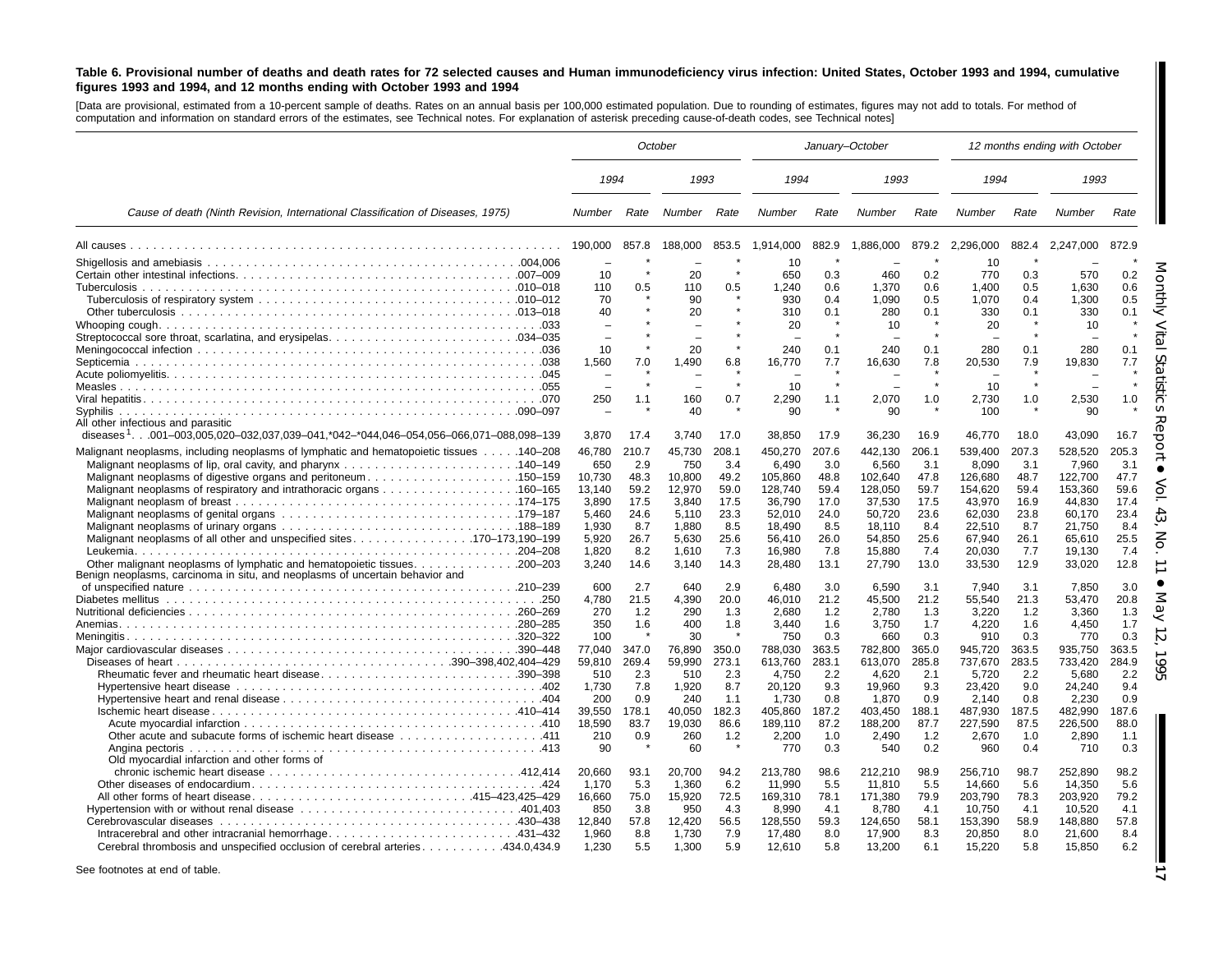#### Table 6. Provisional number of deaths and death rates for 72 selected causes and Human immunodeficiency virus infection: United States, October 1993 and 1994, cumulative figures 1993 and 1994, and 12 months ending with October 1993 and 1994-Con.

[Data are provisional, estimated from a 10-percent sample of deaths. Rates on an annual basis per 100,000 estimated population. Due to rounding of estimates, figures may not add to totals. For method of computation and information on standard errors of the estimates, see Technical notes. For explanation of asterisk preceding cause-of-death codes, see Technical notes]

|                                                                                                                                            |                                                            |                                            | October                                                    |                                                      |                                                                        |                                                         | January-October                                                      |                                                         |                                                                         |                                                         | 12 months ending with October                                        |                                                         |
|--------------------------------------------------------------------------------------------------------------------------------------------|------------------------------------------------------------|--------------------------------------------|------------------------------------------------------------|------------------------------------------------------|------------------------------------------------------------------------|---------------------------------------------------------|----------------------------------------------------------------------|---------------------------------------------------------|-------------------------------------------------------------------------|---------------------------------------------------------|----------------------------------------------------------------------|---------------------------------------------------------|
|                                                                                                                                            | 1994                                                       |                                            | 1993                                                       |                                                      | 1994                                                                   |                                                         | 1993                                                                 |                                                         | 1994                                                                    |                                                         | 1993                                                                 |                                                         |
| Cause of death (Ninth Revision, International Classification of Diseases, 1975)                                                            | Number                                                     | Rate                                       | Number                                                     | Rate                                                 | Number                                                                 | Rate                                                    | Number                                                               | Rate                                                    | Number                                                                  | Rate                                                    | Number                                                               | Rate                                                    |
| All other and late effects of cerebrovascular diseases 430,433,435–438                                                                     | 70<br>9,580<br>1,360<br>2,180                              | 43.1<br>6.1<br>9.8                         | 40<br>9,350<br>1,400<br>2,130                              | $\star$<br>42.6<br>6.4<br>9.7                        | 800<br>97,670<br>14,620<br>22,110                                      | 0.4<br>45.0<br>6.7<br>10.2                              | 410<br>93,140<br>14,330<br>21,960                                    | 0.2<br>43.4<br>6.7<br>10.2                              | 880<br>116,440<br>17,350<br>26,560                                      | 0.3<br>44.7<br>6.7<br>10.2                              | 520<br>110,900<br>16,990<br>25,950                                   | 0.2<br>43.1<br>6.6<br>10.1                              |
|                                                                                                                                            | 40<br>5.660<br>5,650<br>10<br>8,090<br>310<br>1.400<br>450 | 25.5<br>25.4<br>36.4<br>1.4<br>6.3<br>2.0  | 30<br>6.000<br>5,990<br>10<br>7,490<br>220<br>1.260<br>240 | 27.3<br>27.3<br>$\star$<br>34.1<br>1.0<br>5.7<br>1.1 | 490<br>69.420<br>68,170<br>1.250<br>85,810<br>3,060<br>14.530<br>4,510 | 0.2<br>32.0<br>31.4<br>0.6<br>39.6<br>1.4<br>6.7<br>2.1 | 490<br>66,370<br>65,650<br>710<br>83,950<br>2,960<br>15.160<br>4,070 | 0.2<br>30.9<br>30.6<br>0.3<br>39.1<br>1.4<br>7.1<br>1.9 | 560<br>82.770<br>81,310<br>1.460<br>102,480<br>3,700<br>17.340<br>5,310 | 0.2<br>31.8<br>31.2<br>0.6<br>39.4<br>1.4<br>6.7<br>2.0 | 580<br>78,030<br>77,290<br>730<br>98,780<br>3,580<br>17.900<br>4,770 | 0.2<br>30.3<br>30.0<br>0.3<br>38.4<br>1.4<br>7.0<br>1.9 |
| 0ther chronic obstructive pulmonary diseases and allied conditions494–496<br>Hernia of abdominal cavity and intestinal obstruction without | 5,920<br>450<br>50                                         | 26.7<br>2.0                                | 5,760<br>360<br>40                                         | 26.2<br>1.6<br>$\star$                               | 63,710<br>5.190<br>270                                                 | 29.4<br>2.4<br>0.1                                      | 61,760<br>4.750<br>390                                               | 28.8<br>2.2<br>0.2                                      | 76,130<br>5.980<br>330                                                  | 29.3<br>2.3<br>0.1                                      | 72,540<br>5.640<br>420                                               | 28.2<br>2.2<br>0.2<br>ਨ                                 |
| Chronic glomerulonephritis, nephritis and nephropathy, not specified as                                                                    | 430<br>2,070<br>160<br>2,070<br>20                         | 1.9<br>9.3<br>0.7<br>9.3                   | 480<br>1,940<br>310<br>1,930<br>30                         | 2.2<br>8.8<br>1.4<br>8.8                             | 4.910<br>21,030<br>2.200<br>20,160<br>230                              | 2.3<br>9.7<br>1.0<br>9.3<br>0.1                         | 4.780<br>20,120<br>2,270<br>20,900<br>260                            | 2.2<br>9.4<br>1.1<br>9.7<br>0.1                         | 5.910<br>25,580<br>2.600<br>23,920<br>300                               | 2.3<br>9.8<br>1.0<br>9.2<br>0.1                         | 5.810<br>24,310<br>2.660<br>24,820<br>280                            | 2.3<br>9.4<br>1.0<br>9.6<br>0.1                         |
| Renal failure, disorders resulting from impaired renal function, and                                                                       | 120<br>1.940<br>110<br>70                                  | 0.5<br>8.7<br>0.5                          | 150<br>1.750<br>60<br>20                                   | 0.7<br>8.0                                           | 1.260<br>18.670<br>900<br>320                                          | 0.6<br>8.6<br>0.4<br>0.1                                | 1.370<br>19,270<br>810<br>370                                        | 0.6<br>9.0<br>0.4<br>0.2                                | 1.460<br>22.160<br>1,080<br>400                                         | 0.6<br>8.5<br>0.4<br>0.2                                | 1.640<br>22,900<br>960<br>390                                        | 0.6<br>8.9<br>0.4<br>0.2                                |
|                                                                                                                                            | 30<br>$\sim$<br>30<br>1,040<br>1,190                       | 4.7<br>5.4                                 | 20<br>10<br>10<br>980<br>1,460                             | 4.5<br>6.6                                           | 310<br>60<br>250<br>9,540<br>11,910                                    | 0.1<br>0.1<br>4.4<br>5.5                                | 230<br>50<br>180<br>9,750<br>12,930                                  | 0.1<br>$\star$<br>0.1<br>4.5<br>6.0                     | 380<br>70<br>310<br>11,400<br>14,600                                    | 0.1<br>-4<br>0.1<br>4.4<br>5.6                          | 300<br>50<br>250<br>11,730<br>15,360                                 | 0.1<br>0.1<br>$\checkmark$<br>4.6<br>6.0                |
| Birth trauma, intrauterine hypoxia, birth asphyxia, and                                                                                    | 170<br>1.020<br>3.830<br>17,230                            | 0.8<br>4.6<br>17.2<br>77.6                 | 350<br>1.100<br>3.420<br>16,370                            | 1.6<br>5.0<br>15.6<br>74.5                           | 2,020<br>9.890<br>34,100<br>169,380                                    | 0.9<br>4.6<br>15.7<br>78.1                              | 2,390<br>10.540<br>32.710<br>163,510                                 | 1.1<br>4.9<br>15.2<br>76.2                              | 2,550<br>12.050<br>40.680<br>203,330                                    | 1.0<br>4.6<br>15.6<br>78.1                              | 2,850<br>12.510<br>38.650<br>193,910                                 | 1.1<br>4.9<br>15.0<br>75.3                              |
| All other accidents and adverse effectsB800-E807,E826-E949                                                                                 | 7,540<br>3,870<br>3,670<br>2.500<br>1.980<br>170           | 34.0<br>17.4<br>16.5<br>11.3<br>8.9<br>0.8 | 8,040<br>3,850<br>4,190<br>2.260<br>2,170<br>190           | 36.6<br>17.5<br>19.1<br>10.3<br>9.9<br>0.9           | 73,840<br>34,940<br>38,900<br>25,280<br>19,880<br>1,910                | 34.0<br>16.1<br>17.9<br>11.7<br>9.2<br>0.9              | 72,330<br>33,420<br>38,920<br>24.870<br>20,760<br>2,250              | 33.7<br>15.6<br>18.1<br>11.6<br>9.7<br>1.0              | 88,520<br>42,310<br>46,210<br>30.410<br>23,900<br>2,260                 | 34.0<br>16.3<br>17.8<br>11.7<br>9.2<br>0.9              | 85.470<br>39.980<br>45,490<br>29.370<br>24,790<br>2,570              | 33.2<br>15.5<br>17.7<br>11.4<br>9.6<br>1.0              |
|                                                                                                                                            | 3,420                                                      | 15.4                                       | 3.170                                                      | 14.4                                                 | 33,350                                                                 | 15.4                                                    | 30,210                                                               | 14.1                                                    | 40.110                                                                  | 15.4                                                    | 35,990                                                               | 14.0                                                    |

1Includes data for deaths due to Human immunodeficiency virus infection (category numbers \*042—\*044) shown separately below; see Technical notes.

2Included in All other infectious and parasitic diseases shown above.

NOTES: Figures include all revisions received from the States. Cumulative and 12-month figures for the current year reflect revisions received for previous months, and figures for earlier years may differ from those previo

**18** H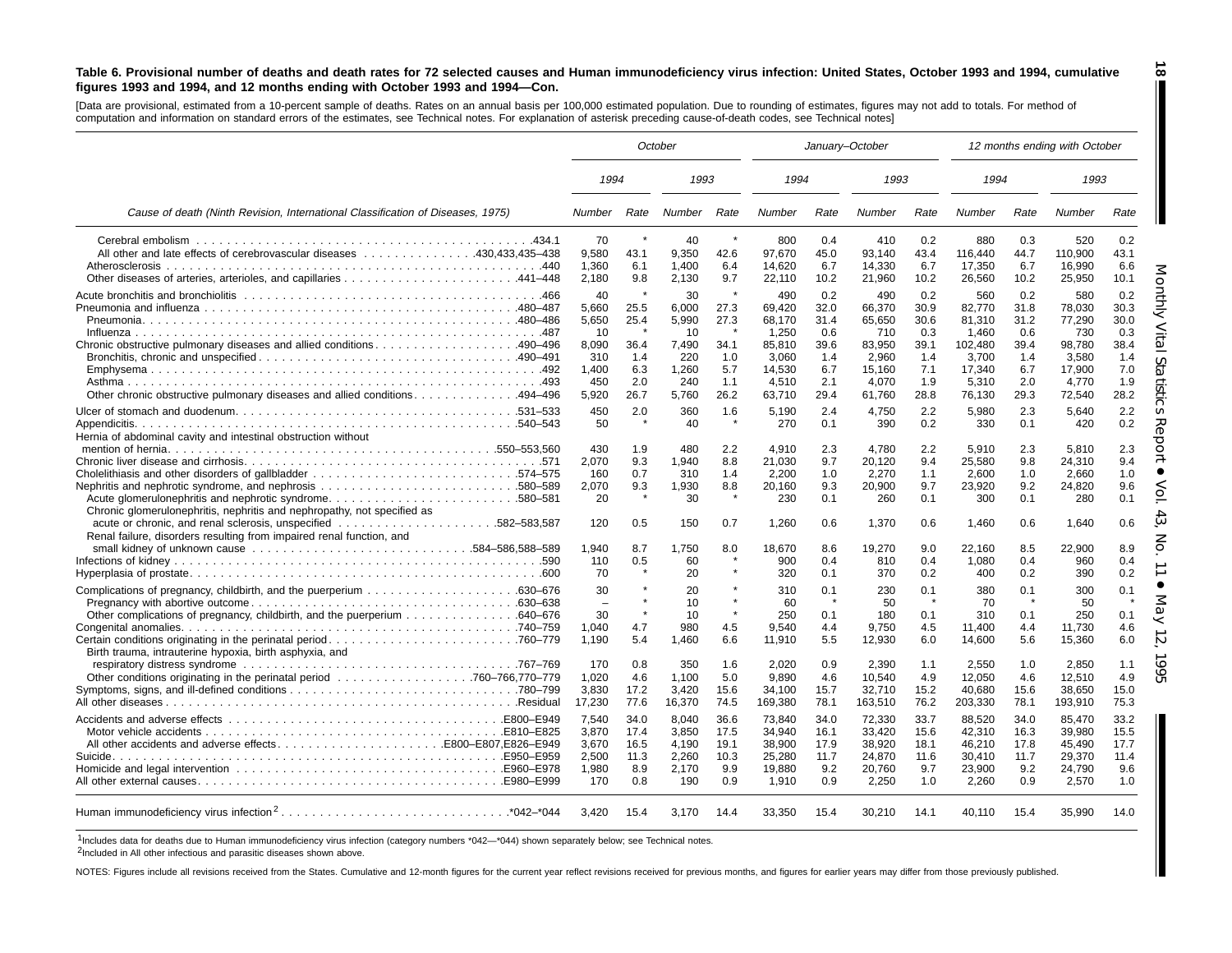#### Table 7. Provisional number of deaths and death rates for 16 selected subcategories of Malignant neoplasms, including neoplasms of lymphatic and hematopoietic tissues: United States, October 1993 and 1994, cumulative figures 1993 and 1994, and 12 months ending with October 1993 and 1994

[Data are provisional, estimated from a 10-percent sample of deaths. Rates on an annual basis per 100,000 estimated population. Due to rounding of estimates, figures may not add to totals. For method of computation and information on standard errors of the estimates, see Technical notes]

|                                                                                          | October      |       |        | January-October |         |       |         | 12 months ending with October |         |       |         |       |
|------------------------------------------------------------------------------------------|--------------|-------|--------|-----------------|---------|-------|---------|-------------------------------|---------|-------|---------|-------|
|                                                                                          | 1993<br>1994 |       | 1994   |                 | 1993    |       | 1994    |                               |         | 1993  |         |       |
| Cause of death (Ninth Revision, International Classification of Diseases, 1975)          | Number       | Rate  | Number | Rate            | Number  | Rate  | Number  | Rate                          | Number  | Rate  | Number  | Rate  |
| Malignant neoplasms, including neoplasms of lymphatic and hematopoietic tissues 1140–208 | 46,780       | 210.7 | 45,730 | 208.7           | 450.270 | 207.6 | 442.130 | 206.1                         | 539.400 | 207.3 | 528,520 | 205.3 |
|                                                                                          | 880          | 4.0   | 880    | 4.0             | 9,540   | 4.4   | 8,400   | 3.9                           | 11,370  | 4.4   | 10,050  | 3.9   |
|                                                                                          | 1,090        | 4.9   | 1,090  | 5.0             | 11,250  | 5.2   | 11,630  | 5.4                           | 13,460  | 5.2   | 13,600  | 5.3   |
|                                                                                          | 4,800        | 21.6  | 4,960  | 22.6            | 48,720  | 22.5  | 46,760  | 21.8                          | 58,540  | 22.5  | 56,390  | 21.9  |
|                                                                                          | 2,290        | 10.3  | 2,520  | 11.5            | 22,300  | 10.3  | 22,430  | 10.5                          | 26,450  | 10.2  | 26,800  | 10.4  |
|                                                                                          | 12,670       | 57.1  | 12,520 | 57.0            | 124,430 | 57.4  | 123,790 | 57.7                          | 149,530 | 57.5  | 148,270 | 57.6  |
|                                                                                          | 600          | 2.7   | 510    | 2.3             | 6,100   | 2.8   | 5,360   | 2.5                           | 7,510   | 2.9   | 6,230   | 2.4   |
|                                                                                          | 280          | 1.3   | 400    | 1.8             | 3,820   | 1.8   | 3,950   | 1.8                           | 4,690   | 1.8   | 4,650   | 1.8   |
| Malignant neoplasms of body of uterus and of uterus, part unspecified. 179,182           | 480          | 2.2   | 600    | 2.7             | 4,950   | 2.3   | 5,030   | 2.3                           | 5,910   | 2.3   | 5,940   | 2.3   |
|                                                                                          | 1,350        | 6.1   | 1,070  | 4.9             | 11,500  | 5.3   | 10,790  | 5.0                           | 13,460  | 5.2   | 13,120  | 5.1   |
|                                                                                          | 3,120        | 14.0  | 2,820  | 12.8            | 29,970  | 13.8  | 29,500  | 13.8                          | 35,810  | 13.8  | 34,760  | 13.5  |
|                                                                                          | 950          | 4.3   | 940    | 4.3             | 9,100   | 4.2   | 9,090   | 4.2                           | 11,030  | 4.2   | 10,940  | 4.3   |
|                                                                                          | 980          | 4.4   | 930    | 4.2             | 9,390   | 4.3   | 9,020   | 4.2                           | 11,480  | 4.4   | 10,810  | 4.2   |
|                                                                                          | 1,130        | 5.1   | 1.030  | 4.7             | 10,040  | 4.6   | 9,400   | 4.4                           | 11,790  | 4.5   | 11,400  | 4.4   |
|                                                                                          | 160          | 0.7   | 130    | 0.6             | 1,280   | 0.6   | 1,400   | 0.6                           | 1,480   | 0.6   | 1,660   | 0.6   |
|                                                                                          | 2,100        | 9.5   | 2,120  | 9.6             | 18,700  | 8.6   | 18,080  | 8.4                           | 21,970  | 8.4   | 21,430  | 8.3   |
|                                                                                          | 980          | 4.4   | 890    | 4.1             | 8,500   | 3.9   | 8,310   | 3.9                           | 10,080  | 3.9   | 9,930   | 3.9   |

1Includes figures for subcategories not shown below.

NOTES: Figures include all revisions received from the States. Cumulative and 12-month figures for the current year reflect revisions received for previous months, and figures for earlier years may differ from those previo

#### Table 8. Provisional number of deaths and death rates for injury by firearms: United States, October 1993 and 1994, cumulative figures 1993 and 1994, and 12 months ending with **October 1993 and 1994**

[Data are provisional, estimated from a 10-percent sample of deaths. Rates on an annual basis per 100,000 estimated population. Due to rounding of estimates, figures may not add to totals. For method of computation and information on standard errors of the estimates, see Technical notes]

|                                                                                 | October                    |            |                             | January-October   |                                  |                          |                                  | 12 months ending with October |                                  |                          |                                  |                          |  |
|---------------------------------------------------------------------------------|----------------------------|------------|-----------------------------|-------------------|----------------------------------|--------------------------|----------------------------------|-------------------------------|----------------------------------|--------------------------|----------------------------------|--------------------------|--|
|                                                                                 |                            | 1994       |                             | 1993              |                                  | 1994                     |                                  | 1993                          |                                  | 1994                     |                                  | 1993                     |  |
| Cause of death (Ninth Revision, International Classification of Diseases, 1975) | Number                     | Rate       | Number                      | Rate              | Number                           | Rate                     | Number                           | Rate                          | Number                           | Rate                     | Number                           | Rate                     |  |
|                                                                                 | 3.220                      | 14.5       | 2,990                       | 13.6              | 31.850                           | 14.7                     | 31.980                           | 14.9                          | 38.670                           | 14.9                     | 37,910                           | 14.7                     |  |
| E922.                                                                           | 100<br>1.610<br>.490<br>20 | 7.2<br>6.7 | 150<br>1,310<br>1.510<br>20 | 0.7<br>6.0<br>6.9 | 1.150<br>16.120<br>14.360<br>220 | 0.5<br>7.4<br>6.6<br>0.1 | 1.340<br>15.450<br>14.880<br>320 | 0.6<br>7.2<br>6.9<br>0.2      | 1.490<br>19.480<br>17.420<br>270 | 0.6<br>7.5<br>6.7<br>0.1 | 1.630<br>18.190<br>17.740<br>360 | 0.6<br>7.1<br>6.9<br>0.1 |  |

NOTES: Figures include all revisions received from the States. Cumulative and 12-month figures for the current year reflect revisions received for previous months, and figures for earlier years may differ from those previo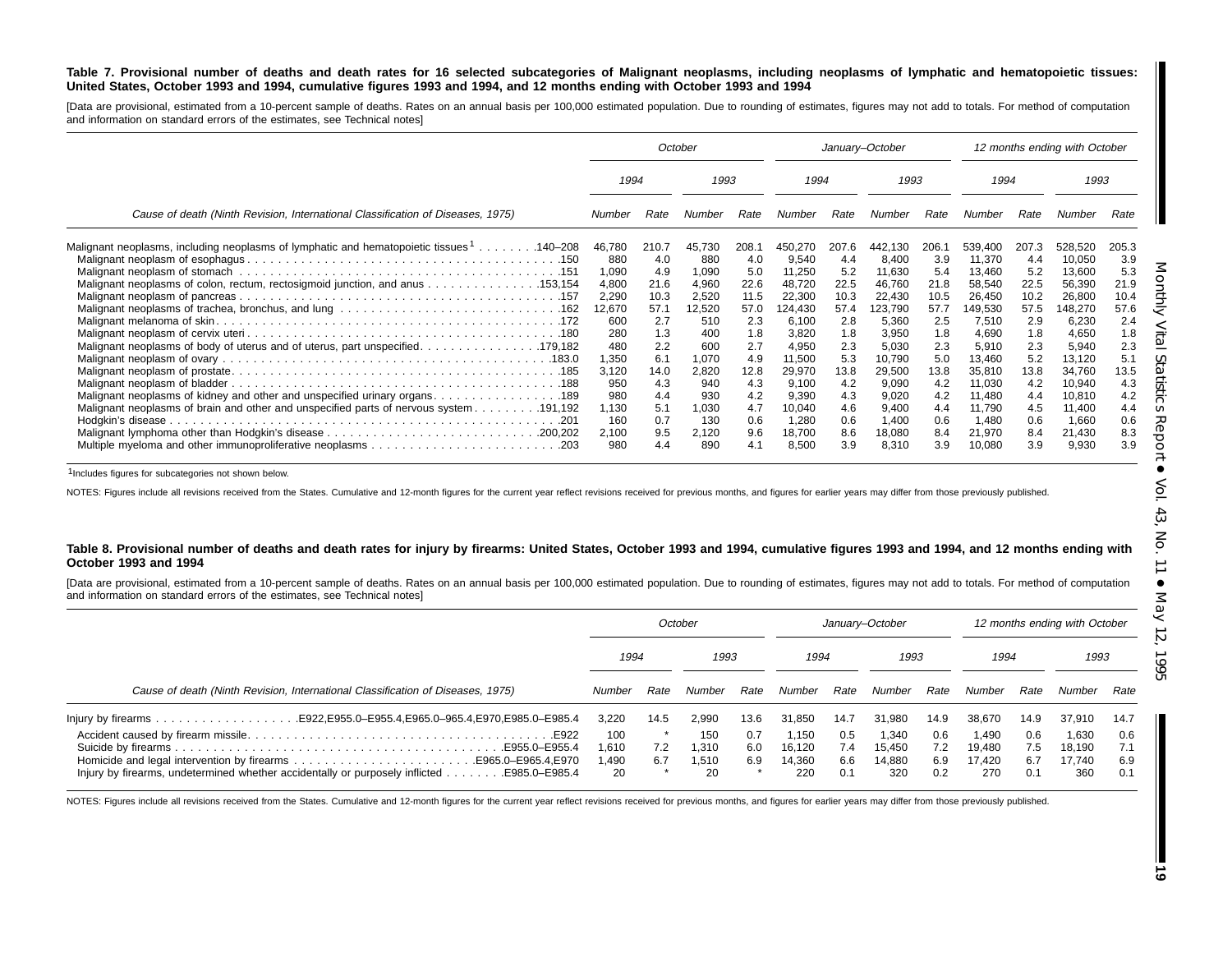#### Table 9. Provisional number of deaths under 1 year and infant mortality rates, by age and for 10 selected causes: United States, October 1993 and 1994, cumulative figures 1993 **and 1994, and 12 months ending with October 1993 and 1994**

[Data are provisional, estimated from <sup>a</sup> 10-percent sample of deaths. Rates on an annual basis per 100,000 live births. Due to rounding of estimates, figures may not add to totals. For method of computation and information on standard errors of the estimates, see Technical notes]

|                                                                                         | October                                                        |                                         |                                                         | January-October                               |                                                                       |                                                                               |                                                                       | 12 months ending with October                                          |                                                                       |                                                                      |                                                                                |                                                                        |
|-----------------------------------------------------------------------------------------|----------------------------------------------------------------|-----------------------------------------|---------------------------------------------------------|-----------------------------------------------|-----------------------------------------------------------------------|-------------------------------------------------------------------------------|-----------------------------------------------------------------------|------------------------------------------------------------------------|-----------------------------------------------------------------------|----------------------------------------------------------------------|--------------------------------------------------------------------------------|------------------------------------------------------------------------|
|                                                                                         | 1993<br>1994                                                   |                                         | 1994                                                    |                                               | 1993                                                                  |                                                                               | 1994                                                                  |                                                                        | 1993                                                                  |                                                                      |                                                                                |                                                                        |
| Age and cause of death (Ninth Revision, International Classification of Diseases, 1975) | Number                                                         | Rate                                    | Number                                                  | Rate                                          | Number                                                                | Rate                                                                          | Number                                                                | Rate                                                                   | Number                                                                | Rate                                                                 | Number                                                                         | Rate                                                                   |
|                                                                                         | 2,700                                                          | 773.3                                   | 2,800                                                   | 801.8                                         | 26,500                                                                | 794.9                                                                         | 27.800                                                                | 826.3                                                                  | 31.900                                                                | 803.2                                                                | 33,400                                                                         | 829.6                                                                  |
|                                                                                         | 1,700<br>950                                                   | 495.7<br>277.0                          | 1.910<br>880                                            | 548.9<br>252.9                                | 16,540<br>9,900                                                       | 497.0<br>297.5                                                                | 17.760<br>10,070                                                      | 527.4<br>299.0                                                         | 20.180<br>11.700                                                      | 508.2<br>294.6                                                       | 21.120<br>12,320                                                               | 523.9<br>305.6                                                         |
|                                                                                         | 10<br>10<br>580<br>300<br>20<br>30<br>110<br>720<br>380<br>480 | 169.1<br>87.5<br>32.7<br>210.0<br>110.8 | 20<br>20<br>600<br>320<br>10<br>80<br>250<br>750<br>320 | 172.4<br>92.0<br>2.9<br>71.8<br>215.5<br>92.0 | 220<br>380<br>5,620<br>3,270<br>200<br>450<br>1,340<br>6.460<br>3,080 | 6.6<br>11.4<br>168.9<br>98.3<br>6.0<br>13.5<br>40.3<br>194.7<br>92.6<br>162.9 | 170<br>430<br>5,680<br>3.470<br>140<br>530<br>1,680<br>6,930<br>3,610 | 5.0<br>12.8<br>168.7<br>103.0<br>4.2<br>15.7<br>49.9<br>205.8<br>107.2 | 250<br>410<br>6,670<br>3,890<br>200<br>560<br>1,740<br>7,960<br>3,760 | 6.3<br>10.3<br>168.0<br>98.0<br>5.0<br>14.1<br>43.8<br>200.4<br>94.7 | 200<br>500<br>6,850<br>4,040<br>140<br>660<br>2,010<br>8,320<br>4,490<br>6,230 | 5.0<br>12.4<br>169.9<br>100.2<br>3.5<br>16.4<br>49.9<br>206.4<br>111.4 |

NOTES: Figures include all revisions received from the States. Cumulative and 12-month figures for the current year reflect revisions received for previous months, and figures for earlier years may differ from those previo

**20**

I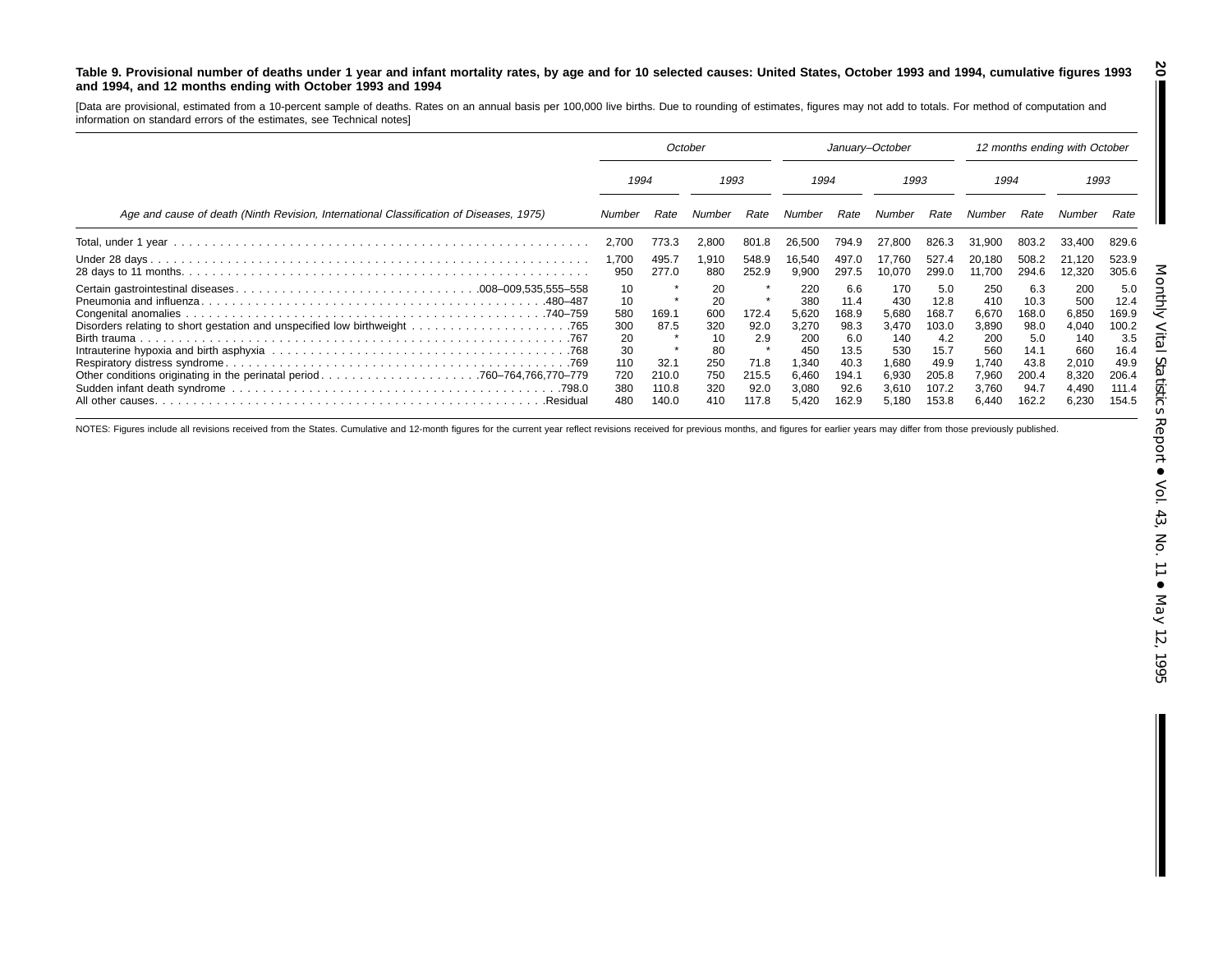## **Technical notes**

## **Nature and sources of data**

Data in this report are provisional unless otherwise specified and include only events occurring within the United States. Mortality data exclude fetal deaths.

Birth, death, and infant death figures in tables 2 and 4 for each State are estimates by State of residence. These estimates are derived by applying adjustment ratios to the actual counts of certificates for all events occurring in the State and received in registration offices during a 1-month period regardless of date of the event. The adjustment ratios for each data year represent the observed relationship between final State occurrence and residence figures for the three most recent years for which final data were available and are expressed as a single ratio for each State. As in previous years, monthly State marriage and divorce figures represent the actual count of all events occurring in the State (State of occurrence) that were received in the registration offices during the 1 month period. Delay in the receipt of certificates in a registration office may result in a low State figure for a given month followed by a high figure for the month(s) in which the delayed records are received. Data for previous months and cumulative data include revised figures received from the States.

Figures for births, deaths, and infant deaths for California shown in tables 2 and 4 contain adjustments for varying length of State reporting periods. Figures for Texas for all events shown in tables 2–4 also are adjusted for varying length of State reporting periods. The figures for both States are adjusted by the ratio between the number of days in the data month and the number of days in the State reporting period. The adjusted figures are included in the U.S. totals shown elsewhere in this report.

U.S. totals for births, deaths, and infant deaths are based on the State estimates by State of residence and, therefore, in effect, exclude events to nonresidents of the United States. Events to nonresidents of the United States are included in all marriage and divorce figures. The effect of excluding events to nonresidents from the U.S. totals is small.

Provisional totals for the United States include estimates for State data shown as not available. Provisional totals for births and marriages for the entire United States include adjustments for observed differences between provisional and final monthly figures.

Divorce figures include reported annulments. The monthly national divorce estimate is obtained by multiplying the total for the reporting areas by the ratio observed between the most recent final annual divorce total for the United States and the provisional total for the reporting areas combined.

*Random variation*—Although the counts in this report are not subject to sampling variability (except the Current Mortality Sample), they may be affected by random variation. When the number of events is small and the probability of such an event is small, considerable caution must be observed in interpreting the data. Such infrequent events may be assumed to follow a Poisson probability distribution. For this distribution a simple approximation may be used to estimate the random variation as follows:

If *N* is the number of events in the population and *R* is the corresponding rate, the chances are 19 in 20 that

1. 
$$
N - 2\sqrt{N}
$$
 and  $N + 2\sqrt{N}$ 

covers the ''true'' number of events.

2. 
$$
R-2
$$
  $\frac{R}{\sqrt{N}}$  and  $R+2$   $\frac{R}{\sqrt{N}}$ 

covers the ''true'' rate.

If the rate  $R_1$  corresponding to  $N_1$ events is compared with the rate  $R_2$  corresponding to  $N_2$  events, the difference between the two rates may be regarded as statistically significant at the 0.05 level if it exceeds

$$
2\sqrt{\frac{R_1^2}{N_1} + \frac{R_2^2}{N_2}}
$$

Additional information on random variation in numbers of events, rates, and ratios may be found in the technical appendixes of *Vital Statistics of the United States, 1989,* volumes I and II.

### **Rates**

Rates are on an annual basis and, except for infant mortality rates, are per 1,000 or 100,000 estimated population residing in the United States. The populations used for computing these rates are furnished by the U.S. Bureau of the Census. Rates shown in this report were computed using populations comparable to those used for final data. Monthly rates are based on populations estimated for the specific month. Year-to-date rates are averages of monthly rates that have been weighted by the number of days in the corresponding months. Rates for 12-month periods are the sum of events for the period per population estimated at the midpoint of the period.

Infant mortality rates are deaths under 1 year of age for the specified period (monthly, year-to-date, or 12-month period) per 1,000 or 100,000 live births. Births used for computing monthly and year-to-date infant mortality rates are adjusted for monthly variation in the number of births. Births used to compute 12-month rates do not contain this adjustment. Births used for computing infant mortality rates are not corrected for observed differences between provisional and final monthly figures as described in Nature and sources of data. Because monthly infant mortality rates are based on relatively few events, they are highly variable. Therefore, comparisons of monthly infant mortality rates should be interpreted cautiously; see Random variation.

Age-adjusted death rates are used to compare relative mortality risks across groups and over time. However, they should be viewed as constructs or indexes rather than as direct or actual measures of mortality risk. Statistically, they are weighted averages of the age-specific death rates, where the weights represent the fixed population proportions by age. See chapter 5 of an earlier report (2). The age-adjusted death rates presented in this report were computed by the direct method, that is, by applying age-specific death rates to the U.S. standard million population (3). See also chapter 10 of an earlier report (2). Age groups in table 5 were used to compute the age-adjusted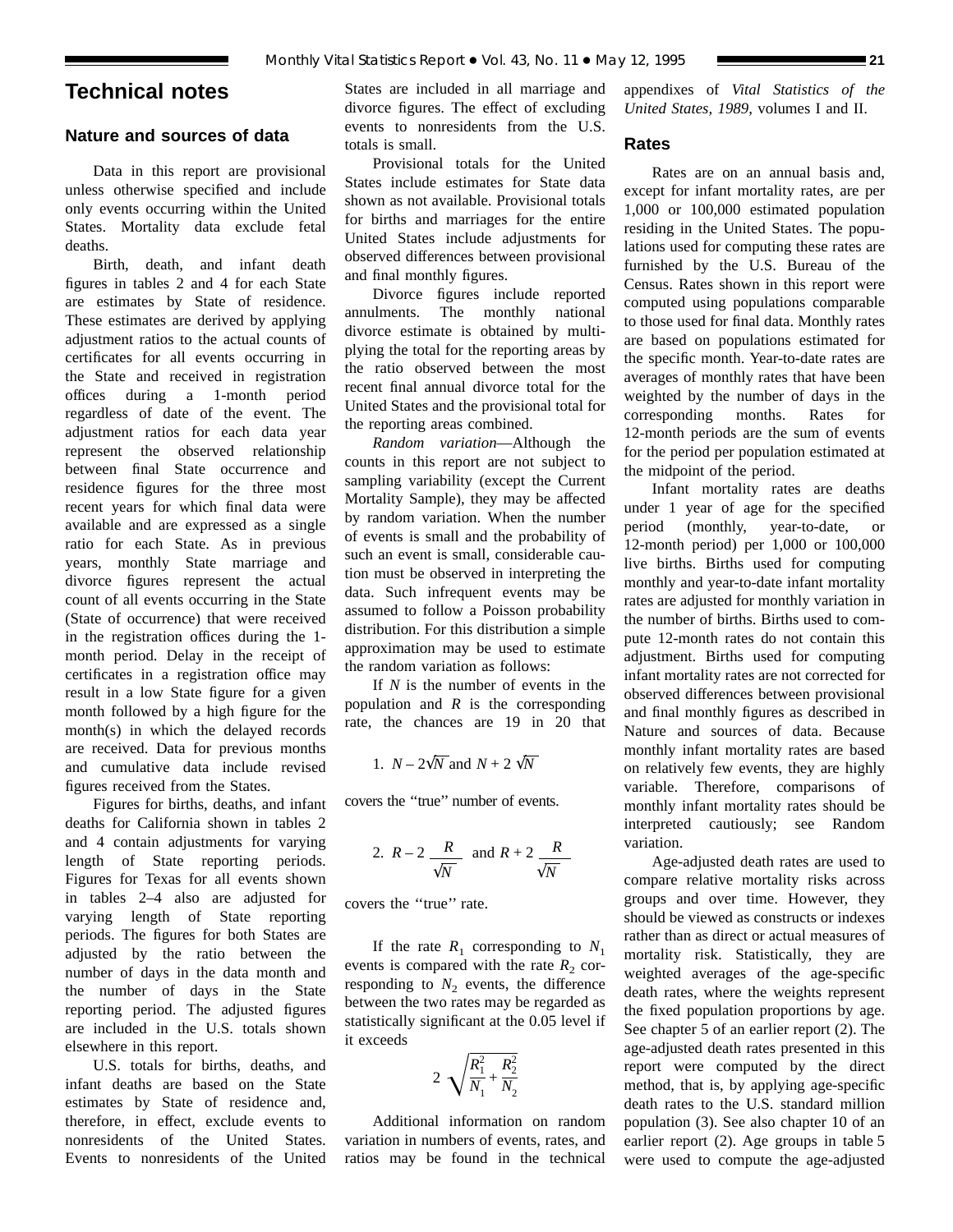rates shown in that table. The ageadjusted death rates on which the State maps are based and which are shown with the State maps were computed from average annual age-specific death rates in 10-year age groups for the specified 3-year period. The average annual agespecific death rates were computed by dividing the number of deaths in an age group for the 3-year period by three times the population in that age group estimated at the midpoint of the period (4). It is important not to compare age-adjusted rates with crude rates.

## **Current Mortality Sample**

The Current Mortality Sample (CMS) is a 10-percent systematic sample of death certificates drawn each month after the certificates are counted in the State registration offices. Deaths and death rates for the United States by age, race, sex, and cause are estimated based on the sample. Because of the additional time required to select and process the certificates, data based on the CMS are published 1 month after publication of the U.S. and State counts. Complete information concerning the underlying cause of death sometimes is not available when the sample is drawn. As a result, estimates based on sample counts for certain causes are biased. Correction for bias is not made in this report but is made in the annual summary (issue number 13 in this series) each year.

Estimated numbers of deaths based on the sample were proportionately adjusted to be consistent with estimates based on the count of death certificates received in State registration offices.

*HIV infection*—Beginning with data for 1987, the National Center for Health Statistics introduced category numbers \*042–\*044 for classifying and coding Human immunodeficiency virus infection. The asterisk before the category numbers indicates that these codes are not part of the *Ninth Revision, International Classification of Diseases.* Deaths classified to these categories are included in All other infectious and parasitic diseases in the List of 72 Selected Causes of Death and are also shown separately at the bottom of table 6.

*Sampling variability*—Because the estimates of deaths and death rates presented in this report (with the exception of total deaths and deaths under 1 year) are based on a sample of death certificates, they are subject to sampling variability. The estimated relative standard error shown in the following table is a measure of the sampling error of the estimated number of deaths (or of the estimated death rate) expressed as a percent of the estimate. The first column refers to monthly estimates; the second, to annual; cumulative year-to-date totals fall between the two.

The chances are about 2 in 3 that the percent difference between an estimate and the result of a complete count is less than the percent shown. The chances are about 19 in 20 that the percent difference is less than twice the percent shown. A figure based on 100 or fewer estimated deaths has a relative standard error of 30 percent or more and is, therefore, considered unreliable. A rate based on 100 or fewer estimated deaths has been replaced by an asterisk.

Unless otherwise specified. comparisons made in the text between death rates based on the CMS were statistically significant at the 0.05 level of significance. Lack of comment in the text about any two rates does not mean

**Relative standard errors for estimated numbers of deaths from the Current Mortality Sample expressed as a percent of the estimate**

|                               | Relative standard error<br>of estimate (as percent) |                                               |  |  |  |
|-------------------------------|-----------------------------------------------------|-----------------------------------------------|--|--|--|
| Estimated number<br>of deaths | 170,000<br>estimated<br>deaths<br>each month        | 2,000,000<br>estimated<br>deaths<br>each year |  |  |  |
| 10                            | 94.9                                                | 94.9                                          |  |  |  |
| 20                            | 67.1                                                | 67.1                                          |  |  |  |
| 50                            | 42.4                                                | 42.4                                          |  |  |  |
| 100                           | 30.0                                                | 30.0                                          |  |  |  |
| 200                           | 21.2                                                | 21.2                                          |  |  |  |
| 500                           | 13.4                                                | 13.4                                          |  |  |  |
| 1,000                         | 9.5                                                 | 9.5                                           |  |  |  |
| 2,000                         | 6.7                                                 | 6.7                                           |  |  |  |
| 5,000                         | 4.2                                                 | 42                                            |  |  |  |
| 10,000                        | 2.9                                                 | 3.0                                           |  |  |  |
| 20,000                        | 2.0                                                 | 2.1                                           |  |  |  |
| 50,000                        | 1.1                                                 | 1.3                                           |  |  |  |
| $100,000$                     | 0.6                                                 | 0.9                                           |  |  |  |
| 200.000                       |                                                     | 0.6                                           |  |  |  |
| 500,000                       |                                                     | 0.4                                           |  |  |  |
| 1,000,000                     |                                                     | 0.2                                           |  |  |  |

that the difference was tested and found not to be significant at this level.

*Mortality Surveillance System*—The Mortality Surveillance System (MSS) charts are based entirely on monthly provisional data from the CMS. Where sample size permits, age-race-sex comparisons are made for the causes of death. Where sample size is too small, only age-sex comparisons are made. A time series regression model of the following form was used:

$$
Y(t) = A_0 + A_1 t + A_2 t^2 + C \cos (2\pi t / 12) + S \sin (2\pi t / 12) + \epsilon_t
$$

where

- $Y(t) =$  monthly death rate at time *t* 
	- *t* = month number
- $A_0$  = coefficient, which, together with *C* determines the *Y*-intercept
- $A_1$  = coefficient of *t*
- $A_2$  = coefficient of  $t^2$
- $C.S =$  coefficients of the harmonic terms
	- $\epsilon$  = error terms, assumed to be independent and normally distributed with means 0 and constant variances,

and cos  $(2\pi t/12)$  and sin  $(2\pi t/12)$  are 12-month period harmonic functions.

The coefficients of this model were estimated using provisional monthly death rates for January 1985 through the month that is 12 months prior to the latest month shown in the chart. The graph of the estimated equation and 95 percent prediction intervals is shown for January 1986 through the month that is 12 months prior to the latest month shown in the chart; the graph for the subsequent 12 months is projected  $(5)$ . Symbols in each chart represent actual monthly death rates based on the CMS. In some cases the data are converted by the natural logarithm before fitting the model. For graphical purposes the data are converted back to rates by the inverse of the natural logarithm. This procedure has the advantage of avoiding negative prediction intervals for the model. The models, parameter estimates, and statistical tests for lack of fit are available on request for the charts published in the MSS. Time series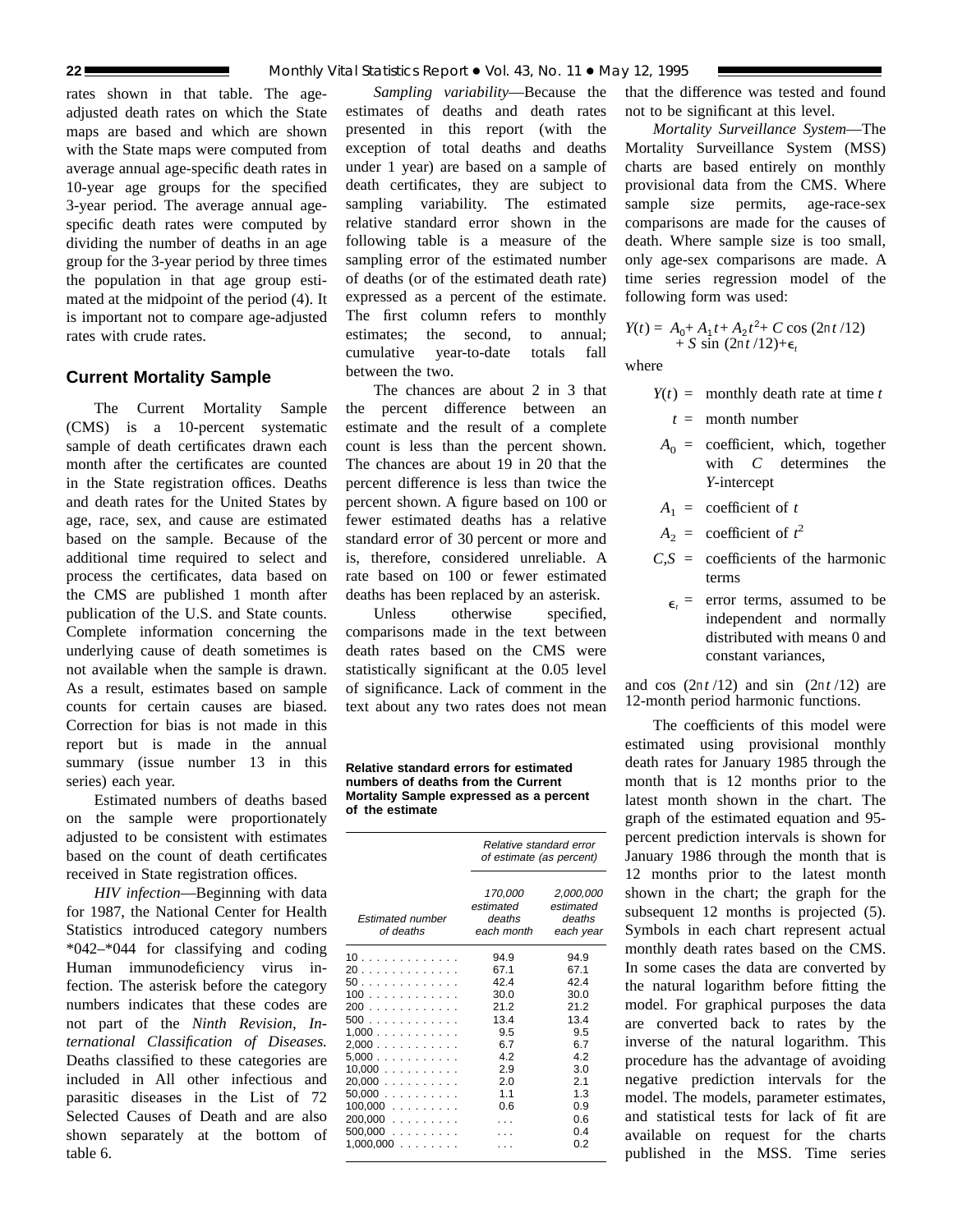regression models have been used previously to describe trends in mortality data (6–8). A list of MSS cause-of-death topics and comparable *Healthy People 2000* (1) objectives is presented on the back of this report.

## **State maps**

Unlike other data presented in this report, the State maps are based on final data instead of provisional data. The age-adjusted death rates used to produce the State maps were computed by using a 3-year total number of deaths for 1989–91 and the 1990 census population enumerated as of April 1, 1990 (4). Assigning the States into the given categories on the maps was carried out in two steps: a) determining whether the State age-adjusted death rate differed significantly from the corresponding U.S. rate at the 0.05 level of significance; b) then grouping the State rates found to be significantly different from the U.S. rate into the four categories: 10 highest State rates of those significantly greater than the U.S. rate, remaining State rates significantly greater than the U.S. rate, 10 lowest State rates of those significantly lower than the U.S. rate, and remaining State rates significantly lower than the U.S. rate. Age-adjusted death rates and the corresponding 95-percent confidence intervals are shown in the tables. The symbols † and †† in the tables are used to denote State rates that differ significantly from the U.S. rate at the 0.05 and 0.01 levels of significance, respectively. Different procedures were used to determine tests of statistical significance and confidence intervals, depending on the number of deaths.

For 50 deaths or more, the standard normal *Z* statistic was used to perform the significance test:

$$
Z = (R'_s - R'_{us}) / \sqrt{S^2(R'_s) + S^2(R'_{us})}
$$

where

 $R'$ <sub>s</sub> = age-adjusted rate for

1989–91 for the given State per 100,000 U.S. standard million population

- $R'_{\text{us}} = \text{age-adjusted}$  rate for 1989–91 for the United States per 100,000 U.S. standard million population
- $S^2(R'_s)$  = estimated variance of the age-adjusted death rate for 1989–91 for the State
- $S^2$  ( $R'_{\text{us}}$ ) = estimated variance of the age-adjusted death rate for 1989–91 for the United States

The variance of the age-adjusted death rate was computed in terms of the variances of age-specific death rates (9) under the assumption that the age-specific death rates are binomial proportions (10). The 95-percent confidence limits were estimated as follows:

Lower limit =  $R'_s - 1.96 \cdot S(R'_s)$ 

and

Upper  $\text{limit} = R'_{\text{s}} + 1.96 \cdot S(R'_{\text{s}})$ 

For 1–49 deaths the lower and upper 95-percent confidence limits were estimated as described elsewhere (11). The difference between the State and U.S. age-adjusted rates was determined to be statistically significant at the 0.05 or 0.01 level if the rates' respective 95 percent or 99-percent confidence limits did not overlap.

For zero deaths, the following test statistic  $(\lambda)$  was used to perform the significance test:

$$
\lambda = \left[\sum_{x=1}^{n} M_{x(\text{us})} \bullet P_{x(\text{s})}\right] / 100,000
$$

where

- $M_{x \text{ (us)}}$  = age-specific death rate per 100,000 population in the *x*th age group for the United **States** 
	- $P_{x(s)}$  = population in the *x*th age group for the given State

 $n =$  number of age groups = 11

The difference between the State and U.S. age-adjusted rates was determined to be statistically significant at the 0.05 level if  $3.00 \le \lambda < 4.61$ . The difference between the State and U.S. age-adjusted rates was determined to be statistically significant at 0.01 level if  $\lambda \geq 4.61$  (12). For zero deaths, confidence limits for the age-adjusted death rates are not applicable.

## **References**

1. U.S. Department of Health and Human Services. Healthy People 2000: National health promotion and disease prevention objectives. Washington: Public Health Service. 1991.

2. Feinleib M, Zarate AO, eds. Reconsidering age adjustment procedures: Workshop proceedings. National Center for Health Statistics. Vital Health Stat 4(29). 1992.

3. Grove RD, Hetzel AM. Vital statistics rates in the United States, 1940–1960. Public Health Service. Washington: National Center for Health Statistics. 1968.

4. U.S. Bureau of the Census. Unpublished data from the 1990 census consistent with State population estimates by age and sex: 1980 to 1992; series P-25, no 1106. U.S. Government Printing Office, 1993.

5. Ostle B. Statistics in research. 2d ed. Ames, Iowa: The Iowa State University Press. 159–221. 1963.

6. Lui KJ, Kendal AP. Impact of influenza epidemics on mortality in the United States from October 1972 to May 1985. Am J Public Health 77(6):712–6. 1987.

7. Serfling RE. Methods for current statistical analysis of excess pneumonia-influenza deaths. Public Health Rep 78(6):494–506. 1963.

8. Shumway RH. Applied statistical time series analysis. Englewood Cliffs, New Jersey: Prentice-Hall 1988.

9. Chiang CL. Standard error of the age-adjusted death rate. Vital statistics-Special reports. 47(9). National Office of Vital Statistics. Washington: Public Health Service. 1961.

10. Seal HL. Mortality data and the binomial probability law. Skand. Actuar. 33:188–216. 1949.

11. Haenszel W, Loveland DB, Sirken MG. Lung cancer mortality as related to residence and smoking histories. I. White males. JNCI 28:947–1001. 1962.

12. Louis TA. Confidence intervals for a binomial parameter after observing no successes. The American Statistician 35(3):154. 1981.